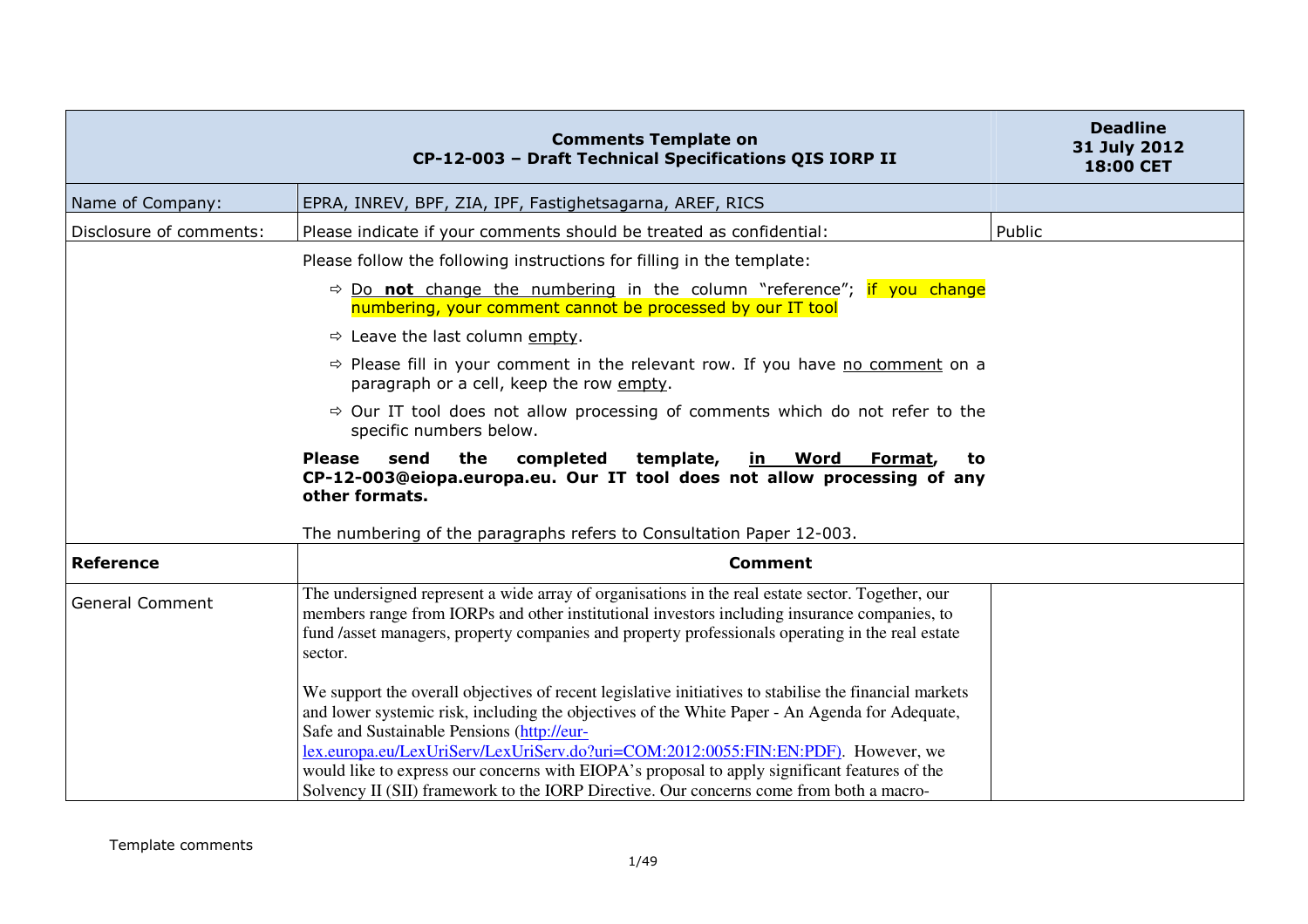|                                                                             | <b>Comments Template on</b><br>CP-12-003 - Draft Technical Specifications QIS IORP II                                                                                                                                                                                                                                                                                                                                                                                                                                                                                                                       | <b>Deadline</b><br>31 July 2012<br><b>18:00 CET</b> |
|-----------------------------------------------------------------------------|-------------------------------------------------------------------------------------------------------------------------------------------------------------------------------------------------------------------------------------------------------------------------------------------------------------------------------------------------------------------------------------------------------------------------------------------------------------------------------------------------------------------------------------------------------------------------------------------------------------|-----------------------------------------------------|
| economic as well as technical perspective and can be summarised as follows: |                                                                                                                                                                                                                                                                                                                                                                                                                                                                                                                                                                                                             |                                                     |
| rules onto IORPs;<br>IORPs;                                                 | 1. IORPs differ significantly to insurance companies – it is not appropriate to transpose SII<br>2. The IORP QIS imports from SII several flaws and areas of uncertainty, including ones<br>which have been corrected in SII. There are also several outstanding technical problems<br>relating to SII's treatment of real estate that need to be resolved before they are applied to<br>3. Imposing SII-type rules on IORPs will reduce the adequacy of pension provision by side-                                                                                                                         |                                                     |
| a result;                                                                   | lining capital available for investment. Pension fund performance and returns will suffer as                                                                                                                                                                                                                                                                                                                                                                                                                                                                                                                |                                                     |
|                                                                             | 4. The 25% property SCR under SII is based on flawed data. Pan-European data sources<br>indicate that a 15% capital charge for property is more appropriate; and                                                                                                                                                                                                                                                                                                                                                                                                                                            |                                                     |
|                                                                             | 5. Reduced institutional investment into the built environment (resulting from disincentives,<br>uncertainty and arbitrage under the SCR) will have severe negative macroeconomic effects.                                                                                                                                                                                                                                                                                                                                                                                                                  |                                                     |
| opposite effect.                                                            | Direct and indirect investment in the many forms of physical real estate (both commercial and<br>residential property) is playing an ever more prominent role in the portfolios of IORPs, who<br>recognise the natural 'marriage' between the needs of European retirees and the long-duration,<br>contractual and inflation protected cash flows provided by property, as well as the diversification<br>benefits. We fully support the Europe 2020 strategy of encouraging greater long-term investment in<br>the European economy, but believe that the IORP proposals outlined in QIS 5 risk having the |                                                     |
|                                                                             | 1. IORPs differ from insurance companies and SII should not be transposed onto IORPs                                                                                                                                                                                                                                                                                                                                                                                                                                                                                                                        |                                                     |
|                                                                             | IORPs have a different general business model and liability profile to those of insurance<br>companies, which has been well articulated by the IORP industry members responding to this<br>consultation (For example, see the response of the European Federation for Retirement Provision.                                                                                                                                                                                                                                                                                                                 |                                                     |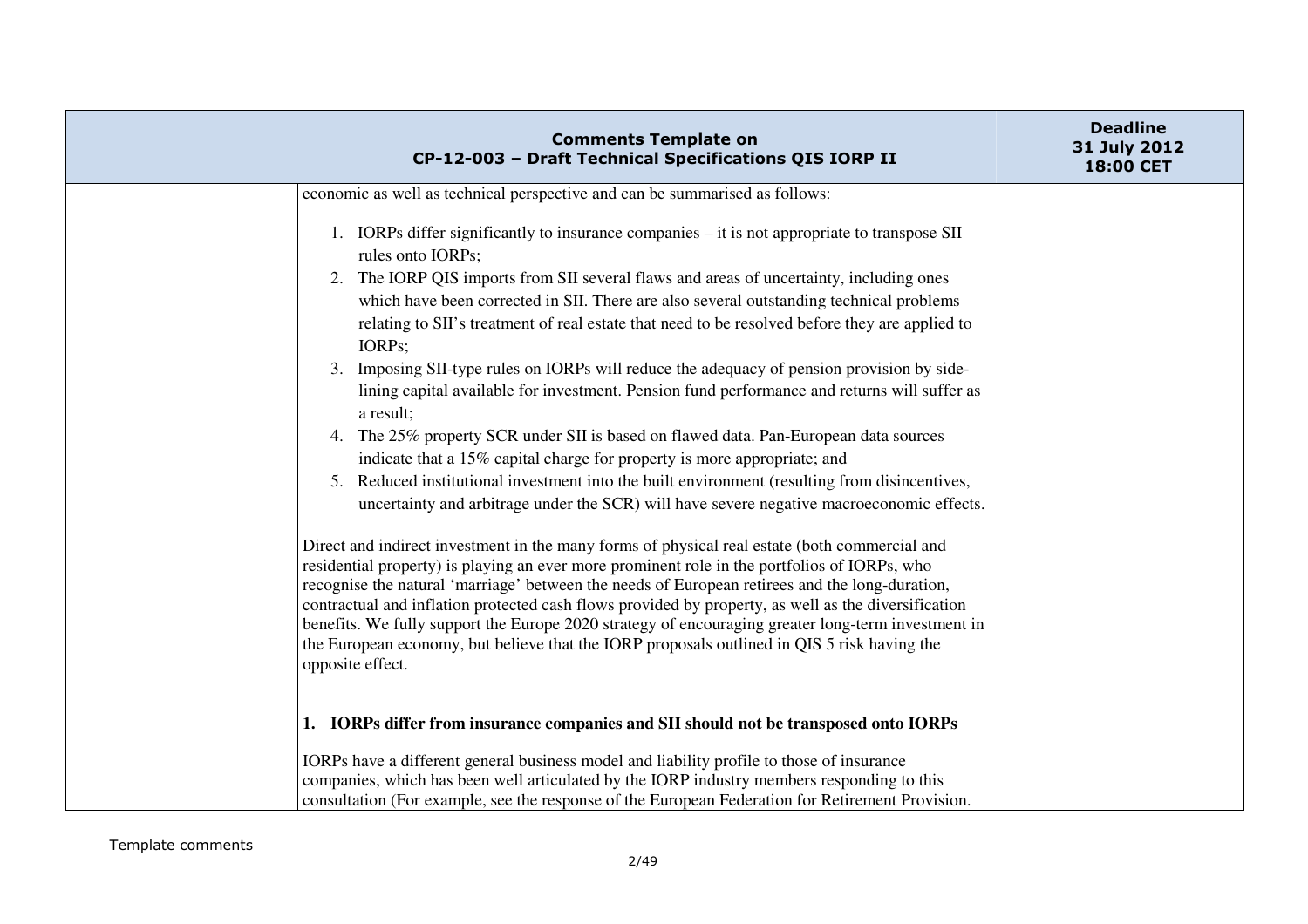| <b>Comments Template on</b><br>CP-12-003 - Draft Technical Specifications QIS IORP II                                                                                                                                                                                                                                                                                                                                                                                                                                                                                                                                                                                | <b>Deadline</b><br>31 July 2012<br>18:00 CET |
|----------------------------------------------------------------------------------------------------------------------------------------------------------------------------------------------------------------------------------------------------------------------------------------------------------------------------------------------------------------------------------------------------------------------------------------------------------------------------------------------------------------------------------------------------------------------------------------------------------------------------------------------------------------------|----------------------------------------------|
| www.efrp.org/), but it is important to note the following high-level points.                                                                                                                                                                                                                                                                                                                                                                                                                                                                                                                                                                                         |                                              |
| IORPs do not provide consumer products (like insurance products), but arrangements agreed by<br>employers and employees in the context of an occupational relationship. In general, IORPs are not-<br>for-profit organisations, so all fund surpluses accrue to the benefit of participants: workers and<br>retirees. A related consequence of not-for-profit status is that IORPs are not focused on pursuing<br>profit, and due to the very stable and predictable payment obligations and the long-term nature of<br>these obligations, IORPs are able to maintain a countercyclical investment policy and a prudent<br>long-term investment horizon.             |                                              |
| The capital requirements for IORPs taken from the SII Directive aim to provide a high level of<br>pension security in the short term. Under SII, institutions must be able to demonstrate that the<br>probability that the level of technical provisions will exceed the total level of assets will be lower<br>than $0.5\%$ on a one-year horizon – which regulators have determined makes sense given the<br>business models of insurance companies.                                                                                                                                                                                                               |                                              |
| However, if this kind of regulation focused on short-term liquidity is applied to IORPs, IORPs will<br>be forced to maintain high capital buffers and the required level of assets will increase. This will<br>lead to lower pension benefits and/or higher pension contributions across Europe. IORPs could<br>naturally shift to an investment mix that consists of less risk-bearing capital, but while such a<br>strategy results in a lower capital buffer in the short run it also leads to lower expected returns and<br>so lower pensions in the long run (WinterFrost, N, Page, D., White Paper: Vision 2020 (2012) The<br>Society of Pension Consultants). |                                              |
| Furthermore, SII's requirement for a very high level of short-term security is not consistent with<br>IORPs' business model. IORPs' long-term investment horizon means that any short-term deficits<br>arising from financial turmoil can be recouped in the long run as a result of the long duration of<br>IORP liabilities, IORPs' ability to share risks among generations and through the use of additional<br>risk-mitigating instruments. If SII's short-term perspective is applied to IORPs, it will disturb the<br>current balance that IORPs provide between long-term pension security levels, adequate pension<br>incomes and affordability.            |                                              |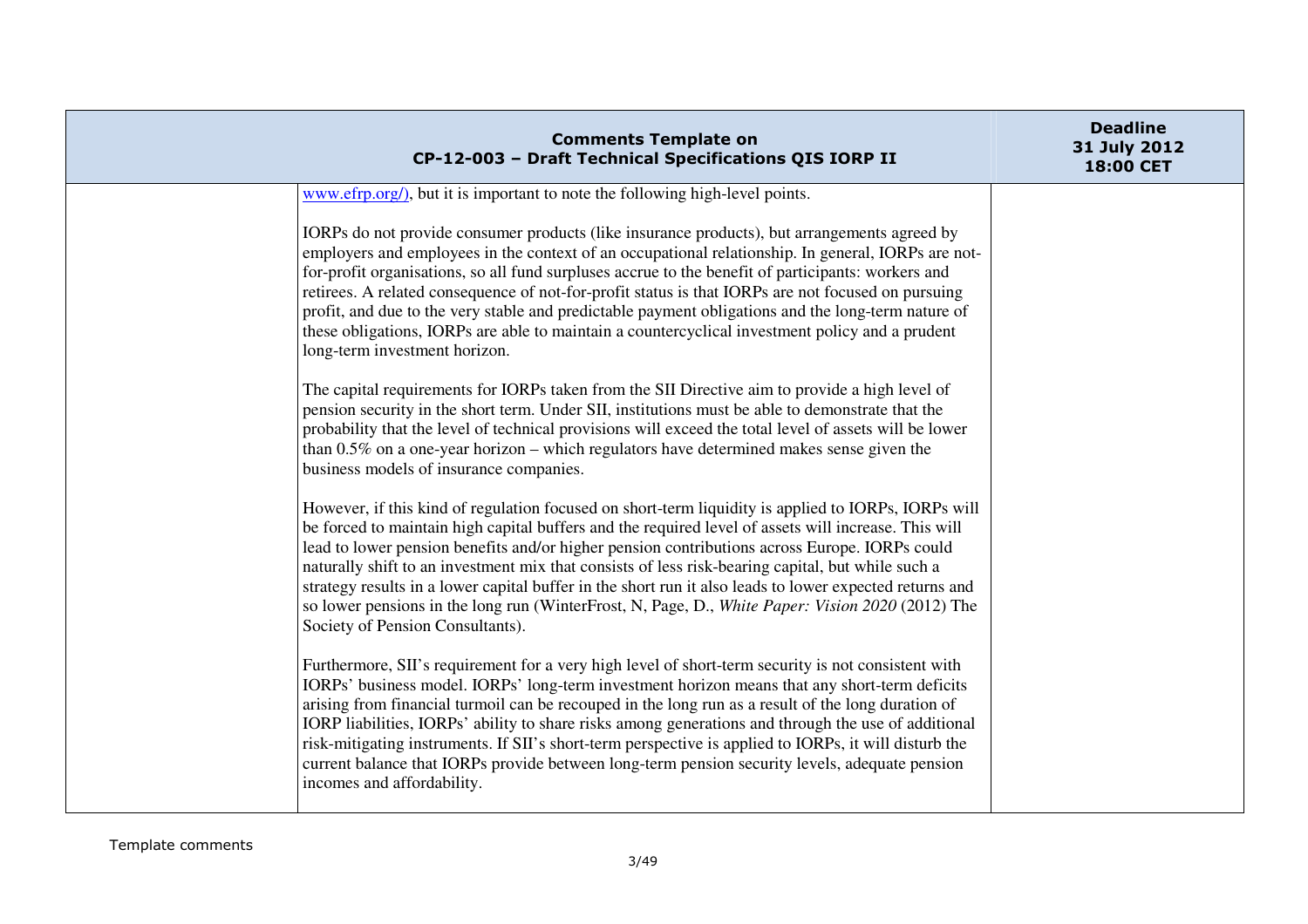| <b>Comments Template on</b><br>CP-12-003 - Draft Technical Specifications QIS IORP II                                                                                                                                                                                                                                                                                                                                                                                                                                                                                                                                                                                                                                                                                                                                                                                                                                                  | <b>Deadline</b><br>31 July 2012<br>18:00 CET |
|----------------------------------------------------------------------------------------------------------------------------------------------------------------------------------------------------------------------------------------------------------------------------------------------------------------------------------------------------------------------------------------------------------------------------------------------------------------------------------------------------------------------------------------------------------------------------------------------------------------------------------------------------------------------------------------------------------------------------------------------------------------------------------------------------------------------------------------------------------------------------------------------------------------------------------------|----------------------------------------------|
| Despite these differences and the widespread acknowledgement of this throughout the industry, a<br>large part of the QIS consultation document seems to have been transposed from the SII's QIS 5.<br>This is disappointing, as on numerous occasions the European Commission has acknowledged the<br>fundamental differences between insurers and IORPs and has asserted that the IORP revision<br>would not be an exercise in direct transposition (See, e.g., Speech of Michel Barnier, Member of<br>the European Commission responsible for Internal Markets and Services, Insurance reforms:<br>putting the European economy back on the path towards sustainable growth, at Insurance Europe<br>Conference, Amsterdam, 1 June 2012).                                                                                                                                                                                             |                                              |
| 2. There are a number of outstanding technical problems with SII's treatment of real estate<br>investment                                                                                                                                                                                                                                                                                                                                                                                                                                                                                                                                                                                                                                                                                                                                                                                                                              |                                              |
| Several flaws and inconsistencies that were contained in the SII QIS 5 have been incorporated in<br>the IORP QIS, even though these flaws have already been corrected in the Commission's most<br>recent SII draft Directive. For example, the provision that any financing in a real estate investment<br>results in it being treated under the equity module appeared in the SII QIS 5, but has been corrected<br>in the Commission's current draft of the SII Directive. Nevertheless, this provision is included in<br>the IORP QIS. This oversight results in uncertainty in determining the SCR category to which<br>leveraged real estate assets belong under IORP, and raises the risk of regulatory mismatch and<br>arbitrage. Differences between the regulation of SII and IORPs should be thoroughly considered.<br>In addition, flaws that still remain in the current SII draft Directive are incorporated into the IORP |                                              |
| QIS, even though they could easily have been avoided. For example, the importance of inflation<br>risk is underestimated in both initiatives and the 25% standard solvency capital charge for property<br>is adopted without any real discussion in the IORP QIS despite credible research which concludes<br>that the standard charge should be no greater than 15% (The IPD Solvency II Review, Informing a<br>new regulatory framework for real estate, 15 April 2011, updated 21 July 2011).                                                                                                                                                                                                                                                                                                                                                                                                                                       |                                              |
| The issues identified above are particularly relevant for investment into real estate as there are<br>many different forms of direct and indirect exposure to the sector arising from the capital intensive                                                                                                                                                                                                                                                                                                                                                                                                                                                                                                                                                                                                                                                                                                                            |                                              |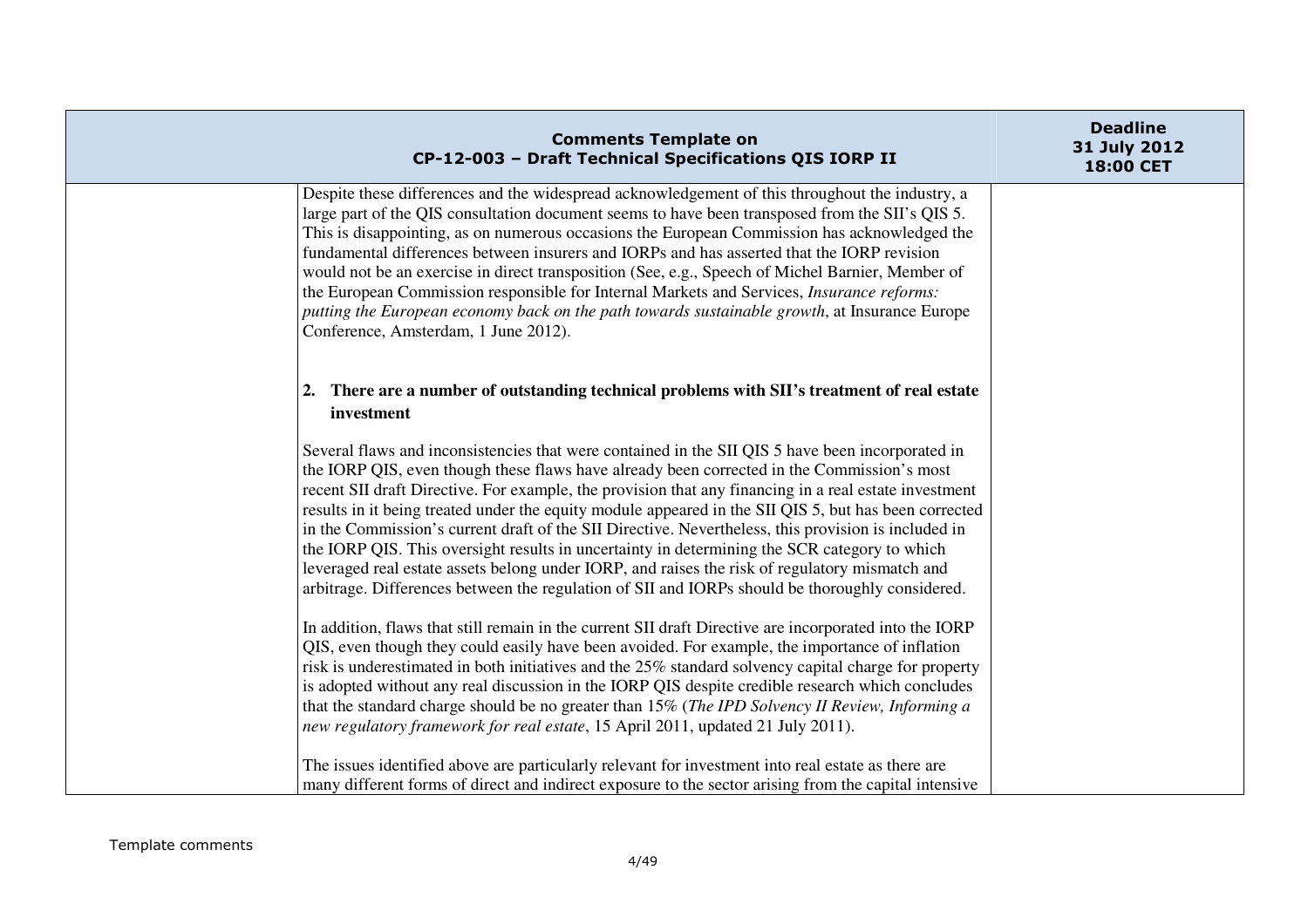| <b>Comments Template on</b><br>CP-12-003 - Draft Technical Specifications QIS IORP II                                                                                                                                                                                                                                                                                                                                                                                                                                                                                                                                                                                                                                                                                                                                                                                                                                                                                                                                                                                                                                                                                                                                                                                                                                                                                                           | <b>Deadline</b><br>31 July 2012<br>18:00 CET |
|-------------------------------------------------------------------------------------------------------------------------------------------------------------------------------------------------------------------------------------------------------------------------------------------------------------------------------------------------------------------------------------------------------------------------------------------------------------------------------------------------------------------------------------------------------------------------------------------------------------------------------------------------------------------------------------------------------------------------------------------------------------------------------------------------------------------------------------------------------------------------------------------------------------------------------------------------------------------------------------------------------------------------------------------------------------------------------------------------------------------------------------------------------------------------------------------------------------------------------------------------------------------------------------------------------------------------------------------------------------------------------------------------|----------------------------------------------|
| nature of the asset and the importance of financing in the underlying business. Accordingly, there<br>remain significant uncertainties in the application of SII to the real estate sector, with no process in<br>place to resolve them. This includes the treatment of various forms of real estate vehicles (property<br>companies, REITs and collective investment vehicles/funds) and the treatment of property debt<br>(see below).                                                                                                                                                                                                                                                                                                                                                                                                                                                                                                                                                                                                                                                                                                                                                                                                                                                                                                                                                        |                                              |
| A further unresolved issue with SII is the way in which it treats lending to commercial real estate,<br>which takes no account of the value of collateral. The latest draft of the SII implementing<br>guidelines requires that such lending be included in the general provisions for corporate bonds<br>under the spread risk module. The starting point under this provision is a credit rating by a<br>nominated credit rating agency, which does not reflect normal practice in property lending as<br>individual commercial real estate mortgage loans are not rated in this way. In the absence of any<br>clear provision that would allow collateral to be taken into account, the assumption would seem to<br>be that it should be ignored. If the proposed treatment of commercial real estate loans is not<br>rectified it appears that there will be no distinction for SII purposes between an unrated real estate<br>loan secured by a mortgage over a commercial property and an unrated unsecured loan. This is an<br>illogical and inappropriate approach to commercial real estate lending and, if replicated under the<br>IORP framework, will have further damaging impacts on investment into real estate and the<br>performance of pension funds, creating artificial regulatory incentives to make investment<br>decisions that do not properly take risks into account. |                                              |
| Pension fund investment into real estate is on a much larger scale than insurance companies<br>(INREV/ANREV Fund Managers Survey (2012)) and involves many more individual funds.<br>According to the CfA there are 140,000 IORPs of which many have a handful of members<br>(Paragraph 1.2 of the Call for Advice), as opposed to 4,753 insurance undertakings (Figure for end-<br>2009. See page 21 of EIOPA's Report on the fifth Quantitative Impact Study (QIS5) for Solvency<br>II. https://eiopa.europa.eu/fileadmin/tx_dam/files/publications/reports/QIS5_Report_Final.pdf).<br>The flaws and uncertainties in SII would be significantly amplified if they are transposed onto the<br>pension fund sector. In our view, it therefore seems unwise to transpose the SII framework onto<br>IORPs without first properly understanding its impact and clarifying the significant uncertainties<br>that exist in its application.                                                                                                                                                                                                                                                                                                                                                                                                                                                         |                                              |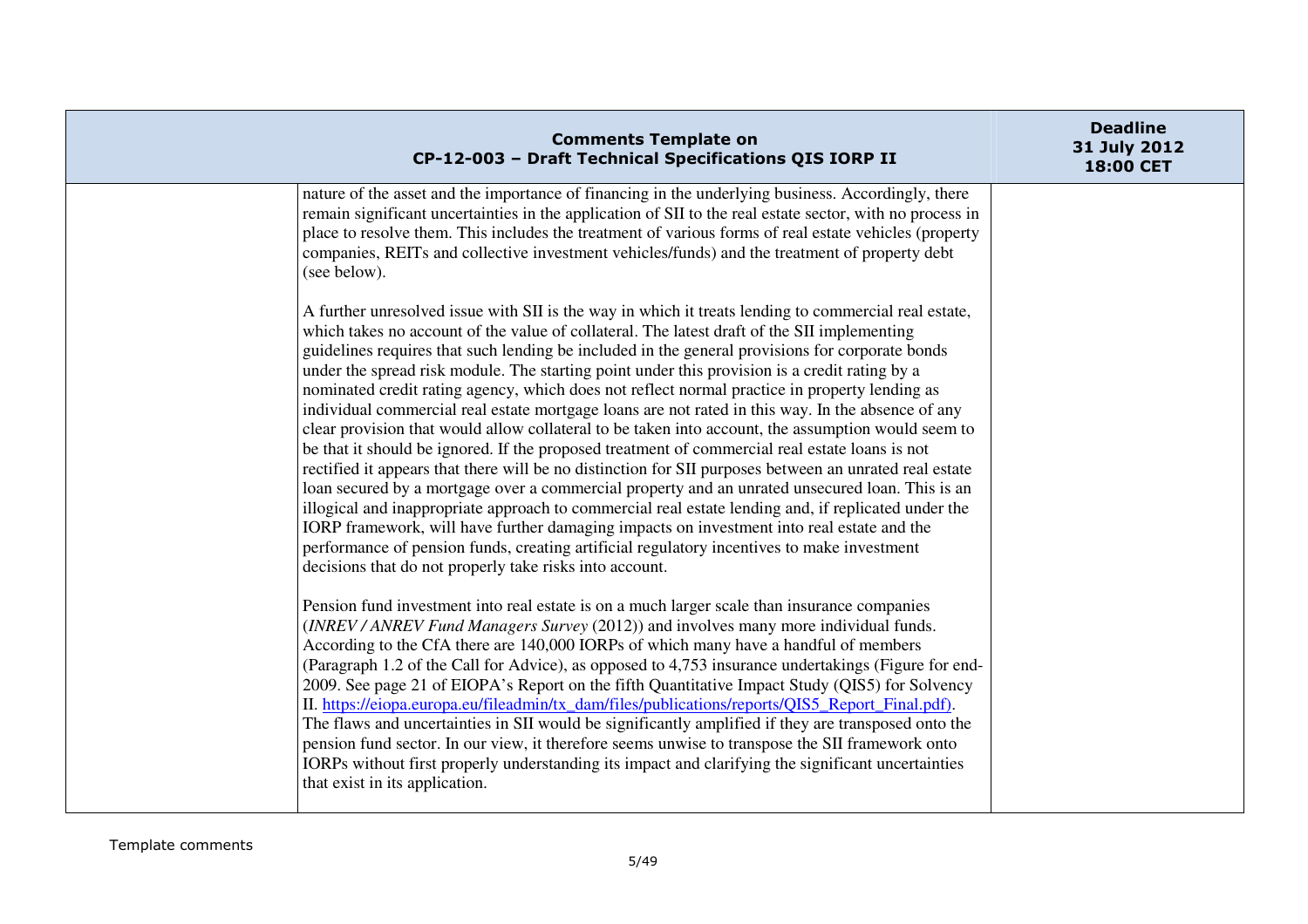| <b>Comments Template on</b><br>CP-12-003 - Draft Technical Specifications QIS IORP II                                                                                                                                                                                                                                                                                                                                                                                                                                                                                                                                                                                                                                                                                                                                                                                                                                                                                                                                                                                                                                                                                                                                                                                                                                                                                                                                                                                                                                                                     | <b>Deadline</b><br>31 July 2012<br>18:00 CET |
|-----------------------------------------------------------------------------------------------------------------------------------------------------------------------------------------------------------------------------------------------------------------------------------------------------------------------------------------------------------------------------------------------------------------------------------------------------------------------------------------------------------------------------------------------------------------------------------------------------------------------------------------------------------------------------------------------------------------------------------------------------------------------------------------------------------------------------------------------------------------------------------------------------------------------------------------------------------------------------------------------------------------------------------------------------------------------------------------------------------------------------------------------------------------------------------------------------------------------------------------------------------------------------------------------------------------------------------------------------------------------------------------------------------------------------------------------------------------------------------------------------------------------------------------------------------|----------------------------------------------|
| The holistic balance sheet approach and the SCR requirements will no doubt allow some flexibility<br>for the larger institutional investors to develop internal models that reflect the specific risk<br>characteristics of their property exposures and mitigate some of the concerns above. However, this<br>approach and flexibility will not be available for the thousands of smaller pension funds who will<br>thus be placed at a disadvantage to the larger players.                                                                                                                                                                                                                                                                                                                                                                                                                                                                                                                                                                                                                                                                                                                                                                                                                                                                                                                                                                                                                                                                              |                                              |
| 3. Effect of regulatory changes on adequacy of pension provision                                                                                                                                                                                                                                                                                                                                                                                                                                                                                                                                                                                                                                                                                                                                                                                                                                                                                                                                                                                                                                                                                                                                                                                                                                                                                                                                                                                                                                                                                          |                                              |
| The proposed risk-based capital requirements and valuation against the risk-free interest rate are<br>inherently volatile and pro-cyclical, and will endanger the stability, performance and long-term<br>sustainability of IORPs. SII is based on the capital adequacy framework for the banking industry,<br>which has a very different business model to insurance, and now that these same principles are<br>proposed to be applied to IORPs, there is a real danger that the convergence of behaviour-<br>influencing regulation will increase the risk to the financial system and the wider economy.<br>As noted above, IORPs have very stable and predictable payment obligations, and therefore long-<br>term and stable investment strategies that focus on securing long-term, predictable cash-flows as<br>opposed to short-term returns. They also do not rely to the same extent as other investors on short-<br>term liquidity. Real estate is an ideal asset class for many IORPs to diversify their portfolios and<br>match their liability schemes, as it provides stable cash flows, relatively low volatility (See, e.g.,<br>Karlekar, I., Commercial Real Estate: An 'Alternative' Goes Mainstream, Investment Advisor, 22<br>May 2012), low correlation with other asset classes, and positive inflation-adjusted returns over the<br>long term (Lizieri, C., Alcock, J., Satchell, S., Steiner, E., & Wongwachara, W. (2012), Real<br>Estate's Role in the Mixed Asset Portfolio: A Re-examination, Investment Property Forum, and |                                              |
| Blake, N., Goodwin, A., McIntosh, A., & Simmons, C. (2011), <i>Property and Inflation</i> , Investment<br>Property Forum).                                                                                                                                                                                                                                                                                                                                                                                                                                                                                                                                                                                                                                                                                                                                                                                                                                                                                                                                                                                                                                                                                                                                                                                                                                                                                                                                                                                                                                |                                              |
| Any regulation that creates disincentives for IORPs to invest in property by applying excessive<br>solvency capital requirements will inevitably lead to them having to adopt less appropriate<br>investment strategies that do not fully match their risk profiles and liability schemes.                                                                                                                                                                                                                                                                                                                                                                                                                                                                                                                                                                                                                                                                                                                                                                                                                                                                                                                                                                                                                                                                                                                                                                                                                                                                |                                              |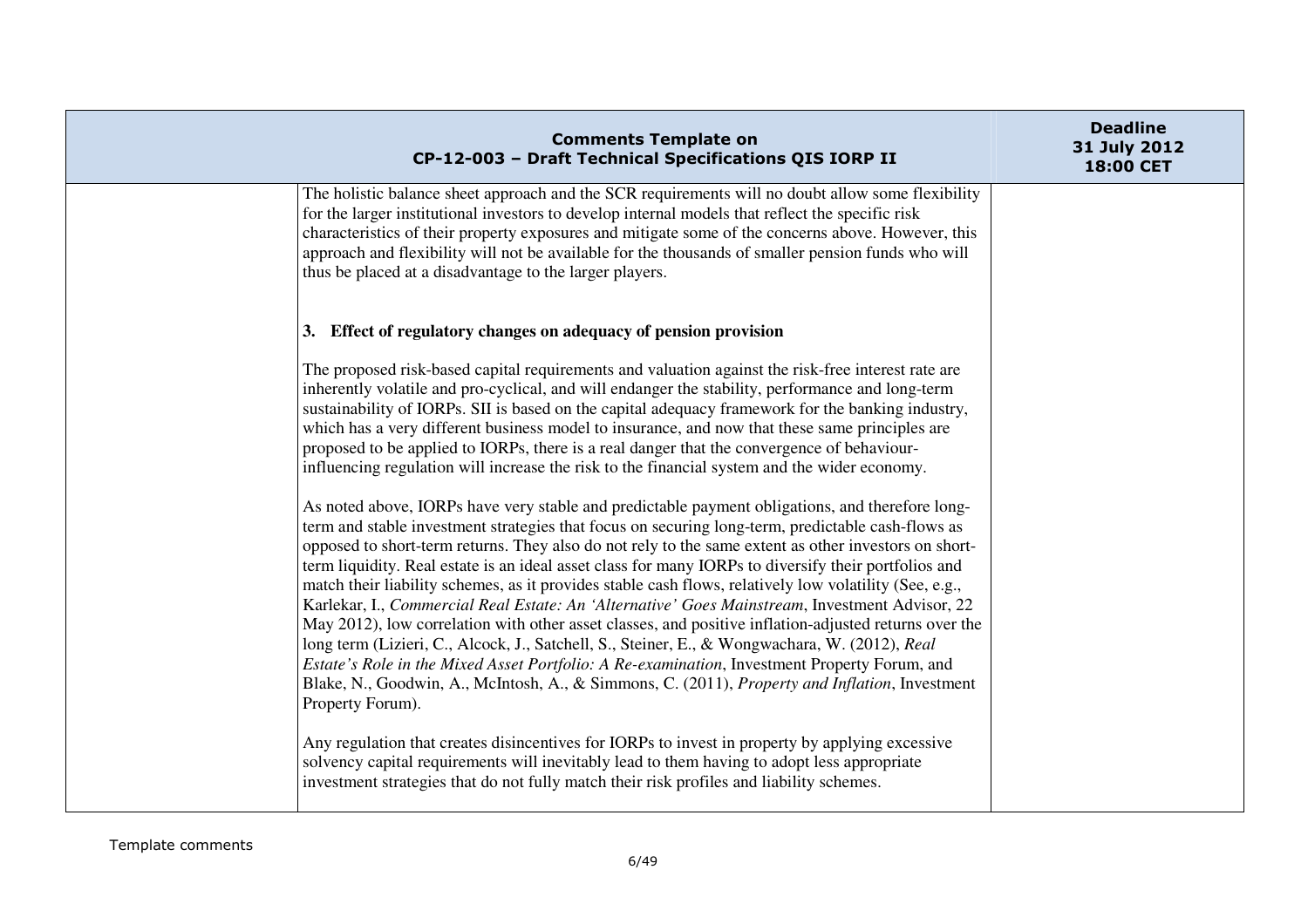| <b>Comments Template on</b><br>CP-12-003 - Draft Technical Specifications QIS IORP II                                                                                                                                                                                                                                                                                                                                                                                                                                                                                                                                                                                                                                                                                                                                                                                                                                                                                                                                                                                                                                                                                                                                                                                                                                                                                                                          | <b>Deadline</b><br>31 July 2012<br>18:00 CET |
|----------------------------------------------------------------------------------------------------------------------------------------------------------------------------------------------------------------------------------------------------------------------------------------------------------------------------------------------------------------------------------------------------------------------------------------------------------------------------------------------------------------------------------------------------------------------------------------------------------------------------------------------------------------------------------------------------------------------------------------------------------------------------------------------------------------------------------------------------------------------------------------------------------------------------------------------------------------------------------------------------------------------------------------------------------------------------------------------------------------------------------------------------------------------------------------------------------------------------------------------------------------------------------------------------------------------------------------------------------------------------------------------------------------|----------------------------------------------|
| Reducing risk and promoting financial stability without undermining economic recovery and<br>growth is a challenging task. Proportionate and appropriate regulatory responses that carefully<br>analyse where risk lies and formulate a tailored response are therefore essential. In this context we<br>question whether applying the SII regime to IORPs is the right approach.                                                                                                                                                                                                                                                                                                                                                                                                                                                                                                                                                                                                                                                                                                                                                                                                                                                                                                                                                                                                                              |                                              |
| 4. SII's property SCR is based on flawed data $- a 15\%$ capital charge for property is more<br>appropriate                                                                                                                                                                                                                                                                                                                                                                                                                                                                                                                                                                                                                                                                                                                                                                                                                                                                                                                                                                                                                                                                                                                                                                                                                                                                                                    |                                              |
| If, notwithstanding our comments above, EIOPA is determined to proceed with applying the SCR<br>approach used in Solvency II to IORPs, it must take into account research which clearly<br>demonstrates that the proposed 25% solvency capital charge for real estate does not represent the<br>true volatility of property markets in Europe. A review of Solvency II (The IPD Solvency II<br>Review, Informing a new regulatory framework for real estate, 15 April 2011, updated 21 July<br>2011) by independent research organisation IPD using data representative of European property<br>market volatility clearly demonstrates that it would be unreasonable to impose a capital solvency<br>charge of more than 15%. We hope that as a result of the QIS consultation process, EIOPA will<br>conclude that the 25% solvency capital charge for real estate is not appropriate and that an SCR of<br>not more than 15% more accurately reflects property volatility across Europe. We strongly urge<br>EIOPA and the European Commission to revise the solvency capital charge for real estate. A new<br>SCR for real estate that uses all the data available and is more representative of all European<br>property markets should be developed. The IPD review would be an excellent starting point for<br>such an exercise, although other data sources are available and these should be explored. |                                              |
| INREV is currently collecting information on the range of data sources available to measure real<br>estate volatility across European Member States by market and sector that will include details on<br>the frequency, length of time series and modelling assumptions used. This project should be<br>completed in several months and will provide policymakers with a mapping of data sources that<br>should be extremely useful for calculating a solvency capital charge for real estate that more<br>accurately reflects the property volatility than the currently proposed 25%. We would be happy to<br>meet with EIOPA and Commission officials to explain this project in more detail and explore how                                                                                                                                                                                                                                                                                                                                                                                                                                                                                                                                                                                                                                                                                                |                                              |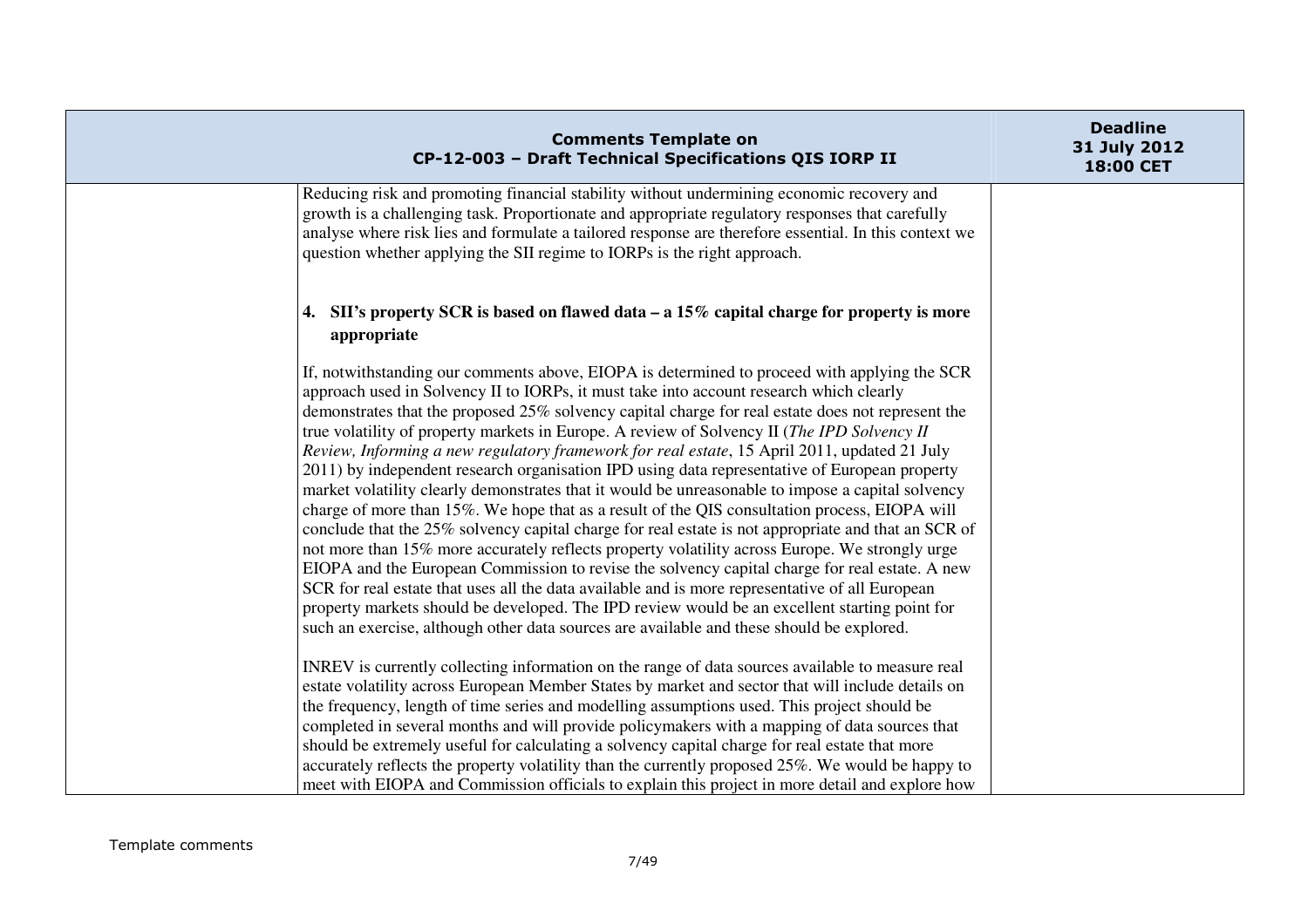| <b>Comments Template on</b><br>CP-12-003 - Draft Technical Specifications QIS IORP II                                                                                                                                                                                                                                                                                                                                                                                                                                                                                                                                                      | <b>Deadline</b><br>31 July 2012<br>18:00 CET |
|--------------------------------------------------------------------------------------------------------------------------------------------------------------------------------------------------------------------------------------------------------------------------------------------------------------------------------------------------------------------------------------------------------------------------------------------------------------------------------------------------------------------------------------------------------------------------------------------------------------------------------------------|----------------------------------------------|
| it might be used to support a more representative solvency capital charge for real estate volatility in<br>Europe.                                                                                                                                                                                                                                                                                                                                                                                                                                                                                                                         |                                              |
| 5. Negative impact on European macro economy                                                                                                                                                                                                                                                                                                                                                                                                                                                                                                                                                                                               |                                              |
| Real estate is the backbone of businesses and society. The commercial property sector is the key<br>provider of offices, shops and other retail facilities, factories and warehouses, housing and other<br>forms of real property that are an essential part of the infrastructure for a well-functioning<br>European economy. The commercial property sector delivers and manages the infrastructure<br>needed for entrepreneurship to thrive, and is also a fundamental source of employment, economic<br>growth and technological advance.                                                                                              |                                              |
| The commercial property sector directly contributed $\epsilon$ 285 billion to the European economy in<br>2011, which is about 2.5% of the total economy, and it directly employs over four million people<br>(Real Estate in the Real Economy; Supporting growth, jobs and sustainability (2012)<br>EPRA/INREV). Investments in commercial real estate also provide critically important long-term<br>and relatively stable returns for institutional investors. Regulation that creates incentives to lower<br>investments in real property through high solvency capital charges will therefore have three major<br>undesirable effects: |                                              |
| it will lower risk-adjusted returns to IORPs, making it more difficult for them to meet their<br>$\bullet$<br>payment obligations;                                                                                                                                                                                                                                                                                                                                                                                                                                                                                                         |                                              |
| it will result in the reduced creation of new jobs and lower GDP stimulation at a time when<br>European economies need to support growth and jobs; and                                                                                                                                                                                                                                                                                                                                                                                                                                                                                     |                                              |
| it will result in an underperforming European real estate sector, less able to meet the<br>$\bullet$<br>infrastructure and accommodation needs of a growing population and respond to the<br>challenges of reducing energy consumption in line with the EU 2020 Energy Efficiency<br>targets                                                                                                                                                                                                                                                                                                                                               |                                              |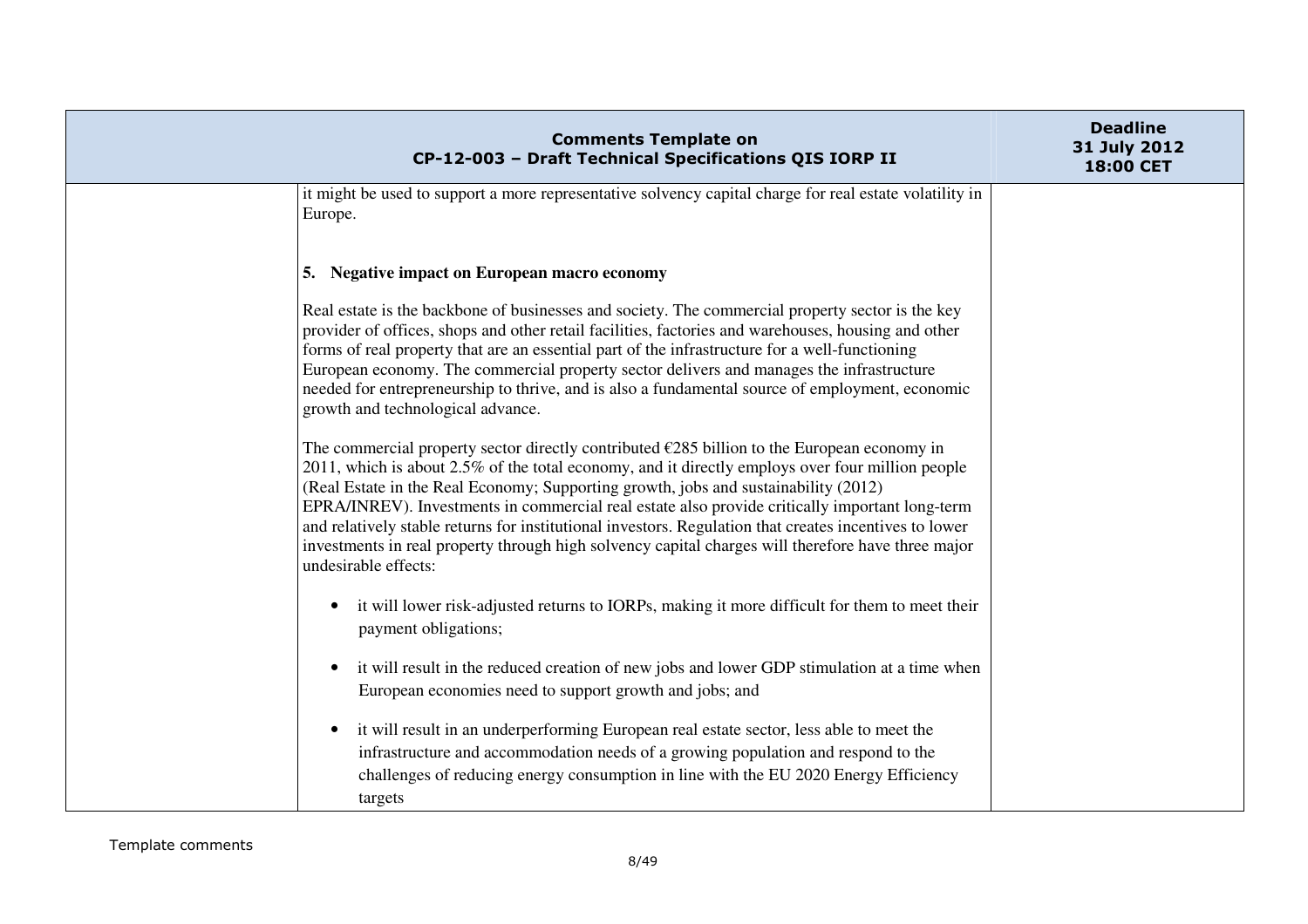|                                                                                                                                                                                         | <b>Comments Template on</b><br>CP-12-003 - Draft Technical Specifications QIS IORP II                                                                                                                                                                                                                                                                                                                                                                                                                                                                                                                                                                                                                      | <b>Deadline</b><br>31 July 2012<br>18:00 CET |
|-----------------------------------------------------------------------------------------------------------------------------------------------------------------------------------------|------------------------------------------------------------------------------------------------------------------------------------------------------------------------------------------------------------------------------------------------------------------------------------------------------------------------------------------------------------------------------------------------------------------------------------------------------------------------------------------------------------------------------------------------------------------------------------------------------------------------------------------------------------------------------------------------------------|----------------------------------------------|
|                                                                                                                                                                                         | (http://ec.europa.eu/energy/efficiency/consultations/doc/2012_05_18_eeb/2012_eeb_consu                                                                                                                                                                                                                                                                                                                                                                                                                                                                                                                                                                                                                     |                                              |
| ltation_paper.pdf).                                                                                                                                                                     |                                                                                                                                                                                                                                                                                                                                                                                                                                                                                                                                                                                                                                                                                                            |                                              |
| real-estate 42430.php), with a resulting reduction in economic growth and jobs.                                                                                                         | Currently $\epsilon$ 715 billion of investments in real estate are provided by IORPs and insurers (Real<br>Estate in the Real Economy; Supporting growth, jobs and sustainability (2012) EPRA/INREV).<br>Considering that IORPs are among the largest investors in real estate, it can be expected that a high<br>solvency capital requirement will sharply reduce this amount, just as some European insurers report<br>that high solvency capital requirements under SII are already causing them to reduce their real<br>estate investments (http://ipe.com/realestate/solvency-ii-will-force-insurance-companies-to-slash-                                                                             |                                              |
| right balance needs to be struck in regulatory terms between creating stable and transparent<br>Europe 2020 strategy of achieving greater long-term investment in the European economy. | Reducing volatility in financial markets will create a favourable investment climate from which the<br>real estate sector will benefit as a whole. Real estate is a highly capital intensive industry, which<br>relies more than many other sectors on readily available financing opportunities. However, the<br>markets, and not undermining the ability of the real estate sector to continue to foster economic<br>growth and employment in Europe. Achieving this balance is critical if real estate is to support the                                                                                                                                                                                |                                              |
| will not lead to greater long-term investment in the European economy.                                                                                                                  | The proposed high solvency capital requirements for investments in risk-bearing capital creates a<br>strong incentive for IORPs to invest in so-called risk-free bonds instead of physical assets and<br>businesses such as property funds and property companies. IORPs are important suppliers of<br>capital to many kinds of 'real economy' businesses, not only the property sector, and an SCR<br>regime for IORPs could restrict their investment opportunities. That would not only result in<br>expected lower returns but also in expected lower pension benefits (or higher contributions). This<br>outcome would also have a negative impact on growth and employment in the European Union and |                                              |
| reduce available capital during times when it is most needed. While we support the general                                                                                              | We are concerned that other regulations such as CRD IV, SII, and possibly Shadow Banking, will                                                                                                                                                                                                                                                                                                                                                                                                                                                                                                                                                                                                             |                                              |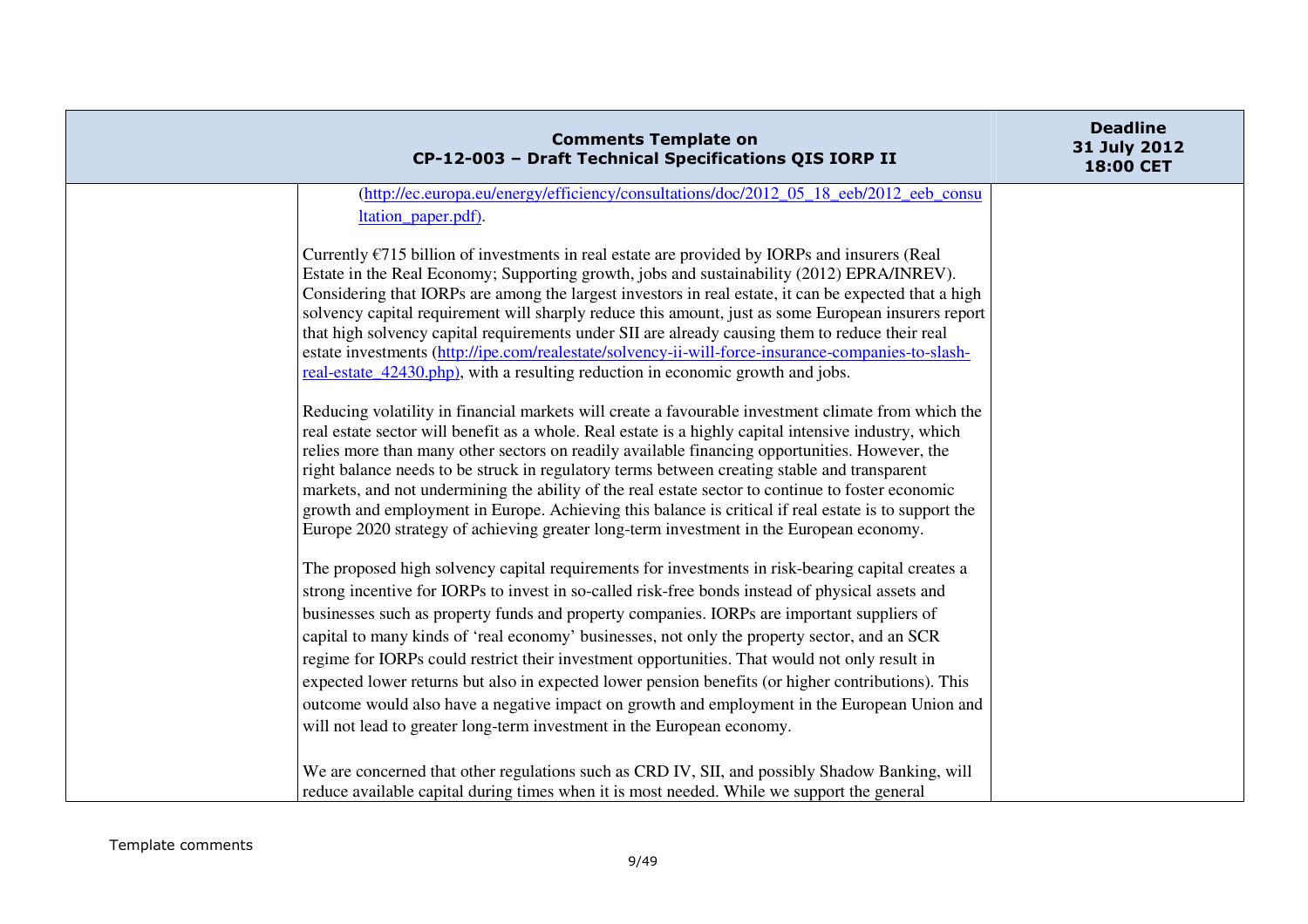|                                                                                                                                                                                                                                                                                                                                                                                                                                                                                                                                                                               | <b>Comments Template on</b><br>CP-12-003 - Draft Technical Specifications QIS IORP II                                                                                                                                                                                                                                                                                                                                                                                                                      | <b>Deadline</b><br>31 July 2012<br>18:00 CET |
|-------------------------------------------------------------------------------------------------------------------------------------------------------------------------------------------------------------------------------------------------------------------------------------------------------------------------------------------------------------------------------------------------------------------------------------------------------------------------------------------------------------------------------------------------------------------------------|------------------------------------------------------------------------------------------------------------------------------------------------------------------------------------------------------------------------------------------------------------------------------------------------------------------------------------------------------------------------------------------------------------------------------------------------------------------------------------------------------------|----------------------------------------------|
|                                                                                                                                                                                                                                                                                                                                                                                                                                                                                                                                                                               | principles of these regulations, EU regulators should proceed carefully when developing<br>regulations that will further reduce the ability of major investors to finance the real economy. A<br>regulatory change that makes this less likely undermines other strong political objectives. As stated<br>above, this is particularly relevant to the question of transposing of SII principles to IORPs without<br>first understanding the impact of the SCR on capital flows into the built environment. |                                              |
| The impact of distorting incentives to invest in property by imposing excessive solvency capital<br>requirements on IORPs will have important implications for the European economy at a time when<br>cash strapped Governments are looking to institutional investors from the private sector to buy<br>property from the state, pay for infrastructure and new housing, and meet/finance the retrofitting<br>needs of the European built environment. This is further exacerbated when taking into account the<br>cumulative effect of recent financial market regulations. |                                                                                                                                                                                                                                                                                                                                                                                                                                                                                                            |                                              |
| <b>Closing comments</b><br>EIOPA details of the data mapping project.                                                                                                                                                                                                                                                                                                                                                                                                                                                                                                         | We welcome the opportunity to comment on the IORP QIS. We would be happy to meet with<br>EIOPA to explain any of the comments or suggestions contained in this submission in more detail<br>and to explore ways in which we can constructively contribute to the development of a balanced<br>and effective IORP Directive. We would also very much appreciate an opportunity to share with                                                                                                                |                                              |
| Organisation                                                                                                                                                                                                                                                                                                                                                                                                                                                                                                                                                                  | Description                                                                                                                                                                                                                                                                                                                                                                                                                                                                                                |                                              |
| $\triangle$ EPRA                                                                                                                                                                                                                                                                                                                                                                                                                                                                                                                                                              | EPRA is the voice of the European publicly traded real estate<br>sector and represents publicly listed property companies,<br>(including REITs), the investment institutions who invest in<br>the sector and the firms and individuals who advise and service<br>those businesses. The institutional investors that EPRA<br>represent include the largest pension funds in Europe with a<br>long track record of investment into the real estate sector.                                                   |                                              |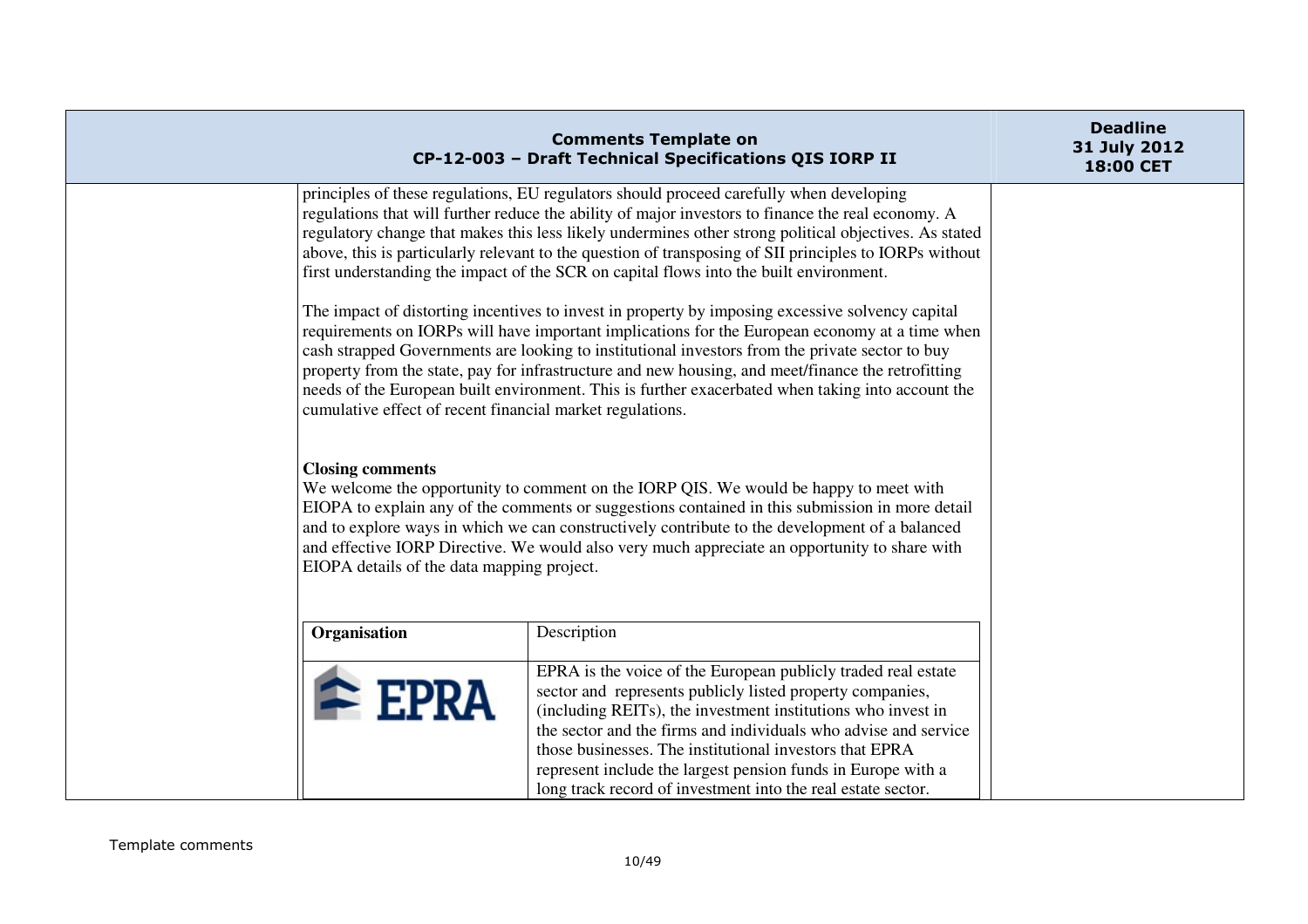| CP-12-003 - Draft Technical Specifications QIS IORP II | <b>Deadline</b><br>31 July 2012<br>18:00 CET                                                                                                                                                                                                                                                                                                                                                                                                                                                                                                                                                                                                                                                                                                      |  |
|--------------------------------------------------------|---------------------------------------------------------------------------------------------------------------------------------------------------------------------------------------------------------------------------------------------------------------------------------------------------------------------------------------------------------------------------------------------------------------------------------------------------------------------------------------------------------------------------------------------------------------------------------------------------------------------------------------------------------------------------------------------------------------------------------------------------|--|
|                                                        | Between them our 200 members represent over $\epsilon$ 250bn of real<br>estate investments.                                                                                                                                                                                                                                                                                                                                                                                                                                                                                                                                                                                                                                                       |  |
|                                                        | INREV is the European Association for Investors in Non-listed<br>Real Estate Vehicles. Since its launch in 2003, it has grown to<br>almost 350 members from more than 28 different countries.<br>INREV's aim is to improve the accessibility of non-listed real<br>estate funds for institutional investors by promoting greater<br>transparency, professionalism and standards of best practice.<br>INREV is led by institutional investors and supported by other<br>market participants such as fund managers, investment banks,<br>academics, lawyers and other advisors. As a pan-European<br>body, INREV represents a unique platform for sharing<br>knowledge on the non-listed real estate funds market.                                  |  |
| <b>BRITISH PROPE</b><br><b>FEDERATION</b>              | The British Property Federation is devoted to representing the<br>interests of all those involved in property ownership and<br>investment. We aim to create the conditions in which the<br>property industry can grow and thrive, for the benefit of our<br>members and of the economy as a whole. Because our<br>membership includes the biggest companies in the property<br>industry - property developers and owners, institutions, fund<br>managers, investment banks and professional organisations<br>that support the industry - we are able to provide the<br>knowledge and expertise needed by legislators (UK and EU)<br>and regulators (including various financial, planning and<br>environmental bodies) in taking their decisions. |  |
|                                                        | The German Property Federation ZIA is a membership<br>organisation founded in order to represent the interests of the<br>whole real estate industry. We pursue the objective to create an                                                                                                                                                                                                                                                                                                                                                                                                                                                                                                                                                         |  |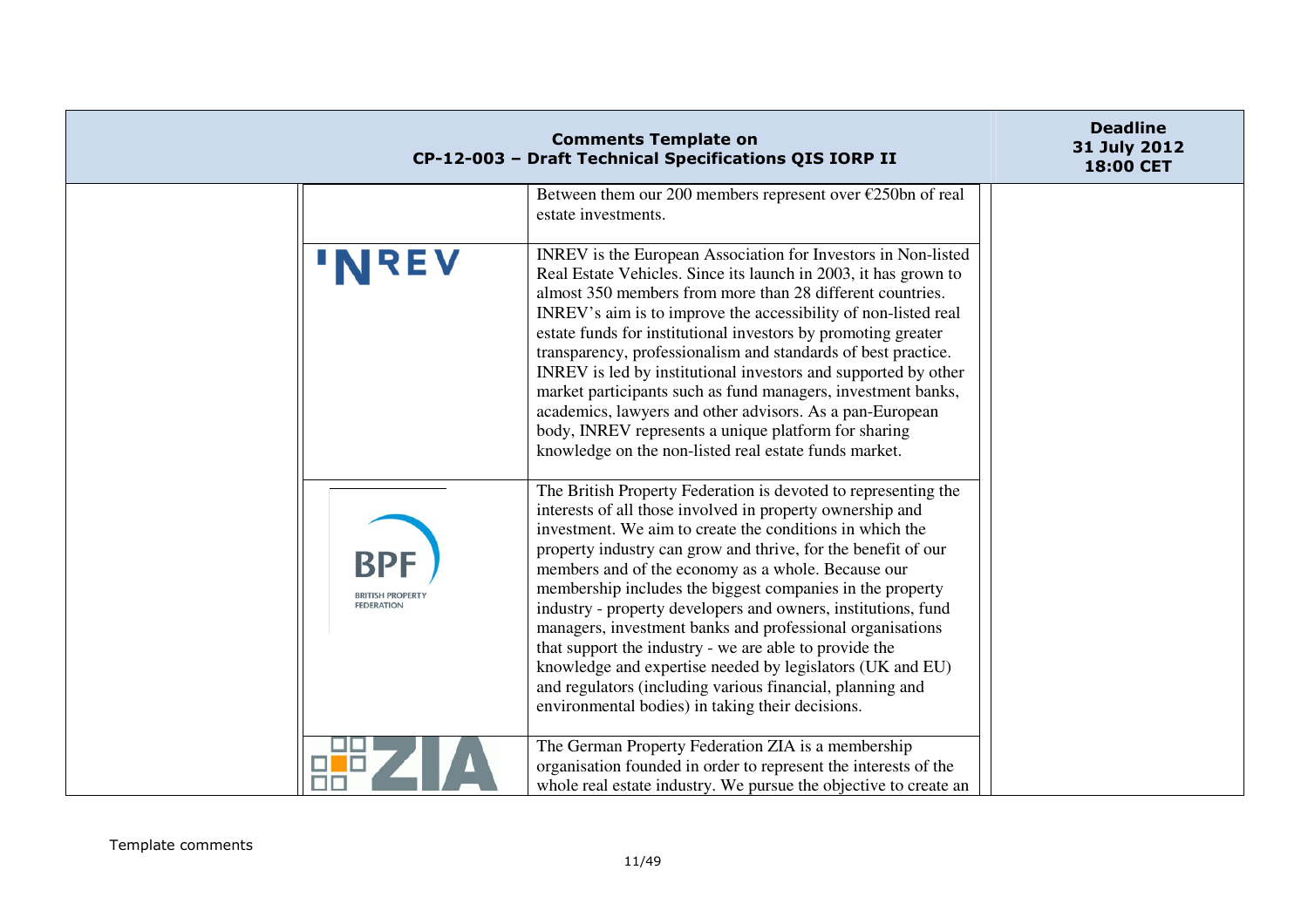|                              | <b>Comments Template on</b><br>CP-12-003 - Draft Technical Specifications QIS IORP II                                                                                                                                                                                                                                                                                                                                                                                                                                                                                                                                                                                                                                                                                                                                                                                                                                                                                                                                                                                                                                                                                                                                                   | <b>Deadline</b><br>31 July 2012<br>18:00 CET |
|------------------------------|-----------------------------------------------------------------------------------------------------------------------------------------------------------------------------------------------------------------------------------------------------------------------------------------------------------------------------------------------------------------------------------------------------------------------------------------------------------------------------------------------------------------------------------------------------------------------------------------------------------------------------------------------------------------------------------------------------------------------------------------------------------------------------------------------------------------------------------------------------------------------------------------------------------------------------------------------------------------------------------------------------------------------------------------------------------------------------------------------------------------------------------------------------------------------------------------------------------------------------------------|----------------------------------------------|
| Investment<br>Property Forum | environment in which real estate investments can prosper.<br>Therefore ZIA advocates the interests of the German real estate<br>industry vis-à-vis the political decision makers in Germany and<br>in the EU. Our more than 140 members – including the biggest<br>companies in the property industry - represent the industry at<br>any stage of the supply chain. Our membership also includes a<br>various number of property linked associations. ZIA was<br>founded in 2006 and is a member of the Federation of German<br>Industries (Bundesverband der Deutschen Industrie).<br>The Investment Property Forum (IPF) is the leading UK<br>property investment organisation for individual members. It<br>comprises an influential network of approximately 2,000 senior<br>professionals, including investment agents, fund managers,<br>bankers, lawyers, researchers, academics, actuaries and other<br>related professionals, all active in the property investment<br>market. The IPF's objective is to enhance the understanding<br>and efficiency of property as an investment, including public,<br>private, debt, equity and synthetic exposure, for its members<br>and other interested parties, including government by |                                              |
| <b>FASTIGHETSÄGARNA</b>      | undertaking research and special projects and ensuring<br>effective communication of this work.<br>The Swedish Property Federation is a highly pro-active trade<br>organization promoting an efficient real estate market in<br>Sweden. Almost 20,000 property owners are members,<br>organized in one of Sweden's 5 regional property associations.<br>Our members represent the entire spectrum of the property<br>industry, owning or managing premises and rental apartment                                                                                                                                                                                                                                                                                                                                                                                                                                                                                                                                                                                                                                                                                                                                                         |                                              |
|                              | buildings, industrial properties and tenant-owners'<br>associations.                                                                                                                                                                                                                                                                                                                                                                                                                                                                                                                                                                                                                                                                                                                                                                                                                                                                                                                                                                                                                                                                                                                                                                    |                                              |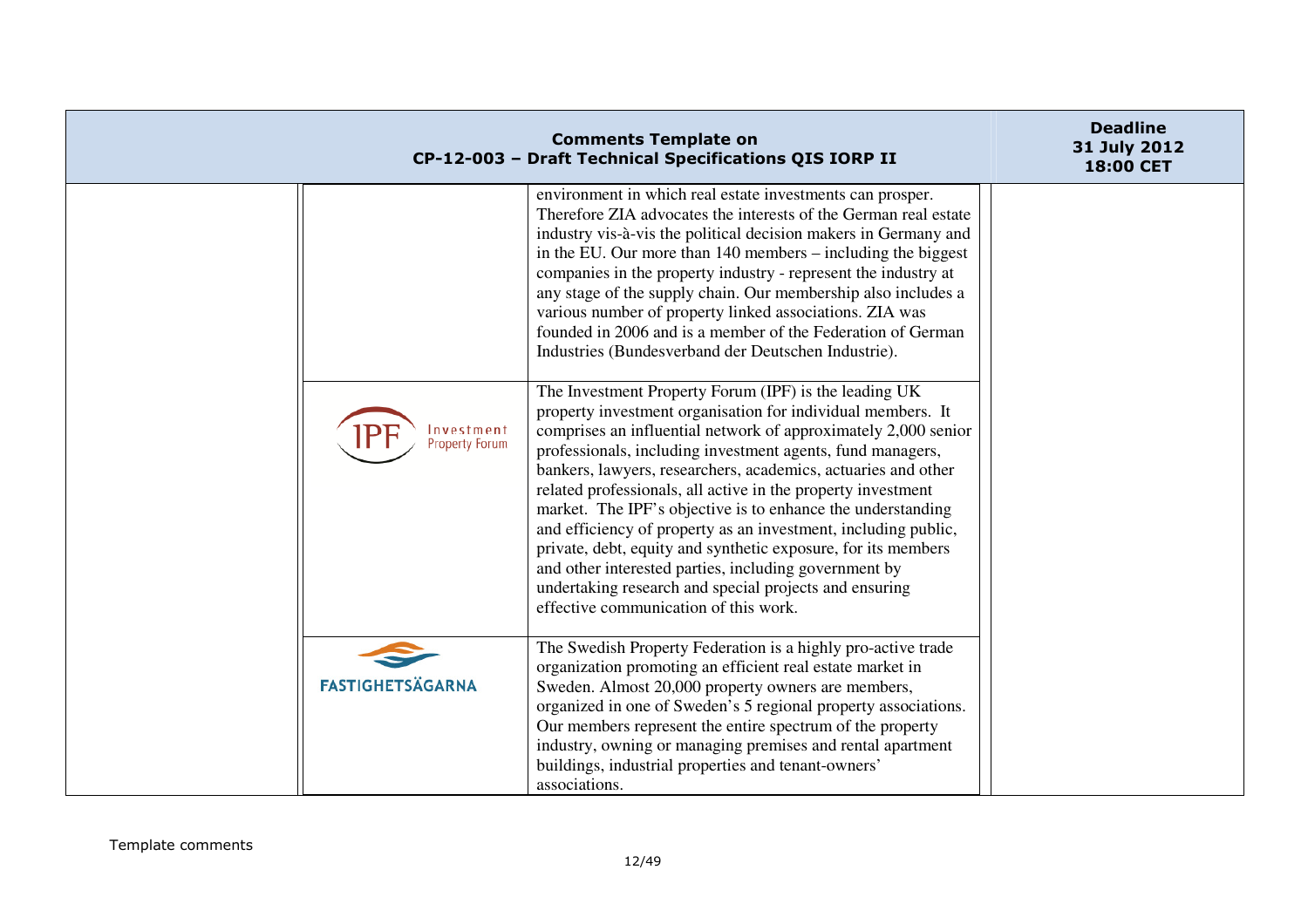|        |                                                         | <b>Comments Template on</b><br>CP-12-003 - Draft Technical Specifications QIS IORP II                                                                                                                                                                                                                                                                                                                                                                                                                                                                                                                                                                                                                                                                                                                           | <b>Deadline</b><br>31 July 2012<br>18:00 CET |
|--------|---------------------------------------------------------|-----------------------------------------------------------------------------------------------------------------------------------------------------------------------------------------------------------------------------------------------------------------------------------------------------------------------------------------------------------------------------------------------------------------------------------------------------------------------------------------------------------------------------------------------------------------------------------------------------------------------------------------------------------------------------------------------------------------------------------------------------------------------------------------------------------------|----------------------------------------------|
|        |                                                         | The Association of Real Estate Funds represents the UK<br>unlisted real estate funds industry and has more than 80<br>member funds with a collective net asset value of over<br>$\epsilon$ 52billion under management on behalf of their investors. The<br>Association is committed to promoting transparency in<br>performance measurement and fund reporting through the<br>AREF Code of Practice, the AREF/IPD UK Pooled Property<br>Funds Indices and the AREF/IPD Property Fund Vision<br>Handbook.                                                                                                                                                                                                                                                                                                        |                                              |
|        | the mark of<br>property<br>professionalism<br>worldwide | RICS is the world's leading qualification when it comes to<br>professional standards in land, property and construction.<br>In a world where more and more people, governments, banks<br>and commercial organisations demand greater certainty of<br>professional standards and ethics, attaining RICS status is the<br>recognised mark of property professionalism. Over 100,000<br>property professionals working in the major established and<br>emerging economies of the world have already recognised the<br>importance of securing RICS status by becoming members.<br>RICS is an independent professional body, committed to<br>setting and upholding the highest standards of excellence and<br>integrity – providing impartial, authoritative advice on key<br>issues affecting business and society. |                                              |
| $Q1$ . |                                                         |                                                                                                                                                                                                                                                                                                                                                                                                                                                                                                                                                                                                                                                                                                                                                                                                                 |                                              |
| Q2.    |                                                         |                                                                                                                                                                                                                                                                                                                                                                                                                                                                                                                                                                                                                                                                                                                                                                                                                 |                                              |
| Q3.    |                                                         |                                                                                                                                                                                                                                                                                                                                                                                                                                                                                                                                                                                                                                                                                                                                                                                                                 |                                              |
| Q4.    |                                                         |                                                                                                                                                                                                                                                                                                                                                                                                                                                                                                                                                                                                                                                                                                                                                                                                                 |                                              |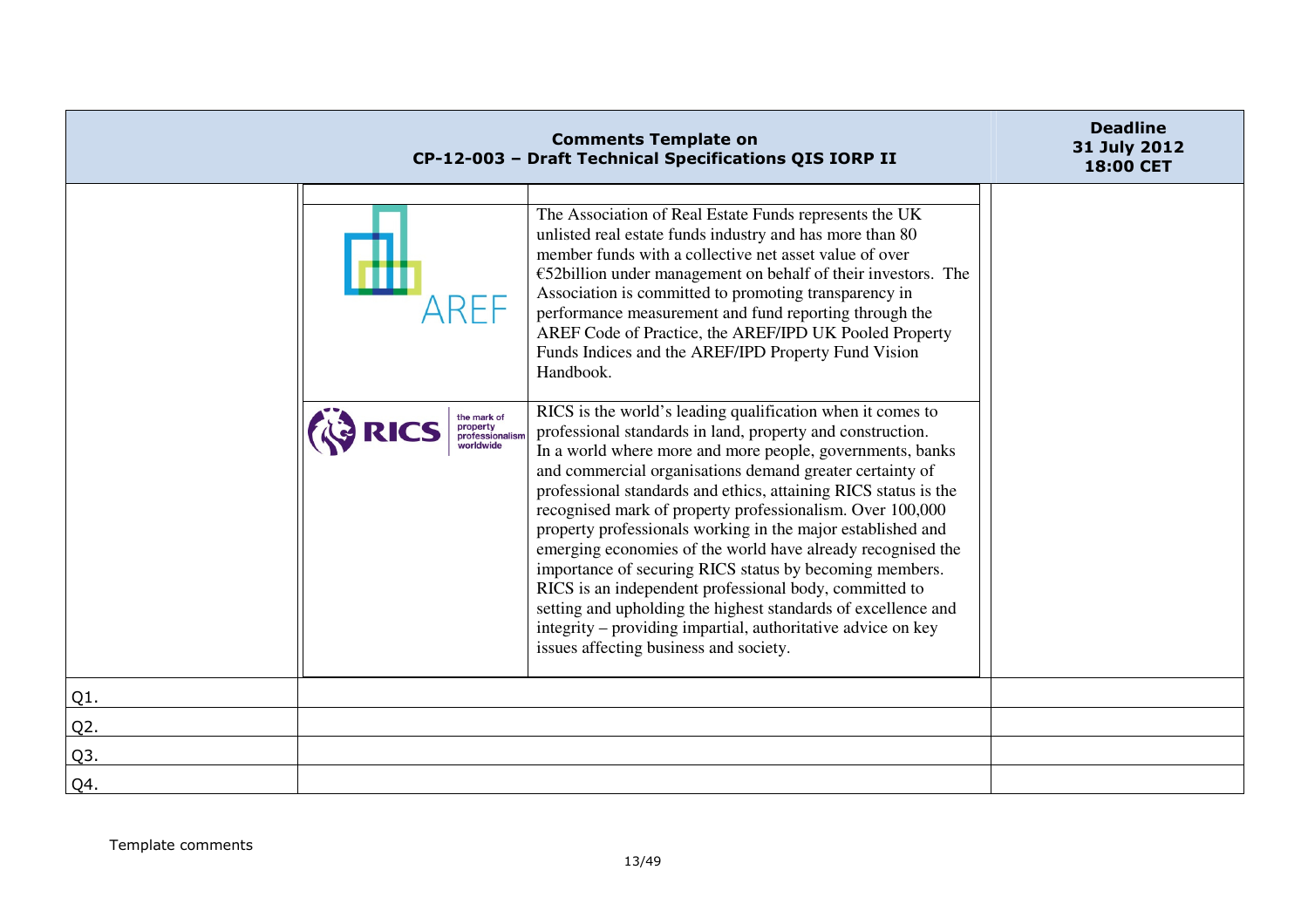|      | <b>Comments Template on</b><br>CP-12-003 - Draft Technical Specifications QIS IORP II                                                                                                                                                                                                                                                                                                                                                                                                                                                                                                                                                                                                                                                                                                                                                                                                                                                                                                                                                                                                                                                    | <b>Deadline</b><br>31 July 2012<br>18:00 CET |
|------|------------------------------------------------------------------------------------------------------------------------------------------------------------------------------------------------------------------------------------------------------------------------------------------------------------------------------------------------------------------------------------------------------------------------------------------------------------------------------------------------------------------------------------------------------------------------------------------------------------------------------------------------------------------------------------------------------------------------------------------------------------------------------------------------------------------------------------------------------------------------------------------------------------------------------------------------------------------------------------------------------------------------------------------------------------------------------------------------------------------------------------------|----------------------------------------------|
| Q5.  |                                                                                                                                                                                                                                                                                                                                                                                                                                                                                                                                                                                                                                                                                                                                                                                                                                                                                                                                                                                                                                                                                                                                          |                                              |
| Q6.  |                                                                                                                                                                                                                                                                                                                                                                                                                                                                                                                                                                                                                                                                                                                                                                                                                                                                                                                                                                                                                                                                                                                                          |                                              |
| Q7.  |                                                                                                                                                                                                                                                                                                                                                                                                                                                                                                                                                                                                                                                                                                                                                                                                                                                                                                                                                                                                                                                                                                                                          |                                              |
| Q8.  |                                                                                                                                                                                                                                                                                                                                                                                                                                                                                                                                                                                                                                                                                                                                                                                                                                                                                                                                                                                                                                                                                                                                          |                                              |
| Q9.  |                                                                                                                                                                                                                                                                                                                                                                                                                                                                                                                                                                                                                                                                                                                                                                                                                                                                                                                                                                                                                                                                                                                                          |                                              |
| Q10. |                                                                                                                                                                                                                                                                                                                                                                                                                                                                                                                                                                                                                                                                                                                                                                                                                                                                                                                                                                                                                                                                                                                                          |                                              |
| Q11. |                                                                                                                                                                                                                                                                                                                                                                                                                                                                                                                                                                                                                                                                                                                                                                                                                                                                                                                                                                                                                                                                                                                                          |                                              |
| Q12. |                                                                                                                                                                                                                                                                                                                                                                                                                                                                                                                                                                                                                                                                                                                                                                                                                                                                                                                                                                                                                                                                                                                                          |                                              |
| Q13. |                                                                                                                                                                                                                                                                                                                                                                                                                                                                                                                                                                                                                                                                                                                                                                                                                                                                                                                                                                                                                                                                                                                                          |                                              |
| Q14. |                                                                                                                                                                                                                                                                                                                                                                                                                                                                                                                                                                                                                                                                                                                                                                                                                                                                                                                                                                                                                                                                                                                                          |                                              |
| Q15. |                                                                                                                                                                                                                                                                                                                                                                                                                                                                                                                                                                                                                                                                                                                                                                                                                                                                                                                                                                                                                                                                                                                                          |                                              |
| Q16. |                                                                                                                                                                                                                                                                                                                                                                                                                                                                                                                                                                                                                                                                                                                                                                                                                                                                                                                                                                                                                                                                                                                                          |                                              |
| Q17. | We do not believe that the risks IORPs are facing are adequately reflected in the calculation of the<br>standard SCR market risk module. As discussed in more detail in our general comments above,<br>applying to IORPs a framework that was designed for insurers (and based on banking regulation) is<br>not suitable given that IORPs have a different business model and pay-out obligations. The<br>obligations of IORPs are stable and predictable and therefore do not require large amounts of short-<br>term available capital. Long-term investments like real estate provide the long-term, predictable<br>and relatively stable cash flows that IORPs rely on to match their liabilities.<br>For IORPs, rental income generation from real estate investments tends to be more important than<br>short-term returns and rental income flows are managed in even volatile markets by long-term<br>leases with stable tenants and diversified lease expiries. Rather than liquidating assets for liquidity<br>needs, IORPs tend to hold on to assets during market downturns, as was shown in the recent<br>financial crisis. |                                              |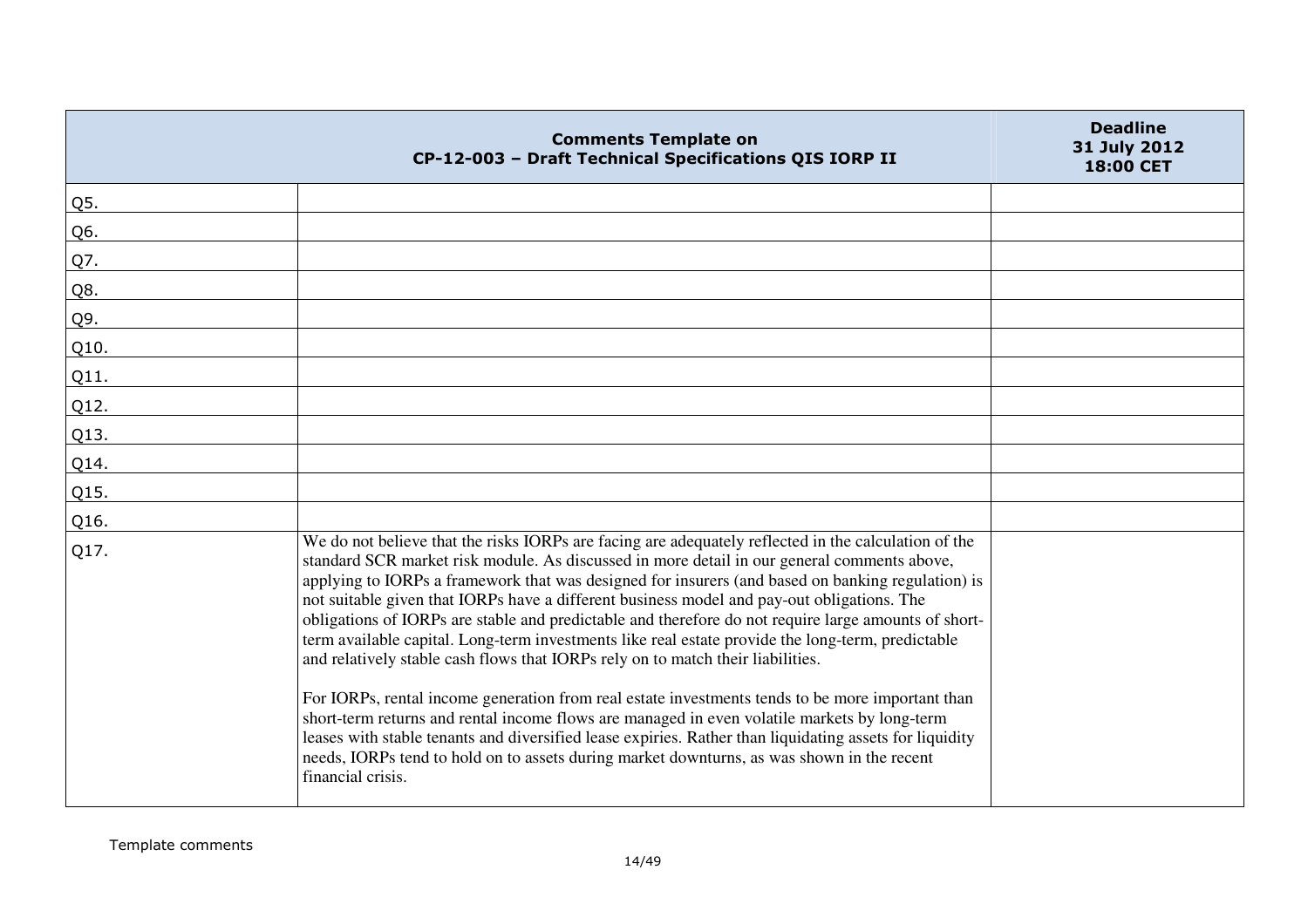| <b>Comments Template on</b><br>CP-12-003 - Draft Technical Specifications QIS IORP II                                                                                                                                                                                                                                                                                                                                                                                                                                                                                                                                                                                                                                                                                                                                                                                                                                                                                                                                                                                                                                                                                                   | <b>Deadline</b><br>31 July 2012<br>18:00 CET |
|-----------------------------------------------------------------------------------------------------------------------------------------------------------------------------------------------------------------------------------------------------------------------------------------------------------------------------------------------------------------------------------------------------------------------------------------------------------------------------------------------------------------------------------------------------------------------------------------------------------------------------------------------------------------------------------------------------------------------------------------------------------------------------------------------------------------------------------------------------------------------------------------------------------------------------------------------------------------------------------------------------------------------------------------------------------------------------------------------------------------------------------------------------------------------------------------|----------------------------------------------|
| We also believe that inflation risk is underestimated in the IORP proposals. Inflation risk could be<br>considered in the calculation of the SCR, especially for unconditional inflation linked pension<br>benefits and final salary plans. In addition, the notion (also a feature of SII) that no capital<br>requirement should apply to borrowings by (or guaranteed by) national government of an EEA<br>state cannot be logically supported in light of the sovereign debt crisis that has been playing out for<br>the last two years.                                                                                                                                                                                                                                                                                                                                                                                                                                                                                                                                                                                                                                             |                                              |
| SCR.5.55, sets the property solvency capital charge at 25%, which we believe does not adequately<br>reflect the risks IORPs are facing. The property solvency capital charge has been carried over from<br>the currently proposed SII regime for insurers, and research demonstrates that this figure is not an<br>appropriate reflection of the true risk posed by European property investments. Applying the same<br>figure to IORPs raises the same arguments, as well as additional concerns specific to IORPs<br>detailed in our general comments, such as the fact that they are not focused on pursuing profit and,<br>due to the very stable and predictable payment obligations and the long-term nature of these<br>obligations, they are able to maintain a countercyclical investment policy and a prudent long-term<br>investment horizon. In turn, IORPs' long-term investment horizon means that any short-term<br>deficits arising from financial turmoil can be recouped in the long run as a result of the long<br>duration of their liabilities, their ability to share risks among generations and through their use of<br>additional risk-mitigating instruments. |                                              |
| The 25% solvency capital charge does not reflect the entire spectrum of the European property<br>market and ignores diversification benefits. It is therefore wrong to continue to rely on the figure<br>proposed for insurers under SII and extend its application to IORPs. Alternative data sources exist<br>and their validity has been well documented in an industry study conducted by IPD which clearly<br>establishes that an SCR that is truly reflective of European property market volatility should be no<br>greater than 15%. As insurers across Europe develop internal models for real estate in response to<br>Solvency II, their data clearly support the conclusion that there is significantly lower volatility in<br>European real estate markets than the QIS proposes. National regulators will be aware of this fact<br>from their preliminary discussions with insurance companies that are developing internal models<br>under Solvency II.<br>As stated in the QIS section HBS.3.14 c) it is difficult to derive property implied volatility in the                                                                                                         |                                              |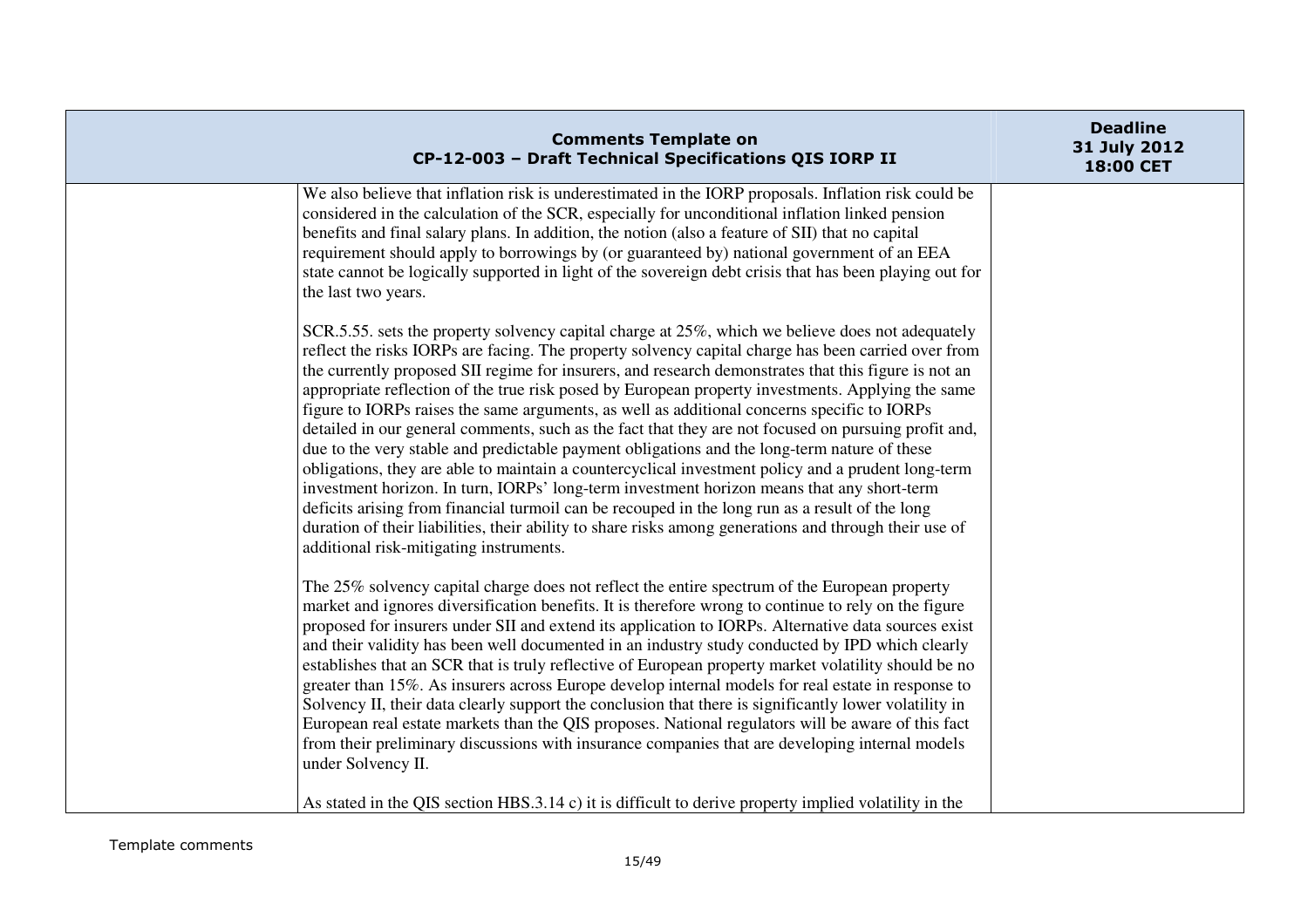| <b>Comments Template on</b><br>CP-12-003 - Draft Technical Specifications QIS IORP II                                                                                                                                                                                                                                                                                                                                                                                                                                                                                                                                 | <b>Deadline</b><br>31 July 2012<br>18:00 CET |
|-----------------------------------------------------------------------------------------------------------------------------------------------------------------------------------------------------------------------------------------------------------------------------------------------------------------------------------------------------------------------------------------------------------------------------------------------------------------------------------------------------------------------------------------------------------------------------------------------------------------------|----------------------------------------------|
| absence of a property derivatives market, and we agree that the volatility of a property index may<br>be used to calibrate market solvency capital charges. However, the index must be representative of<br>the entire European market. The data used to compute the 25% solvency capital charge cannot be<br>reasonably justified to support the calibration of a representative, EU-wide property risk sub-<br>module as it is based on data from a single country. Such an approach to risk calibration does<br>therefore not accurately reflect the risk posed by real estate investments.                        |                                              |
| As noted in our general comments above, a property risk sub-module that overstates the real risk<br>results in side-lining of capital needed to produce stable returns for IORPs and to support real<br>estate-related employment and economic growth. Furthermore, it is market distortive as it reduces<br>incentives to invest in a relatively stable asset class with strong portfolio diversification<br>characteristics.                                                                                                                                                                                        |                                              |
| Therefore we urge EIOPA to reassess the data used to determine the Value at Risk for property and<br>carry out a new study for setting the standard capital requirement for property that is transparently<br>calculated and based on more representative data series from a broader selection of the EU property<br>investment markets.                                                                                                                                                                                                                                                                              |                                              |
| Furthermore, EIOPA suggests in SCR.5.4. that the correlation of property to equity is 0.75. We<br>note that property scores computed using IPD data never exceeded a 0.50 correlation for equities,<br>and were more commonly negatively related to interest rates. The IPD study supports this notion.<br>We would therefore welcome further discussion with EIOPA to understand how the correlation<br>has been calculated and what methodology and data have been used.                                                                                                                                            |                                              |
| Finally, IPD research suggests that a reduction from 99.5% to either 97.5% or 95% in the<br>confidence level used in the SCR calculation would have a very limited effect on 12 month Value<br>at Risk for the European property markets reviewed as part of the study. Only when the confidence<br>level is reduced by 5-10 percentage points is there a noticeable difference. Accordingly, simply<br>reducing the confidence level required by the IORPs proposal should not be seen as an alternative<br>to setting an appropriate SCR for property, which truly reflects European property market<br>volatility. |                                              |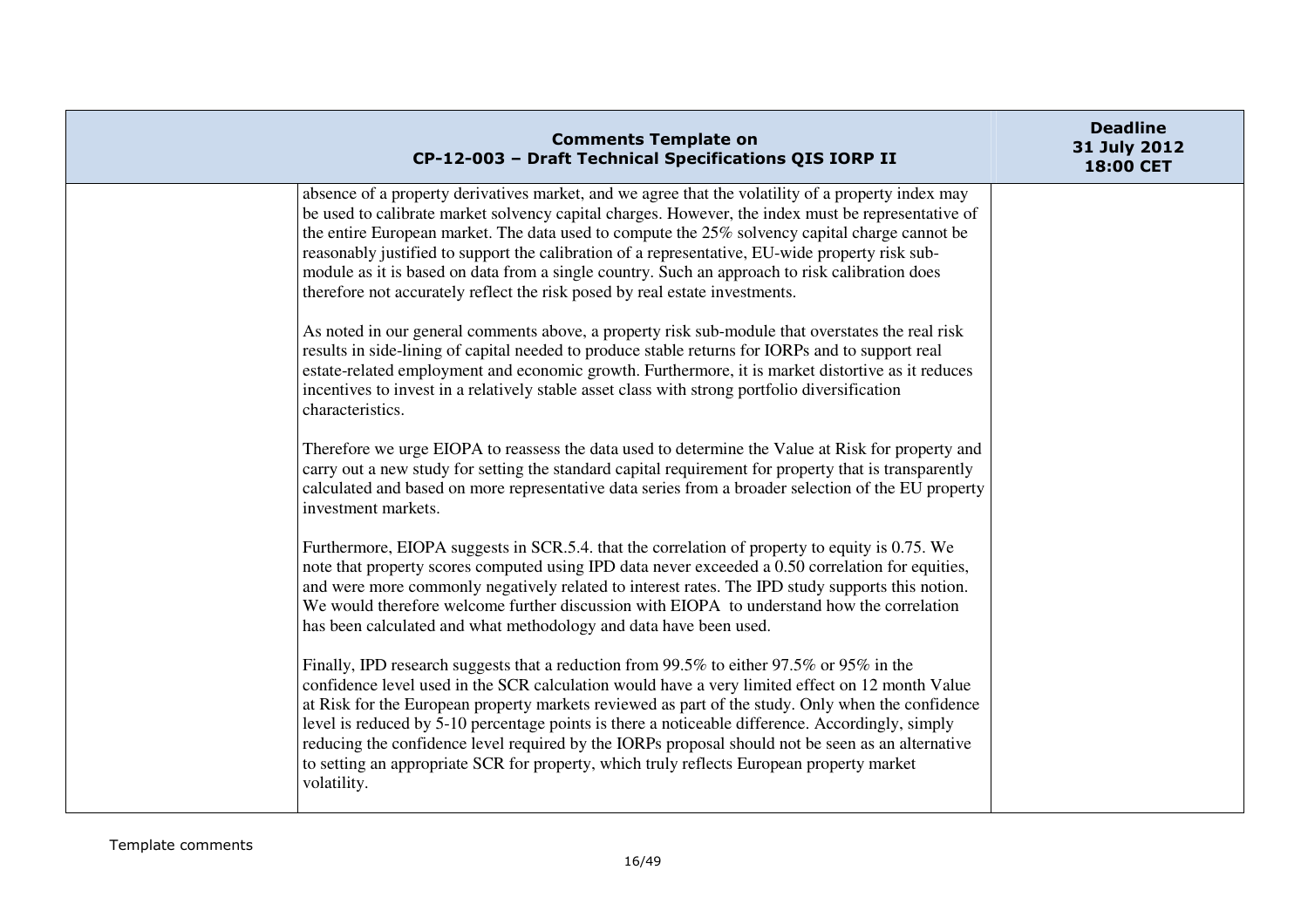|      | <b>Comments Template on</b><br>CP-12-003 - Draft Technical Specifications QIS IORP II                                                                                                                                                                                                                                                                                                                                                                                                                                                                                                                                                                                                                                                                                                                                                                                                                                                                                                                                                                                                                                                                                                                                                                                                                                                                                                                                                                                                                                                                                                                                                                                                                                                                                                                    | <b>Deadline</b><br>31 July 2012<br>18:00 CET |
|------|----------------------------------------------------------------------------------------------------------------------------------------------------------------------------------------------------------------------------------------------------------------------------------------------------------------------------------------------------------------------------------------------------------------------------------------------------------------------------------------------------------------------------------------------------------------------------------------------------------------------------------------------------------------------------------------------------------------------------------------------------------------------------------------------------------------------------------------------------------------------------------------------------------------------------------------------------------------------------------------------------------------------------------------------------------------------------------------------------------------------------------------------------------------------------------------------------------------------------------------------------------------------------------------------------------------------------------------------------------------------------------------------------------------------------------------------------------------------------------------------------------------------------------------------------------------------------------------------------------------------------------------------------------------------------------------------------------------------------------------------------------------------------------------------------------|----------------------------------------------|
| Q18. |                                                                                                                                                                                                                                                                                                                                                                                                                                                                                                                                                                                                                                                                                                                                                                                                                                                                                                                                                                                                                                                                                                                                                                                                                                                                                                                                                                                                                                                                                                                                                                                                                                                                                                                                                                                                          |                                              |
| Q19. |                                                                                                                                                                                                                                                                                                                                                                                                                                                                                                                                                                                                                                                                                                                                                                                                                                                                                                                                                                                                                                                                                                                                                                                                                                                                                                                                                                                                                                                                                                                                                                                                                                                                                                                                                                                                          |                                              |
| Q20. | For the reasons stated in our general comments and our answer to Question 17, which we repeat<br>below, we do not believe that the simplification provided for the calculation of the SCR for real<br>estate in SCR 5.55 is adequate.<br>To begin, we do not believe that the risks IORPs are facing are adequately reflected in the<br>calculation of the standard SCR market risk module. As discussed in more detail in our general<br>comments above, applying to IORPs a framework that was designed for insurers (and based on<br>banking regulation) is not suitable given that IORPs have a different business model and pay-out<br>obligations. The obligations of IORPs are stable and predictable and therefore do not require large<br>amounts of short-term available capital. Long-term investments like real estate provide the long-<br>term, predictable and relatively stable cash flows that IORPs rely on to match their liabilities.<br>For IORPs, rental income generation from real estate investments tends to be more important than<br>short-term returns and rental income flows are managed in even volatile markets by long-term<br>leases with stable tenants and diversified lease expiries. Rather than liquidating assets for liquidity<br>needs, IORPs tend to hold on to assets during market downturns, as was shown in the recent<br>financial crisis.<br>We also believe that inflation risk is underestimated in the IORP proposals. Inflation risk could be<br>considered in the calculation of the SCR, especially for unconditional inflation linked pension<br>benefits and final salary plans. In addition, the notion (also a feature of SII) that no capital<br>requirement should apply to borrowings by (or guaranteed by) national government of an EEA |                                              |
|      | state cannot be logically supported in light of the sovereign debt crisis that has been playing out for<br>the last two years.                                                                                                                                                                                                                                                                                                                                                                                                                                                                                                                                                                                                                                                                                                                                                                                                                                                                                                                                                                                                                                                                                                                                                                                                                                                                                                                                                                                                                                                                                                                                                                                                                                                                           |                                              |
|      | SCR.5.55. sets the property solvency capital charge at 25%, which we believe does not adequately<br>reflect the risks IORPs are facing. The property solvency capital charge has been carried over from<br>the currently proposed SII regime for insurers, and research demonstrates that this figure is not an<br>appropriate reflection of the true risk posed by European property investments. Applying the same                                                                                                                                                                                                                                                                                                                                                                                                                                                                                                                                                                                                                                                                                                                                                                                                                                                                                                                                                                                                                                                                                                                                                                                                                                                                                                                                                                                     |                                              |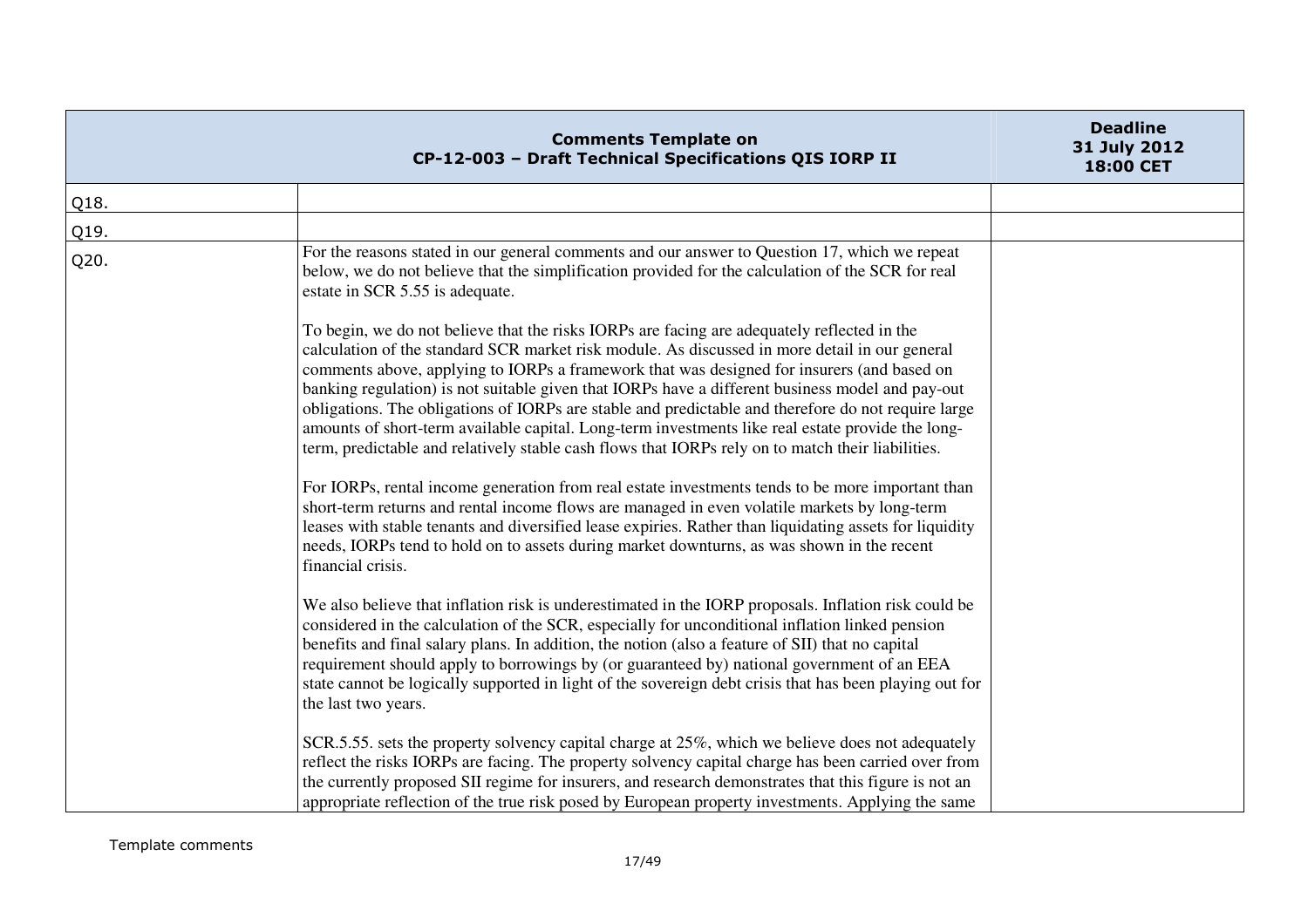| <b>Comments Template on</b><br>CP-12-003 - Draft Technical Specifications QIS IORP II                                                                                                                                                                                                                                                                                                                                                                                                                                                                                                                                                                                                                                                                                                                                                                                                                                                                                  | <b>Deadline</b><br>31 July 2012<br>18:00 CET |
|------------------------------------------------------------------------------------------------------------------------------------------------------------------------------------------------------------------------------------------------------------------------------------------------------------------------------------------------------------------------------------------------------------------------------------------------------------------------------------------------------------------------------------------------------------------------------------------------------------------------------------------------------------------------------------------------------------------------------------------------------------------------------------------------------------------------------------------------------------------------------------------------------------------------------------------------------------------------|----------------------------------------------|
| figure to IORPs raises the same arguments, as well as additional concerns specific to IORPs<br>detailed in our general comments, such as the fact that they are not focused on pursuing profit and,<br>due to the very stable and predictable payment obligations and the long-term nature of these<br>obligations, they are able to maintain a countercyclical investment policy and a prudent long-term<br>investment horizon. In turn, IORPs' long-term investment horizon means that any short-term<br>deficits arising from financial turmoil can be recouped in the long run as a result of the long<br>duration of their liabilities, their ability to share risks among generations and through their use of<br>additional risk-mitigating instruments.                                                                                                                                                                                                        |                                              |
| The 25% solvency capital charge does not reflect the entire spectrum of the European property<br>market and ignores diversification benefits. It is therefore wrong to continue to rely on the figure<br>proposed for insurers under SII and extend its application to IORPs. Alternative data sources exist<br>and their validity has been well documented in an industry study conducted by IPD which clearly<br>establishes that an SCR that is truly reflective of European property market volatility should be no<br>greater than 15%. As insurers across Europe develop internal models for real estate in response to<br>Solvency II, their data clearly support the conclusion that there is significantly lower volatility in<br>European real estate markets than the QIS proposes. National regulators will be aware of this fact<br>from their preliminary discussions with insurance companies that are developing internal models<br>under Solvency II. |                                              |
| As stated in the QIS section HBS.3.14 c) it is difficult to derive property implied volatility in the<br>absence of a property derivatives market, and we agree that the volatility of a property index may<br>be used to calibrate market solvency capital charges. However, the index must be representative of<br>the entire European market. The data used to compute the 25% solvency capital charge cannot be<br>reasonably justified to support the calibration of a representative, EU-wide property risk sub-<br>module as it is based on data from a single country. Such an approach to risk calibration does<br>therefore not accurately reflect the risk posed by real estate investments.                                                                                                                                                                                                                                                                |                                              |
| As noted in our general comments above, a property risk sub-module that overstates the real risk<br>results in side-lining of capital needed to produce stable returns for IORPs and to support real<br>estate-related employment and economic growth. Furthermore, it is market distortive as it reduces<br>incentives to invest in a relatively stable asset class with strong portfolio diversification                                                                                                                                                                                                                                                                                                                                                                                                                                                                                                                                                             |                                              |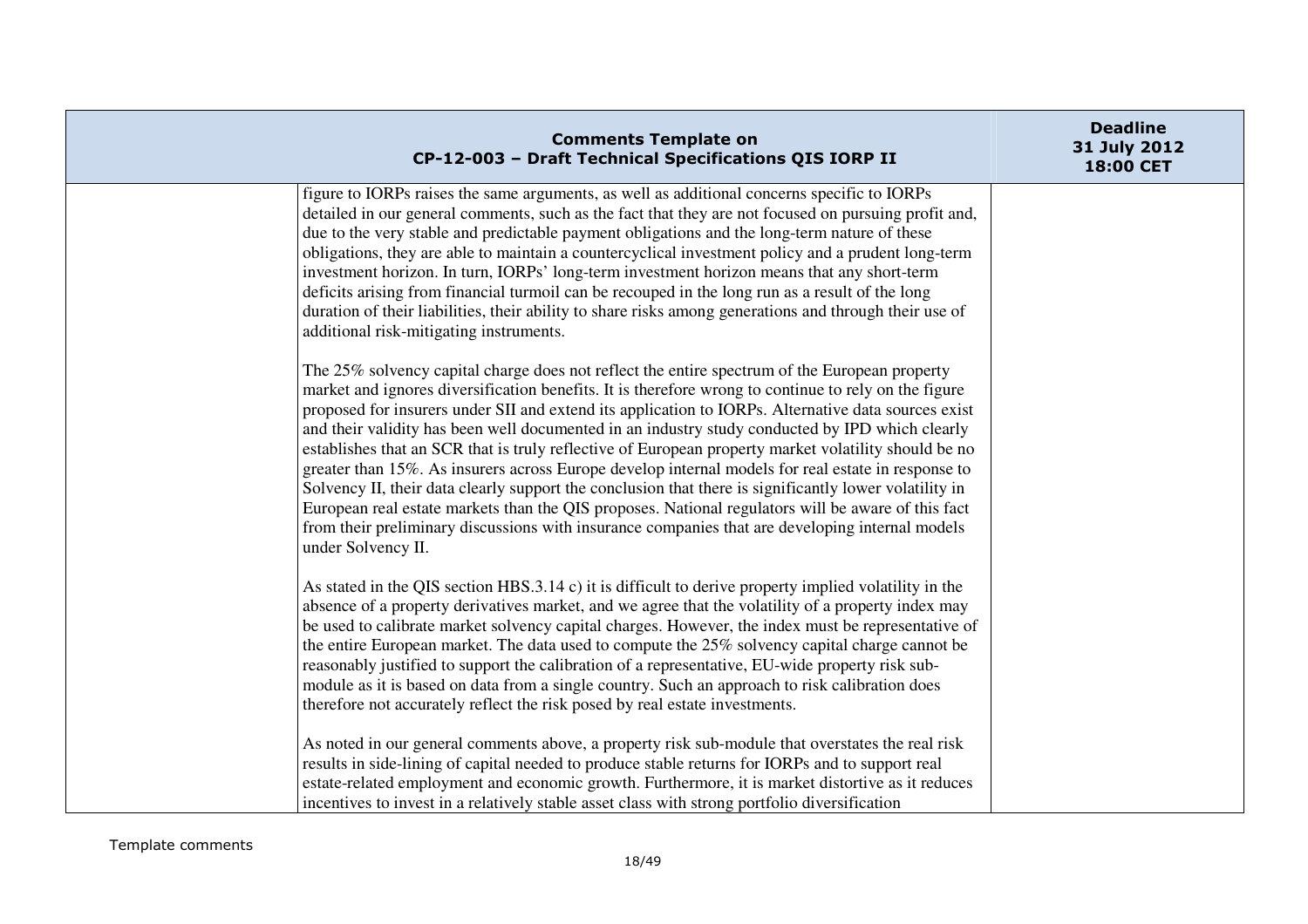|        | <b>Comments Template on</b><br>CP-12-003 - Draft Technical Specifications QIS IORP II                                                                                                                                                                                                                                                                                                                                                                                                                                                                                                                                 | <b>Deadline</b><br>31 July 2012<br>18:00 CET |
|--------|-----------------------------------------------------------------------------------------------------------------------------------------------------------------------------------------------------------------------------------------------------------------------------------------------------------------------------------------------------------------------------------------------------------------------------------------------------------------------------------------------------------------------------------------------------------------------------------------------------------------------|----------------------------------------------|
|        | characteristics.                                                                                                                                                                                                                                                                                                                                                                                                                                                                                                                                                                                                      |                                              |
|        | Therefore we urge EIOPA to reassess the data used to determine the Value at Risk for property and<br>carry out a new study for setting the standard capital requirement for property that is transparently<br>calculated and based on more representative data series from a broader selection of the EU property<br>investment markets.                                                                                                                                                                                                                                                                              |                                              |
|        | Furthermore, EIOPA suggests in SCR.5.4. that the correlation of property to equity is 0.75. We<br>note that property scores computed using IPD data never exceeded a 0.50 correlation for equities,<br>and were more commonly negatively related to interest rates. The IPD study supports this notion.<br>We would therefore welcome further discussion with EIOPA to understand how the correlation<br>has been calculated and what methodology and data have been used.                                                                                                                                            |                                              |
|        | Finally, IPD research suggests that a reduction from 99.5% to either 97.5% or 95% in the<br>confidence level used in the SCR calculation would have a very limited effect on 12 month Value<br>at Risk for the European property markets reviewed as part of the study. Only when the confidence<br>level is reduced by 5-10 percentage points is there a noticeable difference. Accordingly, simply<br>reducing the confidence level required by the IORPs proposal should not be seen as an alternative<br>to setting an appropriate SCR for property, which truly reflects European property market<br>volatility. |                                              |
| Q21.   |                                                                                                                                                                                                                                                                                                                                                                                                                                                                                                                                                                                                                       |                                              |
| Q22.   |                                                                                                                                                                                                                                                                                                                                                                                                                                                                                                                                                                                                                       |                                              |
| Q23.   |                                                                                                                                                                                                                                                                                                                                                                                                                                                                                                                                                                                                                       |                                              |
| I.1.1. |                                                                                                                                                                                                                                                                                                                                                                                                                                                                                                                                                                                                                       |                                              |
| I.1.2. |                                                                                                                                                                                                                                                                                                                                                                                                                                                                                                                                                                                                                       |                                              |
| I.1.3. |                                                                                                                                                                                                                                                                                                                                                                                                                                                                                                                                                                                                                       |                                              |
| I.1.4. |                                                                                                                                                                                                                                                                                                                                                                                                                                                                                                                                                                                                                       |                                              |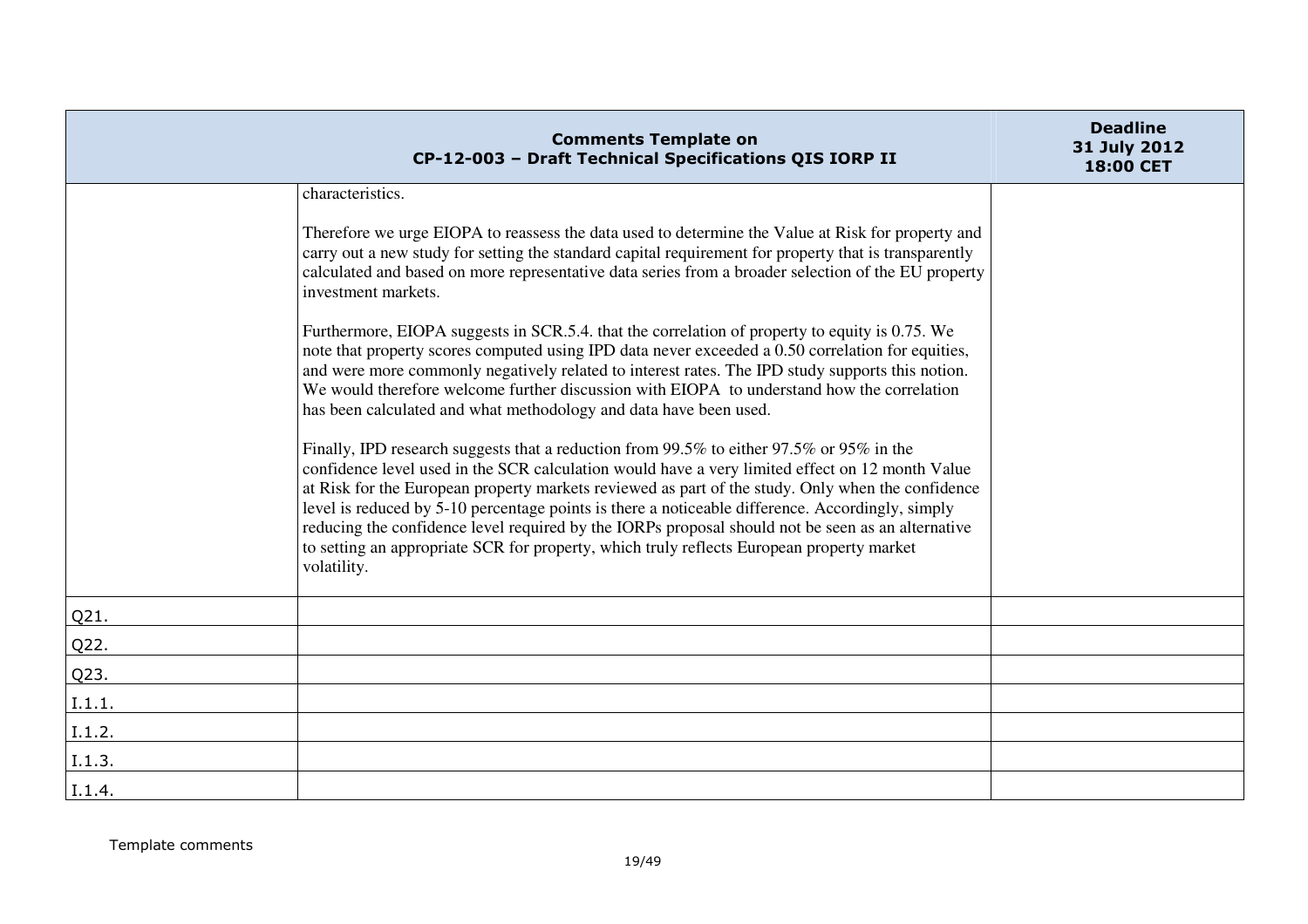|         | <b>Comments Template on</b><br>CP-12-003 - Draft Technical Specifications QIS IORP II | <b>Deadline</b><br>31 July 2012<br>18:00 CET |
|---------|---------------------------------------------------------------------------------------|----------------------------------------------|
| I.1.5.  |                                                                                       |                                              |
| I.2.1.  |                                                                                       |                                              |
| I.2.2.  |                                                                                       |                                              |
| I.2.3.  |                                                                                       |                                              |
| I.2.4.  |                                                                                       |                                              |
| I.2.5.  |                                                                                       |                                              |
| I.2.6.  |                                                                                       |                                              |
| I.3.1.  |                                                                                       |                                              |
| I.3.2.  |                                                                                       |                                              |
| I.4.1.  |                                                                                       |                                              |
| I.4.2.  |                                                                                       |                                              |
| I.4.3.  |                                                                                       |                                              |
| I.4.4.  |                                                                                       |                                              |
| I.4.5.  |                                                                                       |                                              |
| I.4.6.  |                                                                                       |                                              |
| I.4.7.  |                                                                                       |                                              |
| I.4.8.  |                                                                                       |                                              |
| I.4.9.  |                                                                                       |                                              |
| I.4.10. |                                                                                       |                                              |
| I.4.11. |                                                                                       |                                              |
| I.4.12. |                                                                                       |                                              |
| I.4.13. |                                                                                       |                                              |
| I.4.14. |                                                                                       |                                              |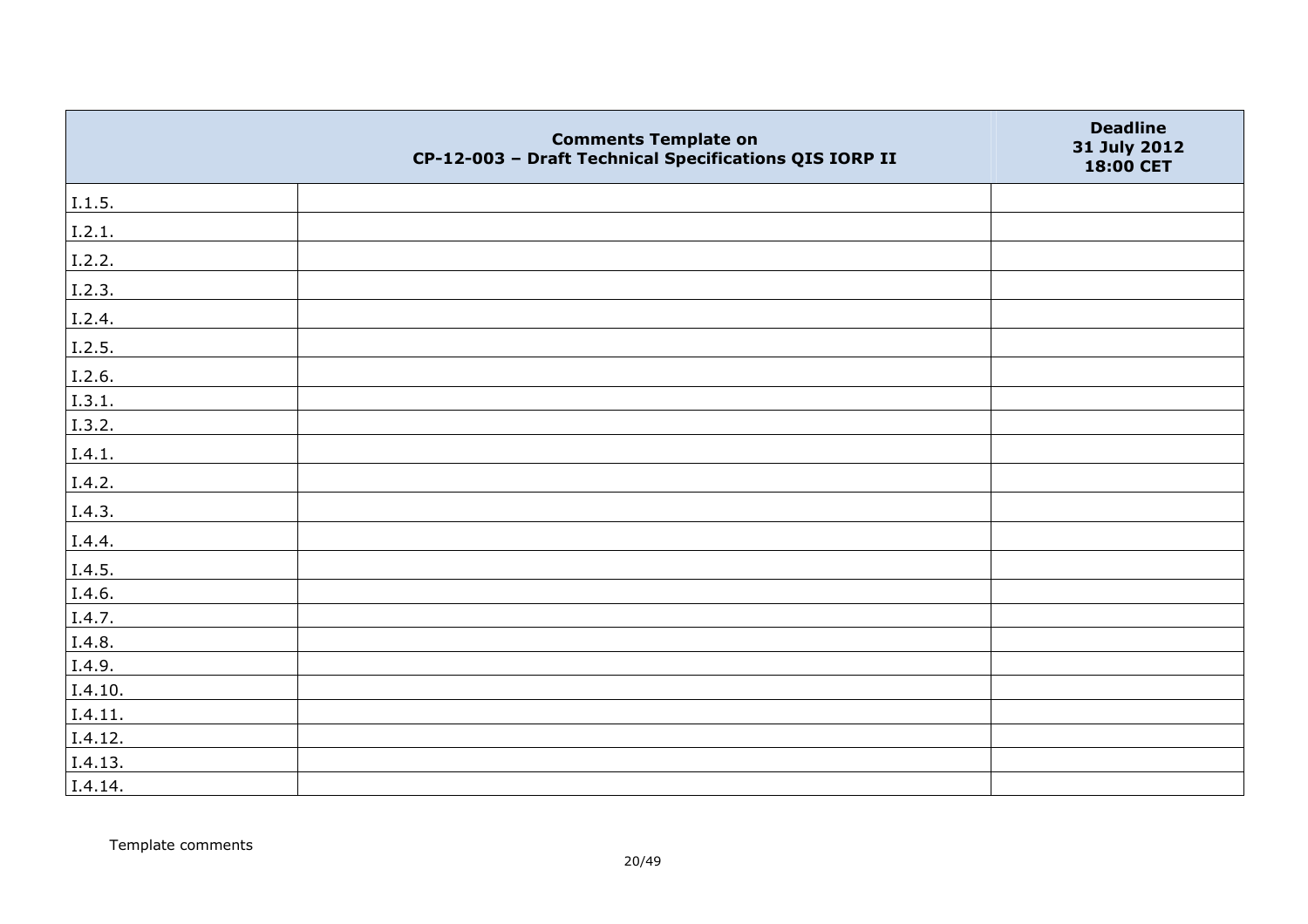|         | <b>Comments Template on</b><br>CP-12-003 - Draft Technical Specifications QIS IORP II | <b>Deadline</b><br>31 July 2012<br>18:00 CET |
|---------|---------------------------------------------------------------------------------------|----------------------------------------------|
| I.4.15. |                                                                                       |                                              |
| I.4.16. |                                                                                       |                                              |
| I.4.17. |                                                                                       |                                              |
| I.4.18. |                                                                                       |                                              |
| I.4.19. |                                                                                       |                                              |
| I.4.20. |                                                                                       |                                              |
| I.4.21. |                                                                                       |                                              |
| I.4.22. |                                                                                       |                                              |
| I.5.1.  |                                                                                       |                                              |
| I.5.2.  |                                                                                       |                                              |
| I.5.3.  |                                                                                       |                                              |
| I.5.4.  |                                                                                       |                                              |
| I.5.5.  |                                                                                       |                                              |
| I.5.6.  |                                                                                       |                                              |
| I.5.7.  |                                                                                       |                                              |
| I.5.8.  |                                                                                       |                                              |
| I.6.1.  |                                                                                       |                                              |
| I.6.2.  |                                                                                       |                                              |
| I.6.3.  |                                                                                       |                                              |
| I.7.1.  |                                                                                       |                                              |
| I.7.2.  |                                                                                       |                                              |
| I.7.3.  |                                                                                       |                                              |
| I.7.4.  |                                                                                       |                                              |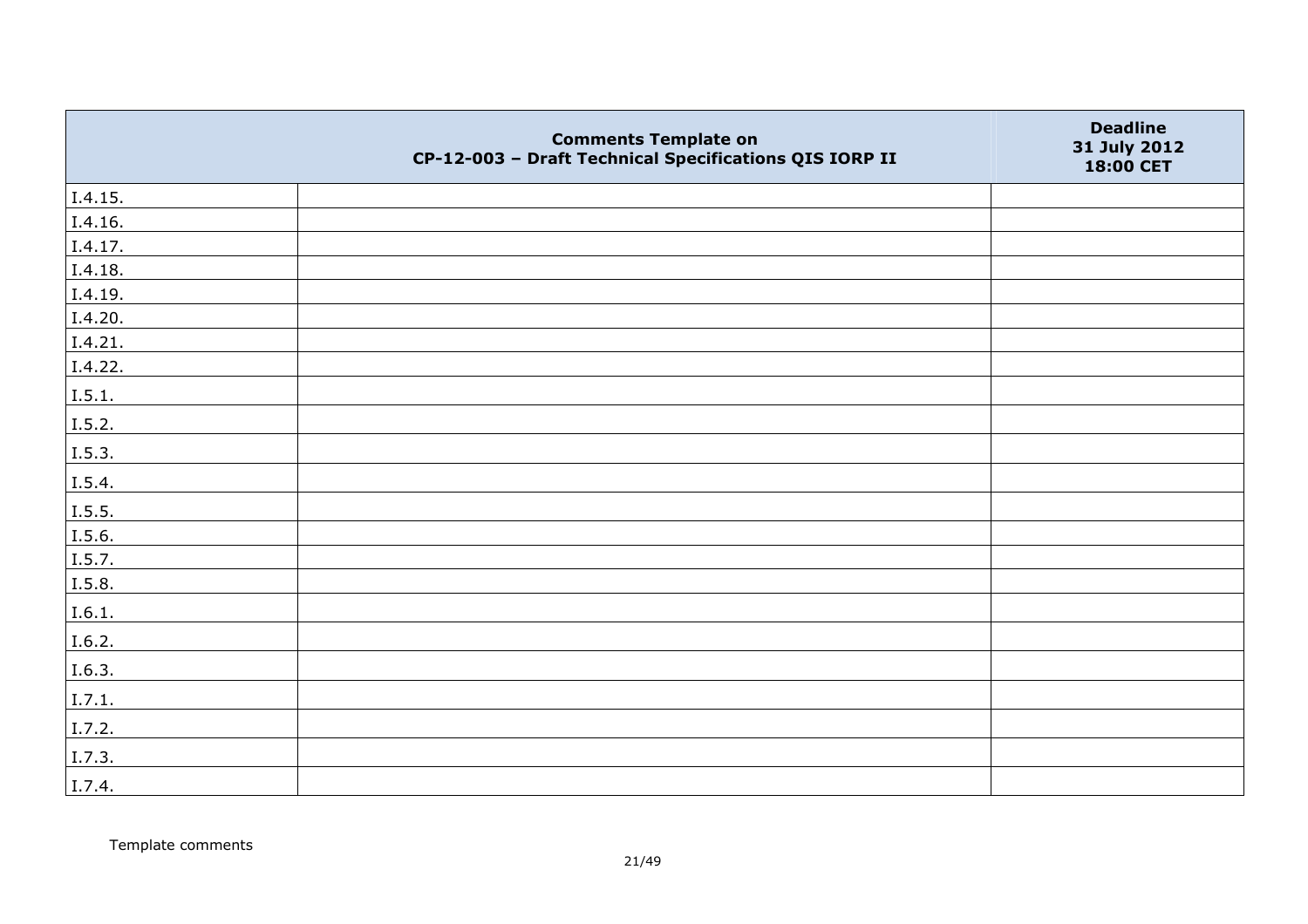|          | <b>Comments Template on</b><br>CP-12-003 - Draft Technical Specifications QIS IORP II | <b>Deadline</b><br>31 July 2012<br>18:00 CET |
|----------|---------------------------------------------------------------------------------------|----------------------------------------------|
| I.7.5.   |                                                                                       |                                              |
| I.8.1.   |                                                                                       |                                              |
| I.8.2.   |                                                                                       |                                              |
| I.8.3.   |                                                                                       |                                              |
| I.8.4.   |                                                                                       |                                              |
| I.8.5.   |                                                                                       |                                              |
| I.8.6.   |                                                                                       |                                              |
| I.9.1.   |                                                                                       |                                              |
| I.9.2.   |                                                                                       |                                              |
| I.9.3.   |                                                                                       |                                              |
| I.10.1.  |                                                                                       |                                              |
| I.10.2.  |                                                                                       |                                              |
| I.10.3.  |                                                                                       |                                              |
| I.10.4   |                                                                                       |                                              |
| I.11.1   |                                                                                       |                                              |
| HBS.1.1. |                                                                                       |                                              |
| HBS.2.1. |                                                                                       |                                              |
| HBS.2.2. |                                                                                       |                                              |
| HBS.2.3. |                                                                                       |                                              |
| HBS.2.4. |                                                                                       |                                              |
| HBS.2.5. |                                                                                       |                                              |
| HBS.2.6. |                                                                                       |                                              |
| HBS.2.7. |                                                                                       |                                              |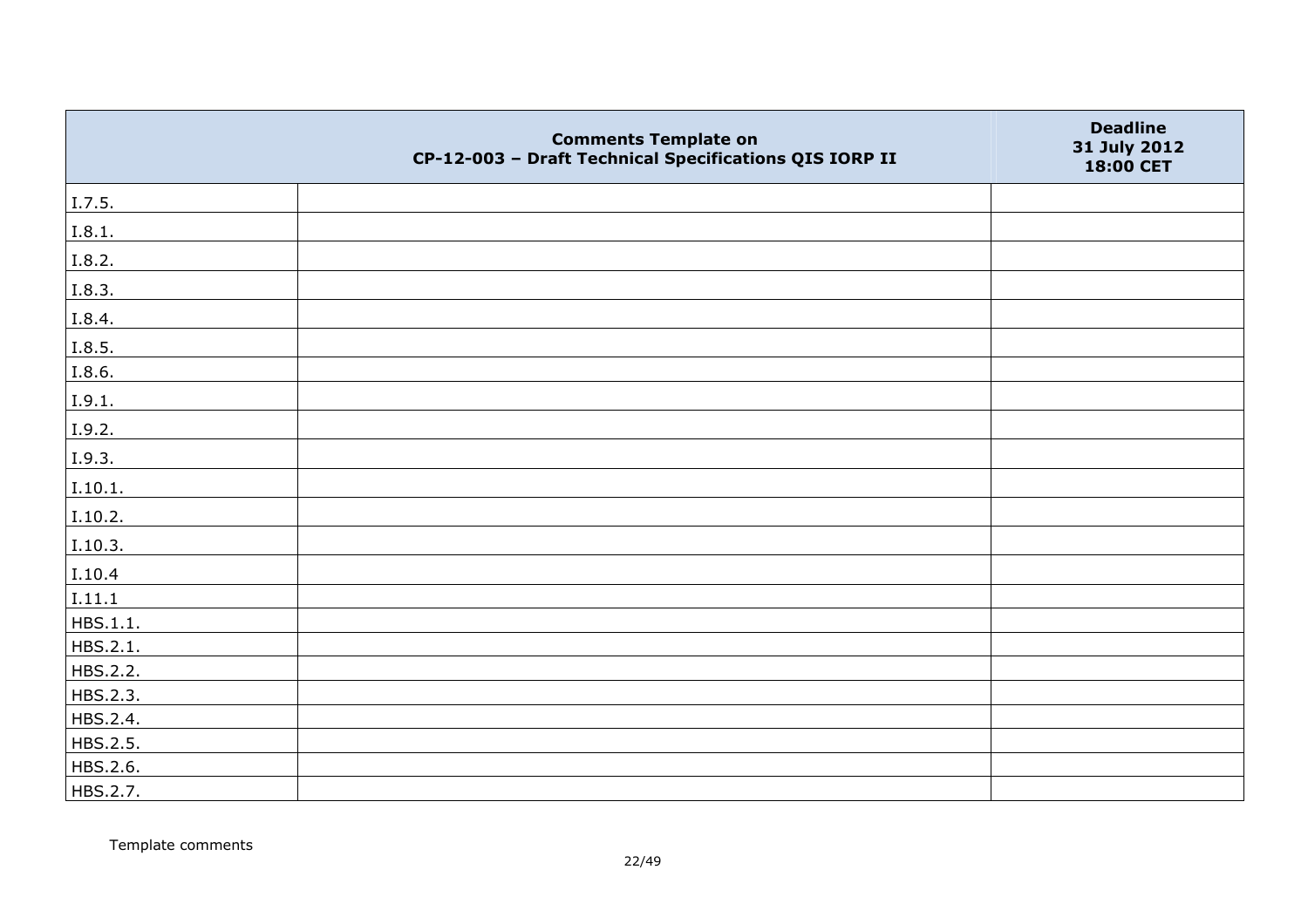|           | <b>Comments Template on</b><br>CP-12-003 - Draft Technical Specifications QIS IORP II | <b>Deadline</b><br>31 July 2012<br>18:00 CET |
|-----------|---------------------------------------------------------------------------------------|----------------------------------------------|
| HBS.2.8.  |                                                                                       |                                              |
| HBS.3.1.  |                                                                                       |                                              |
| HBS.3.2.  |                                                                                       |                                              |
| HBS.3.3.  |                                                                                       |                                              |
| HBS.3.4.  |                                                                                       |                                              |
| HBS.3.5.  |                                                                                       |                                              |
| HBS.3.6.  |                                                                                       |                                              |
| HBS.3.7.  |                                                                                       |                                              |
| HBS.3.8.  |                                                                                       |                                              |
| HBS.3.9.  |                                                                                       |                                              |
| HBS.3.10. |                                                                                       |                                              |
| HBS.3.11. |                                                                                       |                                              |
| HBS.3.12. |                                                                                       |                                              |
| HBS.3.13. |                                                                                       |                                              |
| HBS.3.14. |                                                                                       |                                              |
| HBS.3.15. |                                                                                       |                                              |
| HBS.3.16. |                                                                                       |                                              |
| HBS.3.17. |                                                                                       |                                              |
| HBS.3.18. |                                                                                       |                                              |
| HBS.3.19. |                                                                                       |                                              |
| HBS.3.20. |                                                                                       |                                              |
| HBS.3.21. |                                                                                       |                                              |
| HBS.3.22. |                                                                                       |                                              |
| HBS.3.23. |                                                                                       |                                              |
| HBS.3.24. |                                                                                       |                                              |
| HBS.3.25. |                                                                                       |                                              |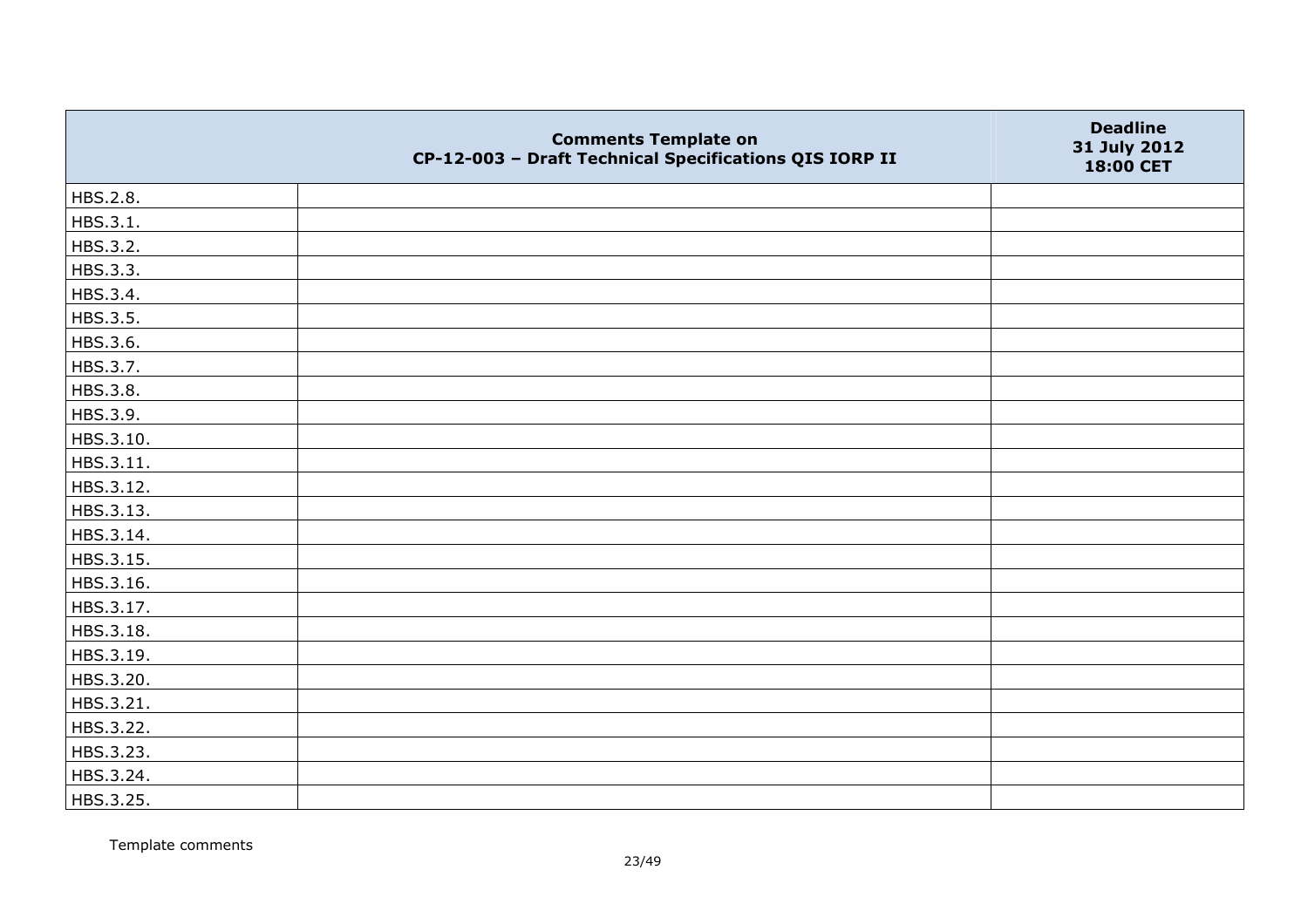|           | <b>Comments Template on</b><br>CP-12-003 - Draft Technical Specifications QIS IORP II | <b>Deadline</b><br>31 July 2012<br>18:00 CET |
|-----------|---------------------------------------------------------------------------------------|----------------------------------------------|
| HBS.3.26. |                                                                                       |                                              |
| HBS.3.27. |                                                                                       |                                              |
| HBS.3.28. |                                                                                       |                                              |
| HBS.3.29. |                                                                                       |                                              |
| HBS.4.1.  |                                                                                       |                                              |
| HBS.4.2.  |                                                                                       |                                              |
| HBS.4.3.  |                                                                                       |                                              |
| HBS.4.4.  |                                                                                       |                                              |
| HBS.4.5.  |                                                                                       |                                              |
| HBS.4.6.  |                                                                                       |                                              |
| HBS.4.7.  |                                                                                       |                                              |
| HBS.4.8.  |                                                                                       |                                              |
| HBS.4.9.  |                                                                                       |                                              |
| HBS.4.10. |                                                                                       |                                              |
| HBS.4.11. |                                                                                       |                                              |
| HBS.4.12. |                                                                                       |                                              |
| HBS.4.13. |                                                                                       |                                              |
| HBS.4.14. |                                                                                       |                                              |
| HBS.4.15. |                                                                                       |                                              |
| HBS.4.16. |                                                                                       |                                              |
| HBS.4.17. |                                                                                       |                                              |
| HBS.4.18. |                                                                                       |                                              |
| HBS.4.19. |                                                                                       |                                              |
| HBS.4.20. |                                                                                       |                                              |
| HBS.4.21. |                                                                                       |                                              |
| HBS.4.22. |                                                                                       |                                              |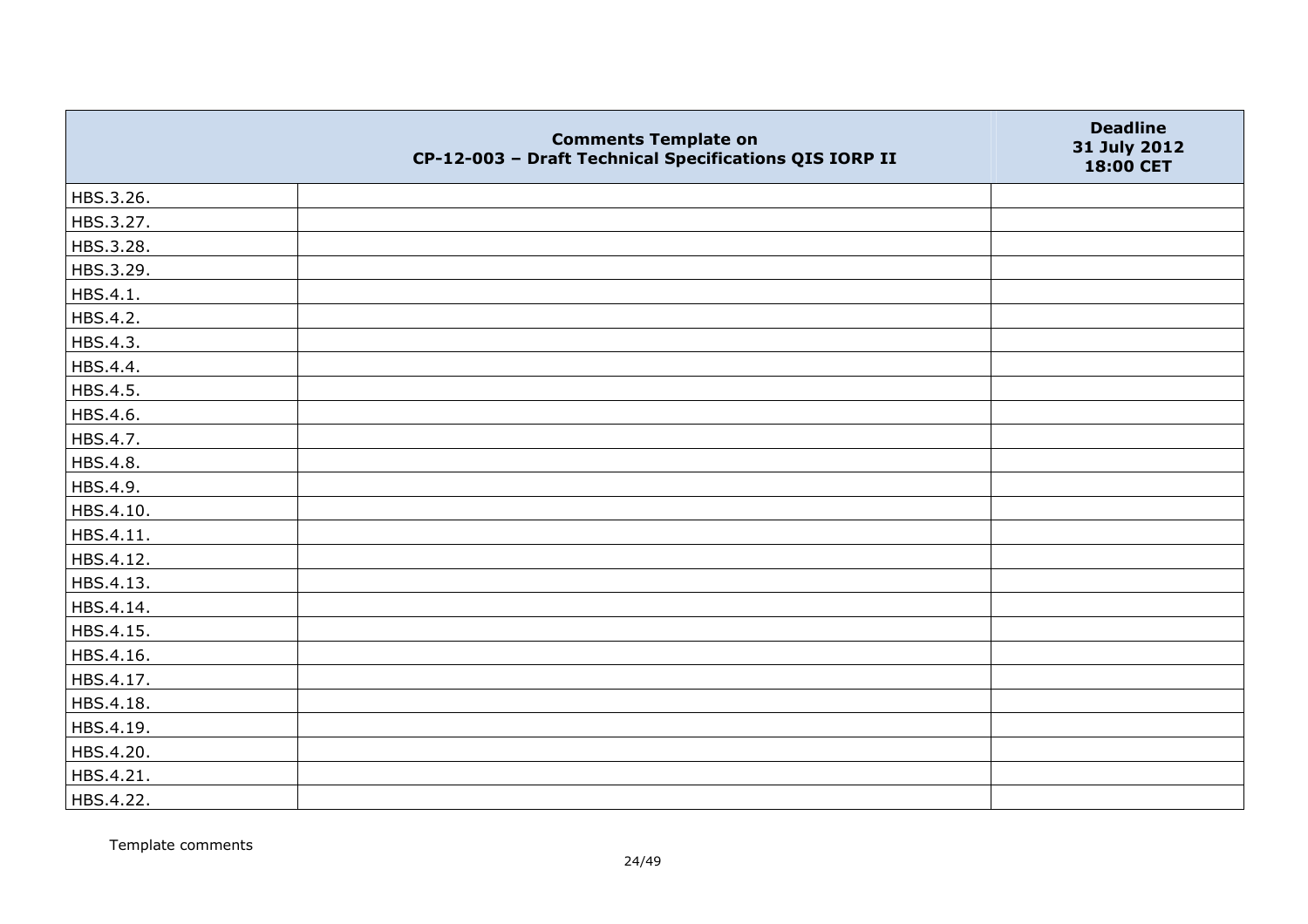|           | <b>Comments Template on</b><br>CP-12-003 - Draft Technical Specifications QIS IORP II | <b>Deadline</b><br>31 July 2012<br>18:00 CET |
|-----------|---------------------------------------------------------------------------------------|----------------------------------------------|
| HBS.4.23. |                                                                                       |                                              |
| HBS.4.24. |                                                                                       |                                              |
| HBS.4.25. |                                                                                       |                                              |
| HBS.4.26. |                                                                                       |                                              |
| HBS.4.27. |                                                                                       |                                              |
| HBS.4.28. |                                                                                       |                                              |
| HBS.4.29. |                                                                                       |                                              |
| HBS.4.30. |                                                                                       |                                              |
| HBS.4.31. |                                                                                       |                                              |
| HBS.4.32. |                                                                                       |                                              |
| HBS.4.33. |                                                                                       |                                              |
| HBS.4.34. |                                                                                       |                                              |
| HBS.4.35. |                                                                                       |                                              |
| HBS.4.36. |                                                                                       |                                              |
| HBS.4.37. |                                                                                       |                                              |
| HBS.4.38. |                                                                                       |                                              |
| HBS.4.39. |                                                                                       |                                              |
| HBS.4.40. |                                                                                       |                                              |
| HBS.4.41. |                                                                                       |                                              |
| HBS.4.42. |                                                                                       |                                              |
| HBS.4.43. |                                                                                       |                                              |
| HBS.4.44. |                                                                                       |                                              |
| HBS.4.45. |                                                                                       |                                              |
| HBS.4.46. |                                                                                       |                                              |
| HBS.4.47. |                                                                                       |                                              |
| HBS.4.48. |                                                                                       |                                              |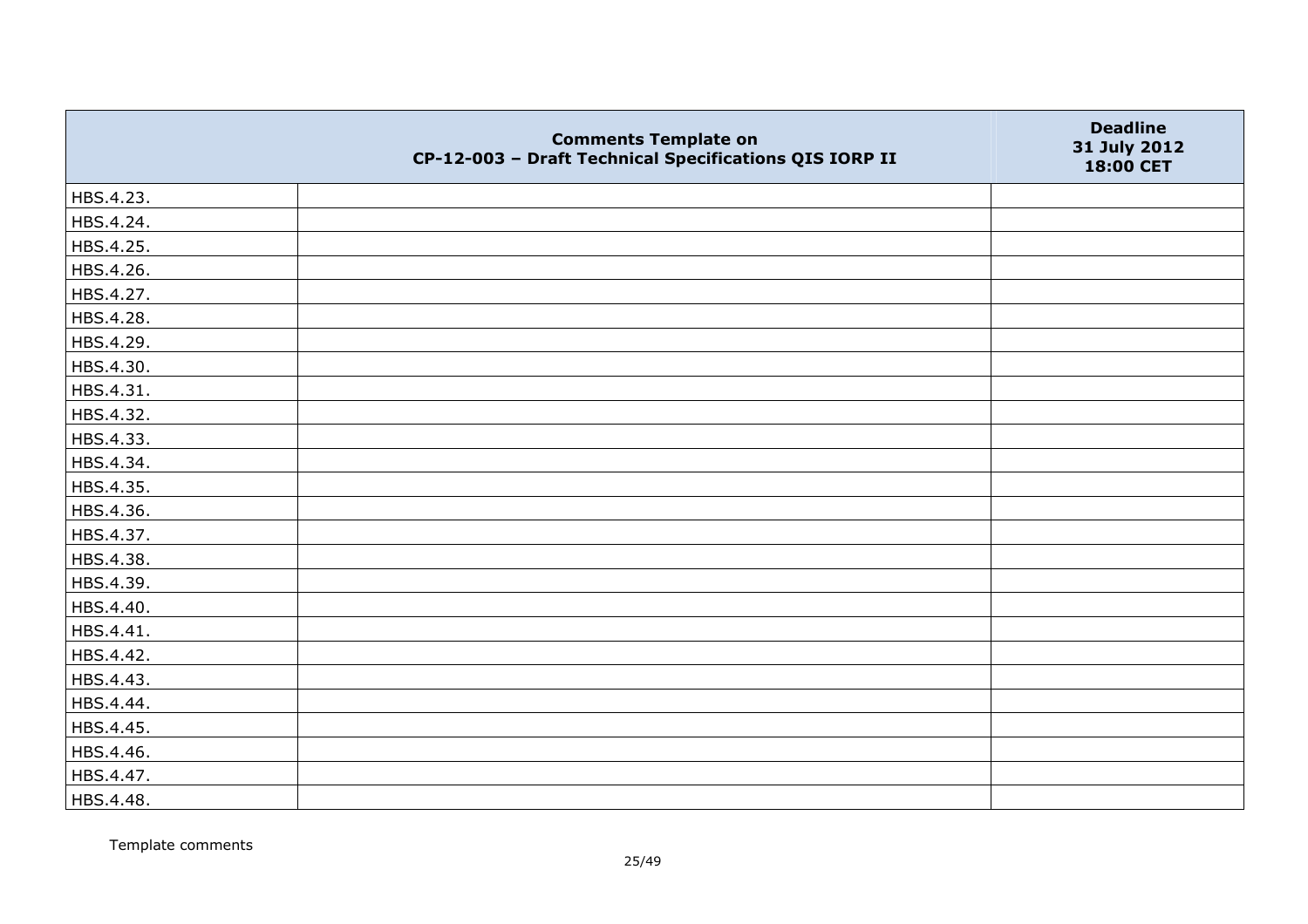|           | <b>Comments Template on</b><br>CP-12-003 - Draft Technical Specifications QIS IORP II | <b>Deadline</b><br>31 July 2012<br>18:00 CET |
|-----------|---------------------------------------------------------------------------------------|----------------------------------------------|
| HBS.4.49. |                                                                                       |                                              |
| HBS.4.50. |                                                                                       |                                              |
| HBS.4.51. |                                                                                       |                                              |
| HBS.4.52. |                                                                                       |                                              |
| HBS.4.53. |                                                                                       |                                              |
| HBS.4.54. |                                                                                       |                                              |
| HBS.4.55. |                                                                                       |                                              |
| HBS.4.56. |                                                                                       |                                              |
| HBS.4.57. |                                                                                       |                                              |
| HBS.4.58. |                                                                                       |                                              |
| HBS.4.59. |                                                                                       |                                              |
| HBS.4.60. |                                                                                       |                                              |
| HBS.4.61. |                                                                                       |                                              |
| HBS.5.1.  |                                                                                       |                                              |
| HBS.5.2.  |                                                                                       |                                              |
| HBS.5.3.  |                                                                                       |                                              |
| HBS.5.4.  |                                                                                       |                                              |
| HBS.5.5.  |                                                                                       |                                              |
| HBS.6.1.  |                                                                                       |                                              |
| HBS.6.2.  |                                                                                       |                                              |
| HBS.6.3.  |                                                                                       |                                              |
| HBS.6.4.  |                                                                                       |                                              |
| HBS.6.5.  |                                                                                       |                                              |
| HBS.6.6.  |                                                                                       |                                              |
| HBS.6.7.  |                                                                                       |                                              |
| HBS.6.8.  |                                                                                       |                                              |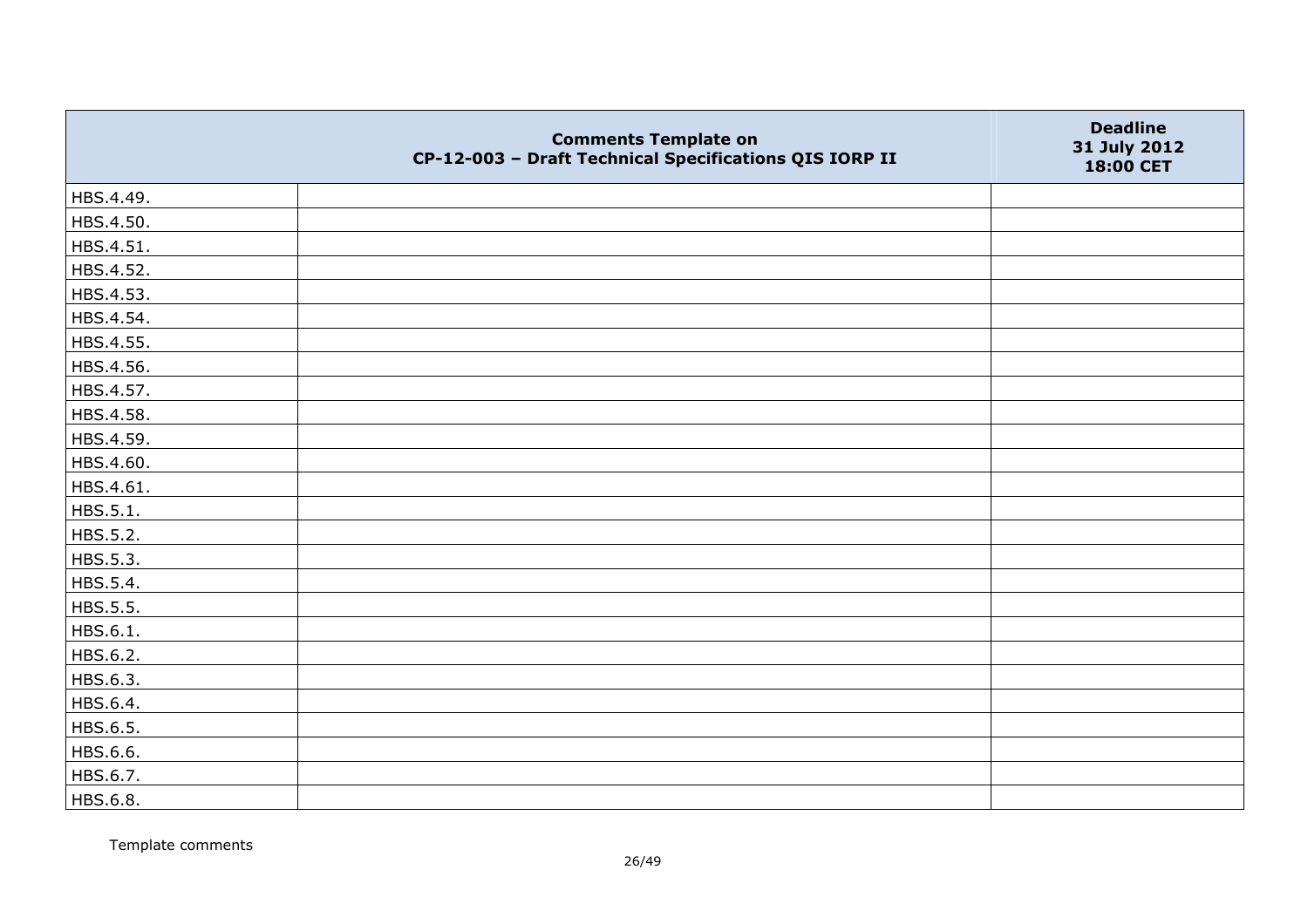|           | <b>Comments Template on</b><br>CP-12-003 - Draft Technical Specifications QIS IORP II | <b>Deadline</b><br>31 July 2012<br>18:00 CET |
|-----------|---------------------------------------------------------------------------------------|----------------------------------------------|
| HBS.6.9.  |                                                                                       |                                              |
| HBS.6.10. |                                                                                       |                                              |
| HBS.6.11. |                                                                                       |                                              |
| HBS.6.12. |                                                                                       |                                              |
| HBS.6.13. |                                                                                       |                                              |
| HBS.6.14. |                                                                                       |                                              |
| HBS.6.15. |                                                                                       |                                              |
| HBS.6.16. |                                                                                       |                                              |
| HBS.6.17. |                                                                                       |                                              |
| HBS.6.18. |                                                                                       |                                              |
| HBS.6.19. |                                                                                       |                                              |
| HBS.6.20. |                                                                                       |                                              |
| HBS.6.21. |                                                                                       |                                              |
| HBS.6.22. |                                                                                       |                                              |
| HBS.6.23. |                                                                                       |                                              |
| HBS.6.24. |                                                                                       |                                              |
| HBS.6.25. |                                                                                       |                                              |
| HBS.6.26. |                                                                                       |                                              |
| HBS.6.27. |                                                                                       |                                              |
| HBS.6.28. |                                                                                       |                                              |
| HBS.6.29. |                                                                                       |                                              |
| HBS.6.30. |                                                                                       |                                              |
| HBS.6.31. |                                                                                       |                                              |
| HBS.6.32. |                                                                                       |                                              |
| HBS.6.33. |                                                                                       |                                              |
| HBS.6.34. |                                                                                       |                                              |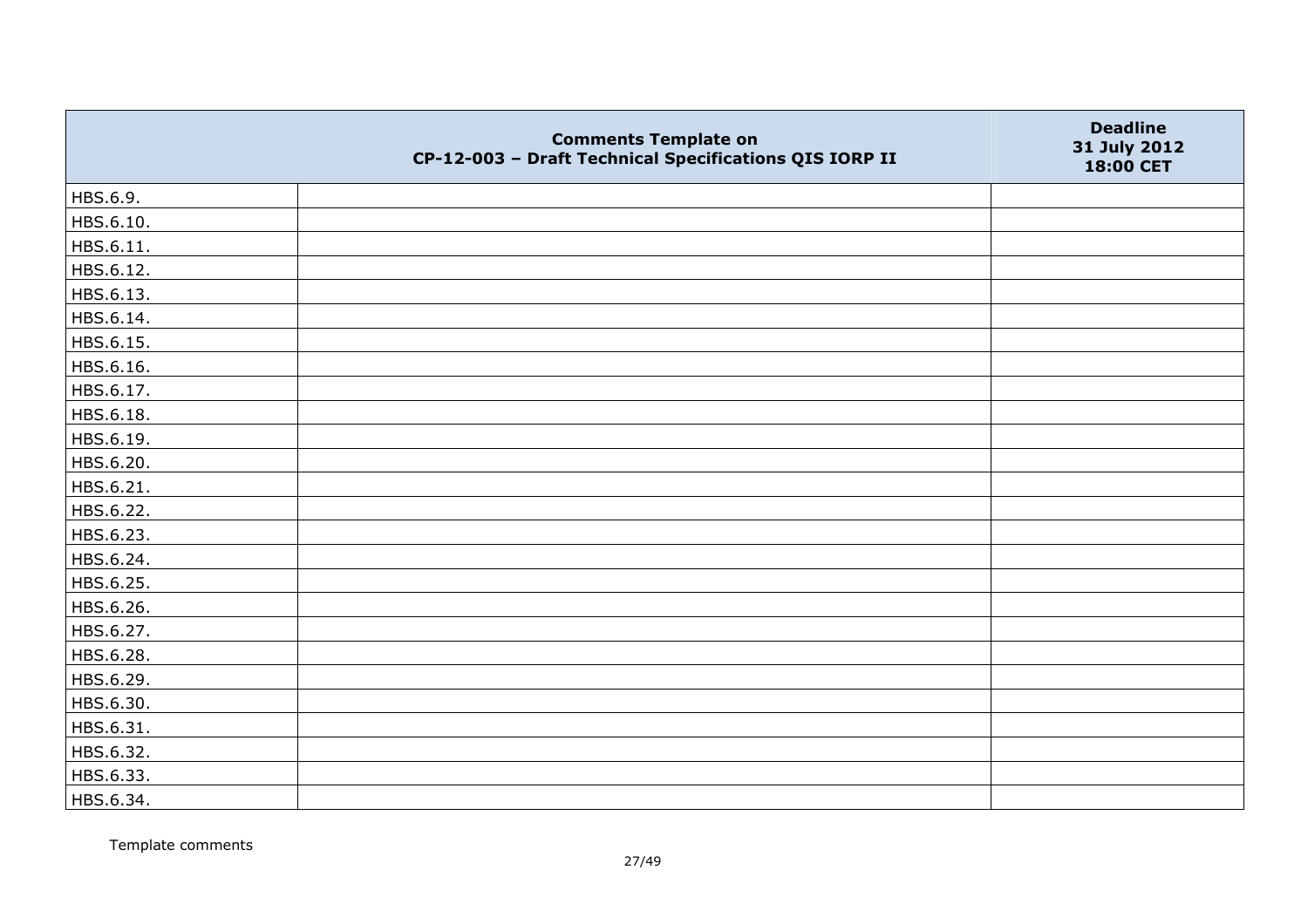|           | <b>Comments Template on</b><br>CP-12-003 - Draft Technical Specifications QIS IORP II | <b>Deadline</b><br>31 July 2012<br>18:00 CET |
|-----------|---------------------------------------------------------------------------------------|----------------------------------------------|
| HBS.6.35. |                                                                                       |                                              |
| HBS.6.36. |                                                                                       |                                              |
| HBS.6.37. |                                                                                       |                                              |
| HBS.6.38. |                                                                                       |                                              |
| HBS.6.39. |                                                                                       |                                              |
| HBS.6.40. |                                                                                       |                                              |
| HBS.6.41. |                                                                                       |                                              |
| HBS.6.42. |                                                                                       |                                              |
| HBS.6.43. |                                                                                       |                                              |
| HBS.6.44. |                                                                                       |                                              |
| HBS.6.45. |                                                                                       |                                              |
| HBS.6.46. |                                                                                       |                                              |
| HBS.6.47. |                                                                                       |                                              |
| HBS.6.48. |                                                                                       |                                              |
| HBS.6.49. |                                                                                       |                                              |
| HBS.6.50. |                                                                                       |                                              |
| HBS.6.51. |                                                                                       |                                              |
| HBS.6.52. |                                                                                       |                                              |
| HBS.6.53. |                                                                                       |                                              |
| HBS.6.54. |                                                                                       |                                              |
| HBS.6.55. |                                                                                       |                                              |
| HBS.6.56. |                                                                                       |                                              |
| HBS.6.57. |                                                                                       |                                              |
| HBS.6.58. |                                                                                       |                                              |
| HBS.6.59. |                                                                                       |                                              |
| HBS.6.60. |                                                                                       |                                              |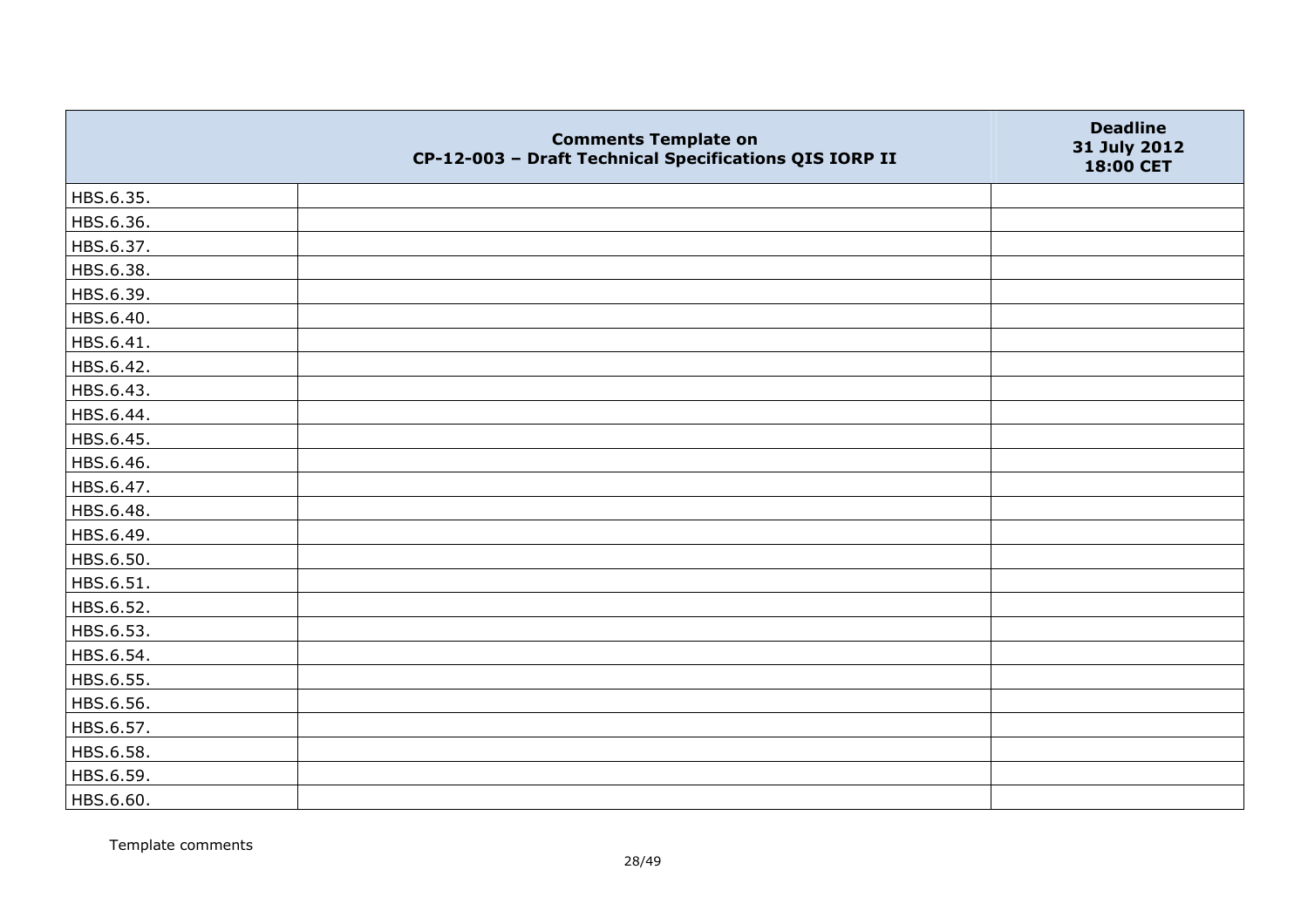|           | <b>Comments Template on</b><br>CP-12-003 - Draft Technical Specifications QIS IORP II | <b>Deadline</b><br>31 July 2012<br>18:00 CET |
|-----------|---------------------------------------------------------------------------------------|----------------------------------------------|
| HBS.6.61. |                                                                                       |                                              |
| HBS.6.62. |                                                                                       |                                              |
| HBS.6.63. |                                                                                       |                                              |
| HBS.6.64. |                                                                                       |                                              |
| HBS.6.65. |                                                                                       |                                              |
| HBS.6.66. |                                                                                       |                                              |
| HBS.6.67. |                                                                                       |                                              |
| HBS.6.68. |                                                                                       |                                              |
| HBS.6.69. |                                                                                       |                                              |
| HBS.6.70. |                                                                                       |                                              |
| HBS.6.71. |                                                                                       |                                              |
| HBS.6.72. |                                                                                       |                                              |
| HBS.6.73. |                                                                                       |                                              |
| HBS.6.74. |                                                                                       |                                              |
| HBS.6.75. |                                                                                       |                                              |
| HBS.6.76. |                                                                                       |                                              |
| HBS.6.77. |                                                                                       |                                              |
| HBS.6.78. |                                                                                       |                                              |
| HBS.6.79. |                                                                                       |                                              |
| HBS.6.80. |                                                                                       |                                              |
| HBS.6.81. |                                                                                       |                                              |
| HBS.6.82. |                                                                                       |                                              |
| HBS.6.83. |                                                                                       |                                              |
| HBS.6.84. |                                                                                       |                                              |
| HBS.6.85. |                                                                                       |                                              |
| HBS.6.86. |                                                                                       |                                              |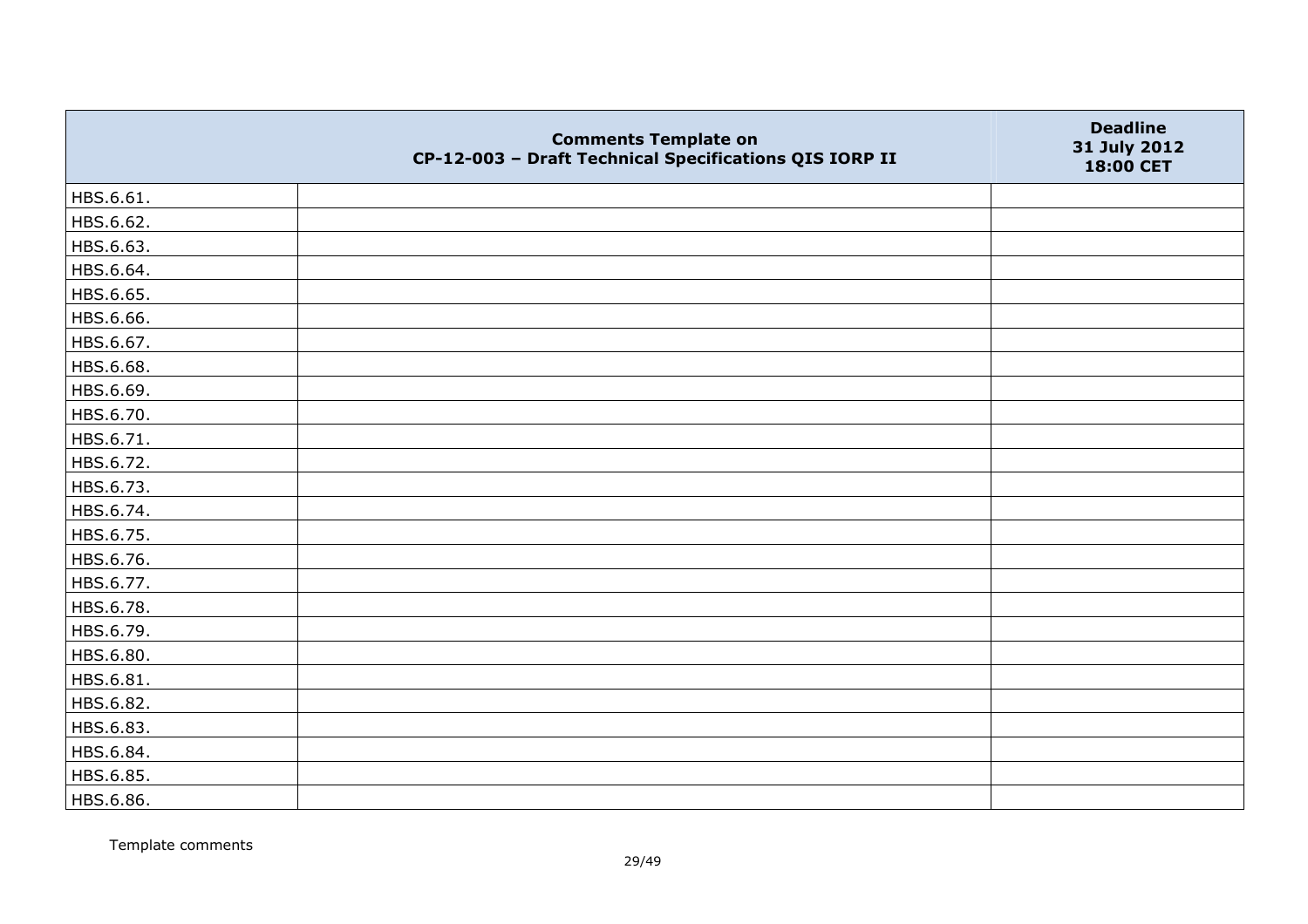|           | <b>Comments Template on</b><br>CP-12-003 - Draft Technical Specifications QIS IORP II | <b>Deadline</b><br>31 July 2012<br>18:00 CET |
|-----------|---------------------------------------------------------------------------------------|----------------------------------------------|
| HBS.6.87. |                                                                                       |                                              |
| HBS.6.88. |                                                                                       |                                              |
| HBS.6.89. |                                                                                       |                                              |
| HBS.6.90. |                                                                                       |                                              |
| HBS.7.1.  |                                                                                       |                                              |
| HBS.7.2.  |                                                                                       |                                              |
| HBS.7.3.  |                                                                                       |                                              |
| HBS.7.4.  |                                                                                       |                                              |
| HBS.7.5.  |                                                                                       |                                              |
| HBS.7.6.  |                                                                                       |                                              |
| HBS.7.7.  |                                                                                       |                                              |
| HBS.7.8.  |                                                                                       |                                              |
| HBS.7.9.  |                                                                                       |                                              |
| HBS.7.10. |                                                                                       |                                              |
| HBS.7.11. |                                                                                       |                                              |
| HBS.7.12. |                                                                                       |                                              |
| HBS.7.13. |                                                                                       |                                              |
| HBS.7.14. |                                                                                       |                                              |
| HBS.7.15. |                                                                                       |                                              |
| HBS.7.16. |                                                                                       |                                              |
| HBS.7.17. |                                                                                       |                                              |
| HBS.7.18. |                                                                                       |                                              |
| HBS.7.19. |                                                                                       |                                              |
| HBS.7.20. |                                                                                       |                                              |
| HBS.7.21. |                                                                                       |                                              |
| HBS.7.22. |                                                                                       |                                              |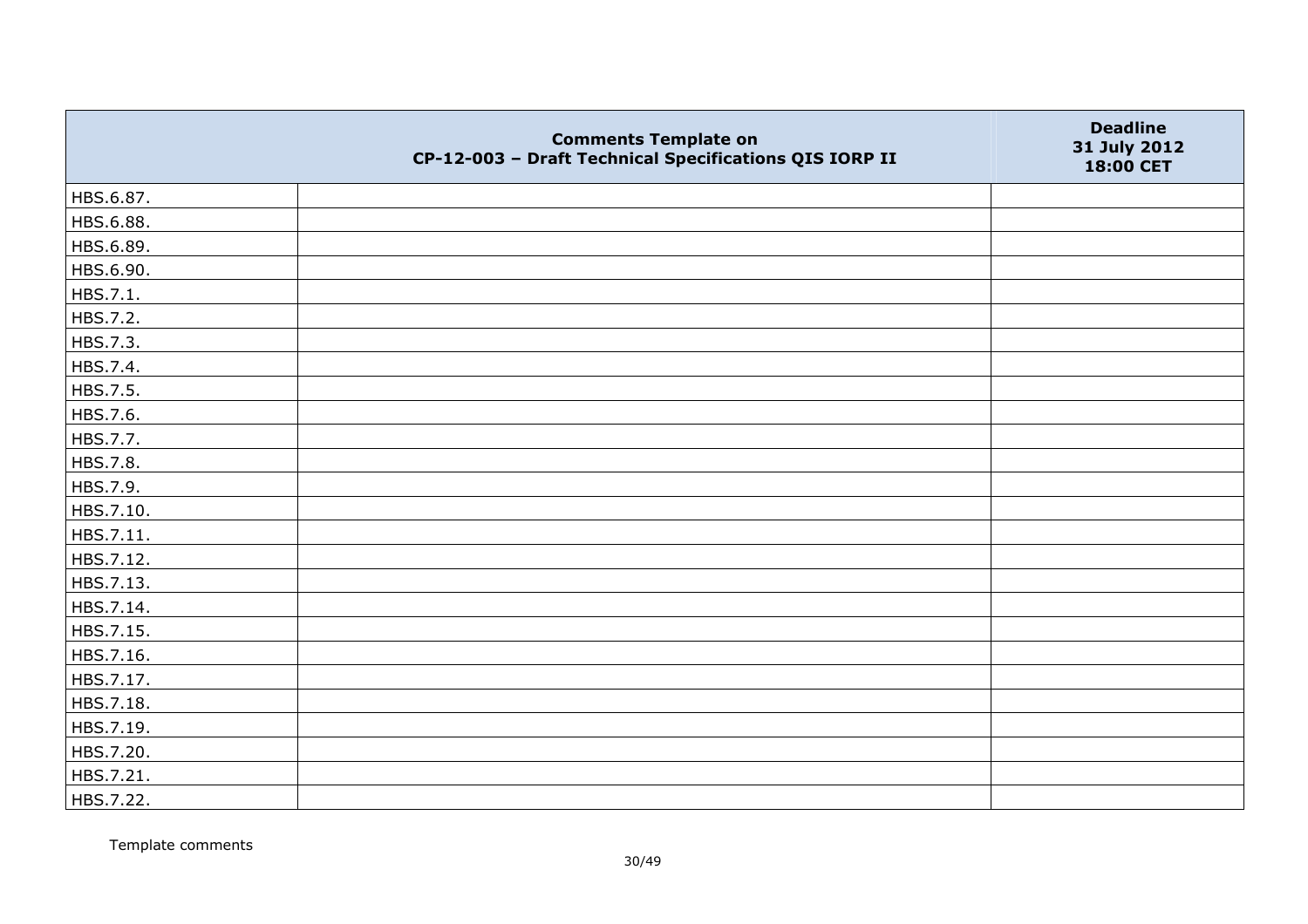|           | <b>Comments Template on</b><br>CP-12-003 - Draft Technical Specifications QIS IORP II | <b>Deadline</b><br>31 July 2012<br>18:00 CET |
|-----------|---------------------------------------------------------------------------------------|----------------------------------------------|
| HBS.7.23. |                                                                                       |                                              |
| HBS.7.24. |                                                                                       |                                              |
| HBS.7.25. |                                                                                       |                                              |
| HBS.7.26. |                                                                                       |                                              |
| HBS.7.27. |                                                                                       |                                              |
| HBS.7.28. |                                                                                       |                                              |
| HBS.7.29. |                                                                                       |                                              |
| HBS.7.30. |                                                                                       |                                              |
| HBS.7.31. |                                                                                       |                                              |
| HBS.7.32. |                                                                                       |                                              |
| HBS.7.33. |                                                                                       |                                              |
| HBS.7.34. |                                                                                       |                                              |
| HBS.7.35. |                                                                                       |                                              |
| HBS.7.36. |                                                                                       |                                              |
| HBS.7.37. |                                                                                       |                                              |
| HBS.7.38. |                                                                                       |                                              |
| HBS.7.39. |                                                                                       |                                              |
| HBS.7.40. |                                                                                       |                                              |
| HBS.7.41. |                                                                                       |                                              |
| HBS.7.42. |                                                                                       |                                              |
| HBS.8.1.  |                                                                                       |                                              |
| HBS.8.2.  |                                                                                       |                                              |
| HBS.8.3.  |                                                                                       |                                              |
| HBS.8.4.  |                                                                                       |                                              |
| HBS.8.5.  |                                                                                       |                                              |
| HBS.8.6.  |                                                                                       |                                              |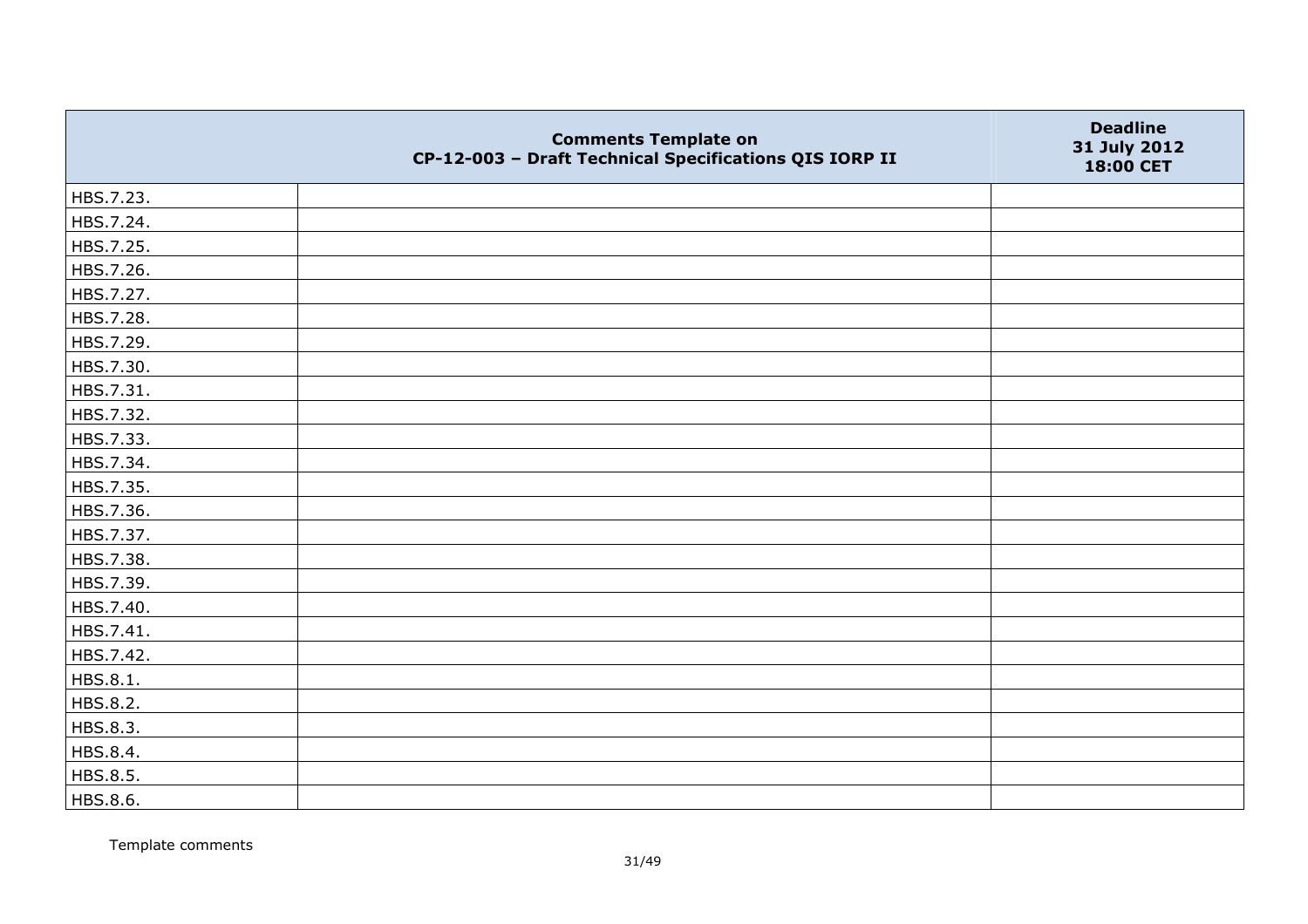|           | <b>Comments Template on</b><br>CP-12-003 - Draft Technical Specifications QIS IORP II | <b>Deadline</b><br>31 July 2012<br>18:00 CET |
|-----------|---------------------------------------------------------------------------------------|----------------------------------------------|
| HBS.8.7.  |                                                                                       |                                              |
| HBS.8.8.  |                                                                                       |                                              |
| HBS.8.9.  |                                                                                       |                                              |
| HBS.8.10. |                                                                                       |                                              |
| HBS.8.11. |                                                                                       |                                              |
| HBS.8.12. |                                                                                       |                                              |
| HBS.8.13. |                                                                                       |                                              |
| HBS.8.14. |                                                                                       |                                              |
| HBS.8.15. |                                                                                       |                                              |
| HBS.8.16. |                                                                                       |                                              |
| HBS.8.17. |                                                                                       |                                              |
| HBS.8.18. |                                                                                       |                                              |
| HBS.8.19. |                                                                                       |                                              |
| HBS.8.20. |                                                                                       |                                              |
| HBS.8.21. |                                                                                       |                                              |
| HBS.8.22. |                                                                                       |                                              |
| HBS.8.23. |                                                                                       |                                              |
| HBS.8.24. |                                                                                       |                                              |
| HBS.9.1.  |                                                                                       |                                              |
| HBS.9.2.  |                                                                                       |                                              |
| HBS.9.3.  |                                                                                       |                                              |
| HBS.9.4.  |                                                                                       |                                              |
| HBS.9.5.  |                                                                                       |                                              |
| HBS.9.6.  |                                                                                       |                                              |
| HBS.9.7.  |                                                                                       |                                              |
| HBS.9.8.  |                                                                                       |                                              |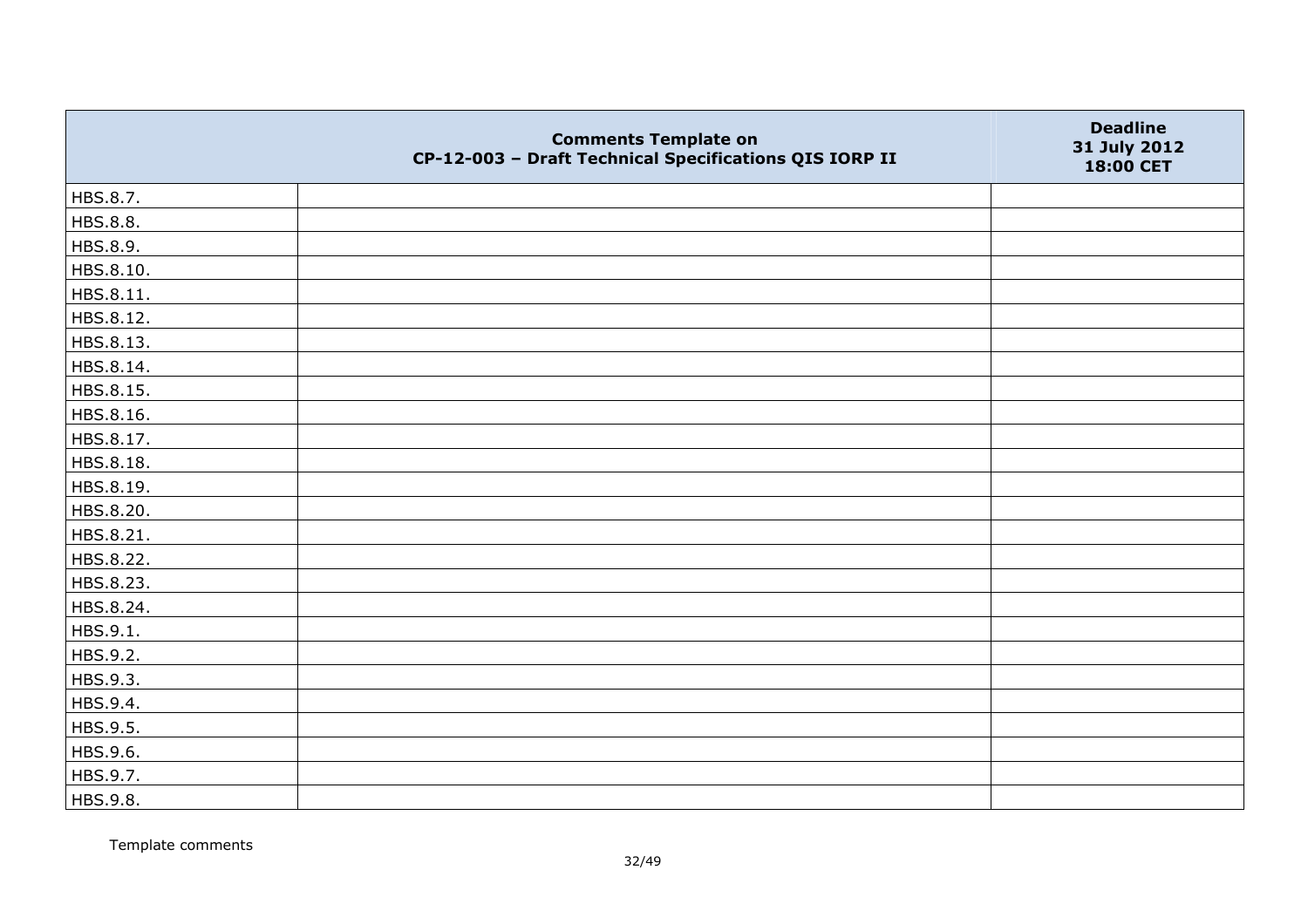|                   | <b>Comments Template on</b><br>CP-12-003 - Draft Technical Specifications QIS IORP II | <b>Deadline</b><br>31 July 2012<br>18:00 CET |
|-------------------|---------------------------------------------------------------------------------------|----------------------------------------------|
| HBS.9.9.          |                                                                                       |                                              |
| SCR.1.1.          |                                                                                       |                                              |
| SCR.1.2.          |                                                                                       |                                              |
| SCR.1.3.          |                                                                                       |                                              |
| SCR.1.4.          |                                                                                       |                                              |
| SCR.1.5.          |                                                                                       |                                              |
| SCR.1.6.          |                                                                                       |                                              |
| SCR.1.7.          |                                                                                       |                                              |
| SCR.1.8.          |                                                                                       |                                              |
| SCR.1.9.          |                                                                                       |                                              |
| SCR.1.10.         |                                                                                       |                                              |
| $ $ SCR.1.11.     |                                                                                       |                                              |
| SCR.1.12.         |                                                                                       |                                              |
| $ $ SCR.1.13.     |                                                                                       |                                              |
| SCR.1.14.         |                                                                                       |                                              |
| SCR.1.15.         |                                                                                       |                                              |
| SCR.1.16.         |                                                                                       |                                              |
| $\vert$ SCR.1.17. |                                                                                       |                                              |
| SCR.1.18.         |                                                                                       |                                              |
| SCR.1.19.         |                                                                                       |                                              |
| SCR.1.20.         |                                                                                       |                                              |
| SCR.1.21.         |                                                                                       |                                              |
| SCR.1.22.         |                                                                                       |                                              |
| SCR.1.23.         |                                                                                       |                                              |
| SCR.1.24.         |                                                                                       |                                              |
| SCR.1.25.         |                                                                                       |                                              |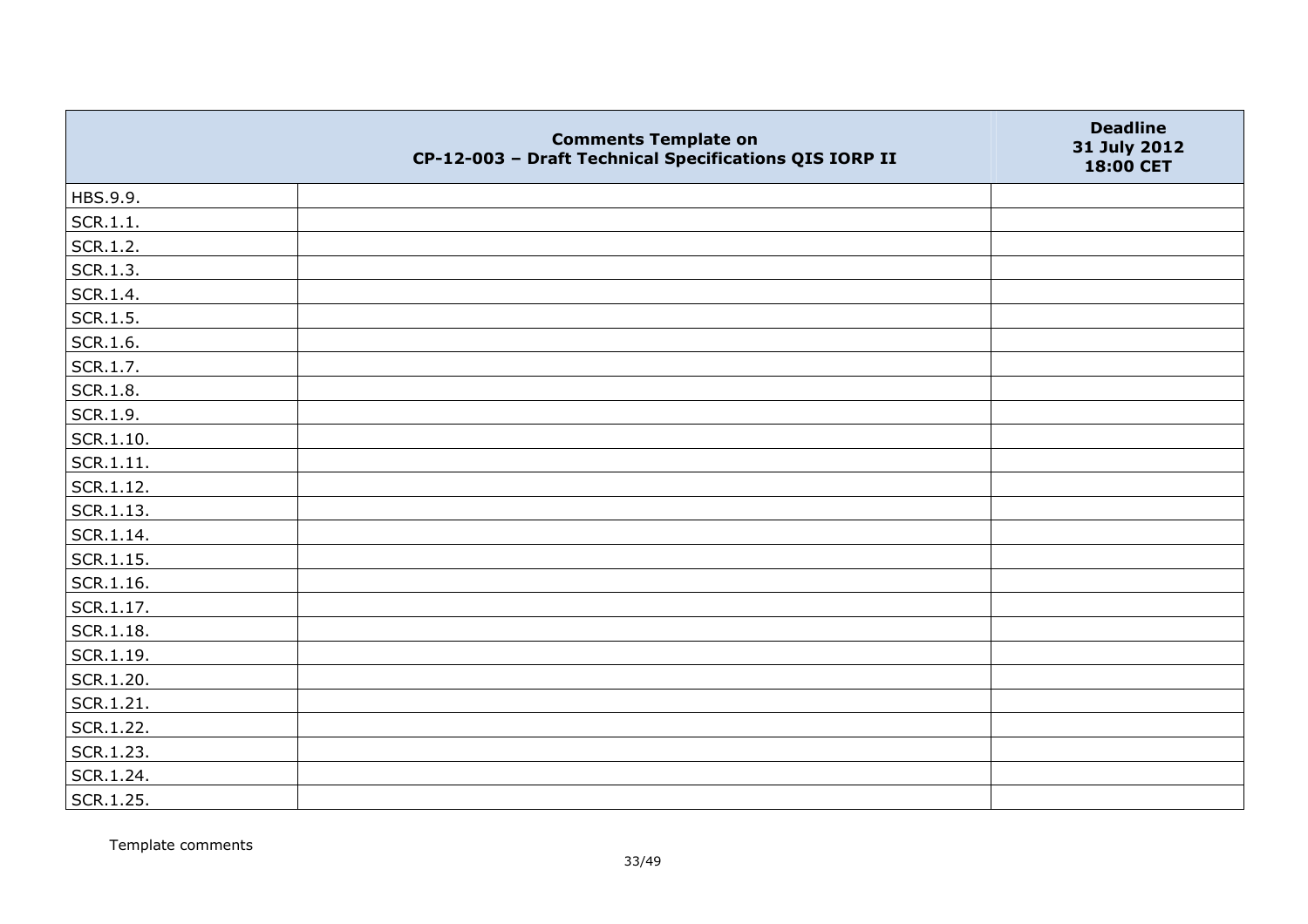|               | <b>Comments Template on</b><br>CP-12-003 - Draft Technical Specifications QIS IORP II | <b>Deadline</b><br>31 July 2012<br>18:00 CET |
|---------------|---------------------------------------------------------------------------------------|----------------------------------------------|
| SCR.2.1.      |                                                                                       |                                              |
| SCR.2.2.      |                                                                                       |                                              |
| SCR.2.3.      |                                                                                       |                                              |
| SCR.2.4.      |                                                                                       |                                              |
| SCR.2.5.      |                                                                                       |                                              |
| SCR.2.6.      |                                                                                       |                                              |
| SCR.2.7.      |                                                                                       |                                              |
| SCR.2.8.      |                                                                                       |                                              |
| SCR.2.9.      |                                                                                       |                                              |
| SCR.2.10.     |                                                                                       |                                              |
| $ $ SCR.2.11. |                                                                                       |                                              |
| SCR.2.12.     |                                                                                       |                                              |
| SCR.2.13.     |                                                                                       |                                              |
| SCR.2.14.     |                                                                                       |                                              |
| SCR.2.15.     |                                                                                       |                                              |
| SCR.2.16.     |                                                                                       |                                              |
| SCR.2.17.     |                                                                                       |                                              |
| SCR.2.18.     |                                                                                       |                                              |
| SCR.2.19.     |                                                                                       |                                              |
| SCR.2.20.     |                                                                                       |                                              |
| SCR.2.21.     |                                                                                       |                                              |
| SCR.2.22.     |                                                                                       |                                              |
| SCR.2.23.     |                                                                                       |                                              |
| SCR.2.24.     |                                                                                       |                                              |
| SCR.2.25.     |                                                                                       |                                              |
| SCR.2.26.     |                                                                                       |                                              |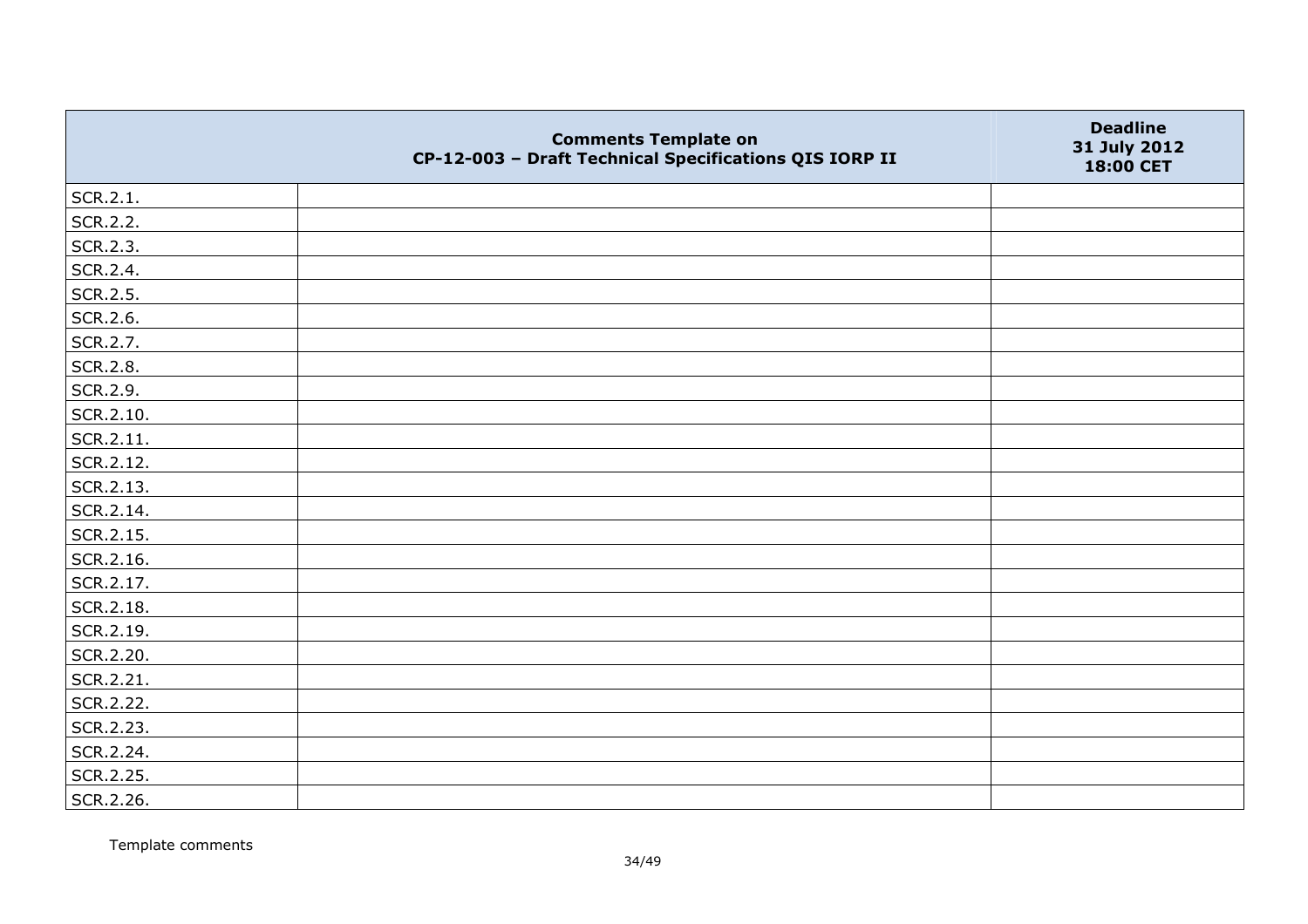|           | <b>Comments Template on</b><br>CP-12-003 - Draft Technical Specifications QIS IORP II | <b>Deadline</b><br>31 July 2012<br>18:00 CET |
|-----------|---------------------------------------------------------------------------------------|----------------------------------------------|
| SCR.2.27. |                                                                                       |                                              |
| SCR.2.28. |                                                                                       |                                              |
| SCR.2.29. |                                                                                       |                                              |
| SCR.2.30. |                                                                                       |                                              |
| SCR.2.31. |                                                                                       |                                              |
| SCR.2.32. |                                                                                       |                                              |
| SCR.2.33. |                                                                                       |                                              |
| SCR.2.34. |                                                                                       |                                              |
| SCR.2.35. |                                                                                       |                                              |
| SCR.3.1.  |                                                                                       |                                              |
| SCR.3.2.  |                                                                                       |                                              |
| SCR.3.3.  |                                                                                       |                                              |
| SCR.3.4.  |                                                                                       |                                              |
| SCR.3.5.  |                                                                                       |                                              |
| SCR.3.6.  |                                                                                       |                                              |
| SCR.4.1.  |                                                                                       |                                              |
| SCR.4.2.  |                                                                                       |                                              |
| SCR.4.3.  |                                                                                       |                                              |
| SCR.4.4.  |                                                                                       |                                              |
| SCR.5.1.  |                                                                                       |                                              |
| SCR.5.2.  |                                                                                       |                                              |
| SCR.5.3.  |                                                                                       |                                              |
| SCR.5.4.  |                                                                                       |                                              |
| SCR.5.5.  |                                                                                       |                                              |
| SCR.5.6.  |                                                                                       |                                              |
| SCR.5.7.  |                                                                                       |                                              |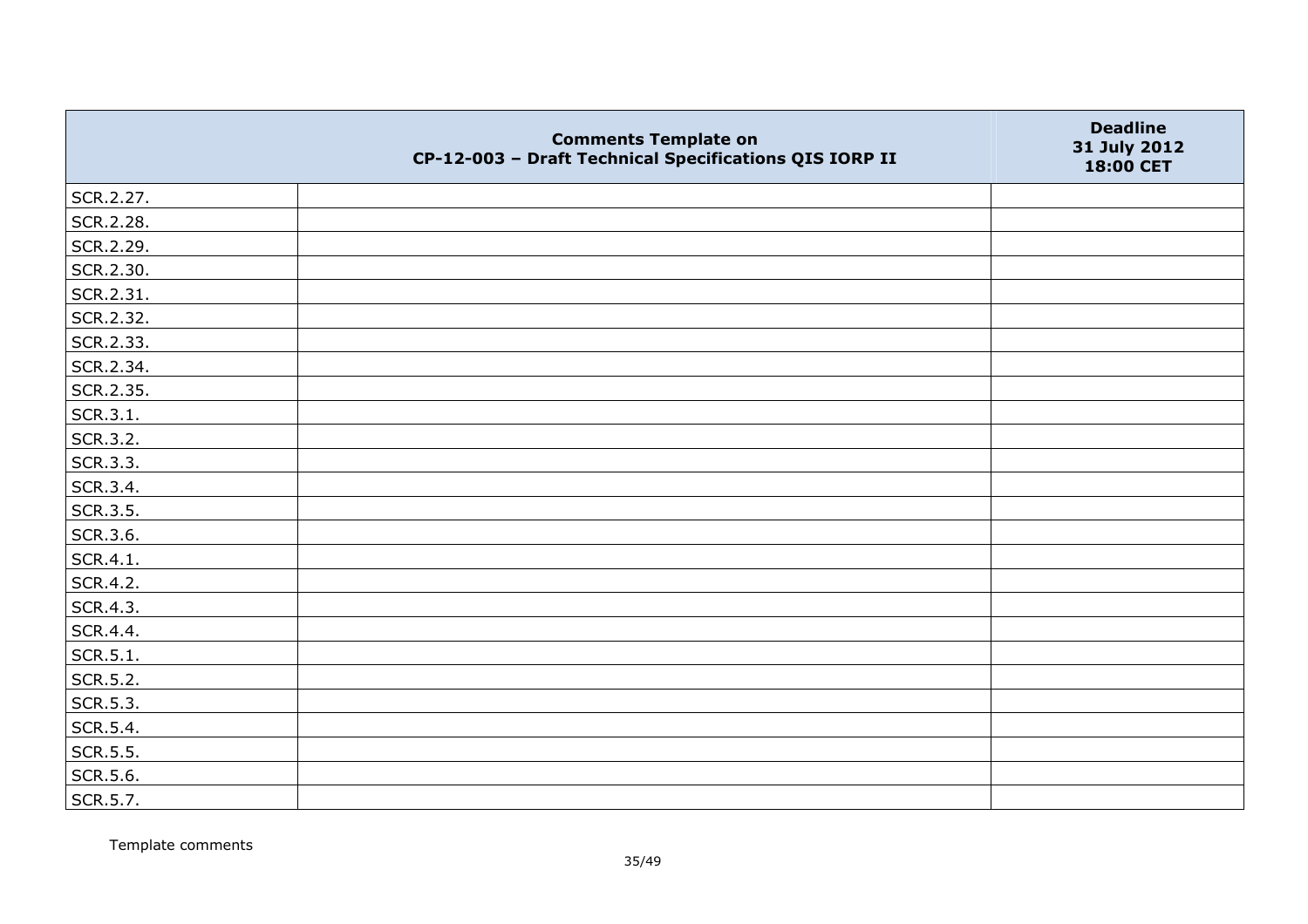|                   | <b>Comments Template on</b><br>CP-12-003 - Draft Technical Specifications QIS IORP II | <b>Deadline</b><br>31 July 2012<br>18:00 CET |
|-------------------|---------------------------------------------------------------------------------------|----------------------------------------------|
| SCR.5.8.          |                                                                                       |                                              |
| SCR.5.9.          |                                                                                       |                                              |
| SCR.5.10.         |                                                                                       |                                              |
| SCR.5.11.         |                                                                                       |                                              |
| SCR.5.12.         |                                                                                       |                                              |
| $\vert$ SCR.5.13. |                                                                                       |                                              |
| SCR.5.14.         |                                                                                       |                                              |
| SCR.5.15.         |                                                                                       |                                              |
| SCR.5.16.         |                                                                                       |                                              |
| SCR.5.17.         |                                                                                       |                                              |
| SCR.5.18.         |                                                                                       |                                              |
| SCR.5.19.         |                                                                                       |                                              |
| SCR.5.20.         |                                                                                       |                                              |
| SCR.5.21.         |                                                                                       |                                              |
| SCR.5.22.         |                                                                                       |                                              |
| SCR.5.23.         |                                                                                       |                                              |
| SCR.5.24.         |                                                                                       |                                              |
| SCR.5.25.         |                                                                                       |                                              |
| SCR.5.26.         |                                                                                       |                                              |
| SCR.5.27.         |                                                                                       |                                              |
| SCR.5.28.         |                                                                                       |                                              |
| SCR.5.29.         |                                                                                       |                                              |
| SCR.5.30.         |                                                                                       |                                              |
| $\vert$ SCR.5.31. |                                                                                       |                                              |
| SCR.5.32.         |                                                                                       |                                              |
| SCR.5.33.         |                                                                                       |                                              |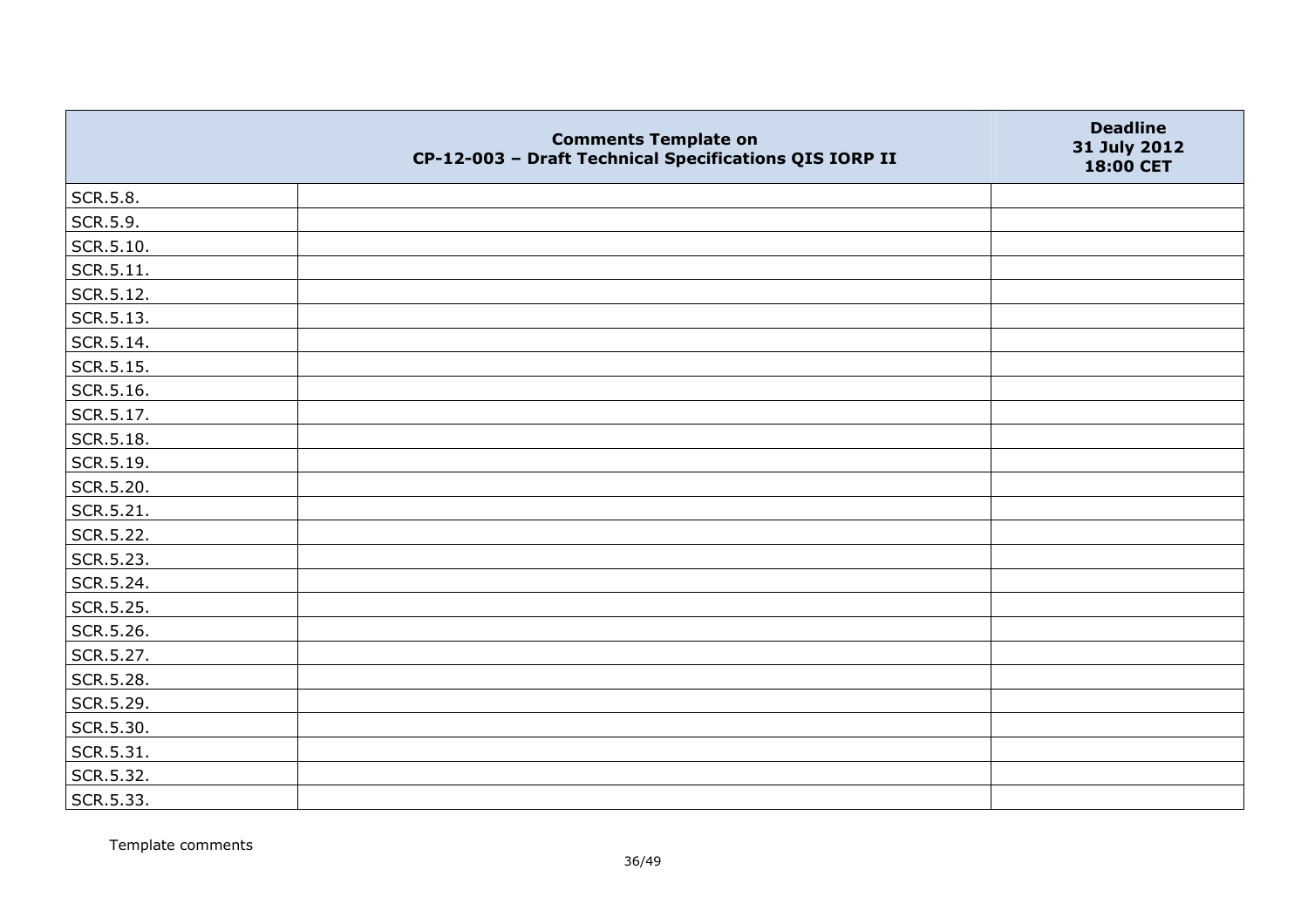|           | <b>Comments Template on</b><br>CP-12-003 - Draft Technical Specifications QIS IORP II | <b>Deadline</b><br>31 July 2012<br>18:00 CET |
|-----------|---------------------------------------------------------------------------------------|----------------------------------------------|
| SCR.5.34. |                                                                                       |                                              |
| SCR.5.35. |                                                                                       |                                              |
| SCR.5.36. |                                                                                       |                                              |
| SCR.5.37. |                                                                                       |                                              |
| SCR.5.38. |                                                                                       |                                              |
| SCR.5.39. |                                                                                       |                                              |
| SCR.5.40. |                                                                                       |                                              |
| SCR.5.41. |                                                                                       |                                              |
| SCR.5.42. |                                                                                       |                                              |
| SCR.5.43. |                                                                                       |                                              |
| SCR.5.44. |                                                                                       |                                              |
| SCR.5.45. |                                                                                       |                                              |
| SCR.5.46. |                                                                                       |                                              |
| SCR.5.47. |                                                                                       |                                              |
| SCR.5.48. |                                                                                       |                                              |
| SCR.5.49. |                                                                                       |                                              |
| SCR.5.50. |                                                                                       |                                              |
| SCR.5.51. |                                                                                       |                                              |
| SCR.5.52. |                                                                                       |                                              |
| SCR.5.53. |                                                                                       |                                              |
| SCR.5.54. |                                                                                       |                                              |
| SCR.5.55. |                                                                                       |                                              |
| SCR.5.56. |                                                                                       |                                              |
| SCR.5.57. |                                                                                       |                                              |
| SCR.5.58. |                                                                                       |                                              |
| SCR.5.59. |                                                                                       |                                              |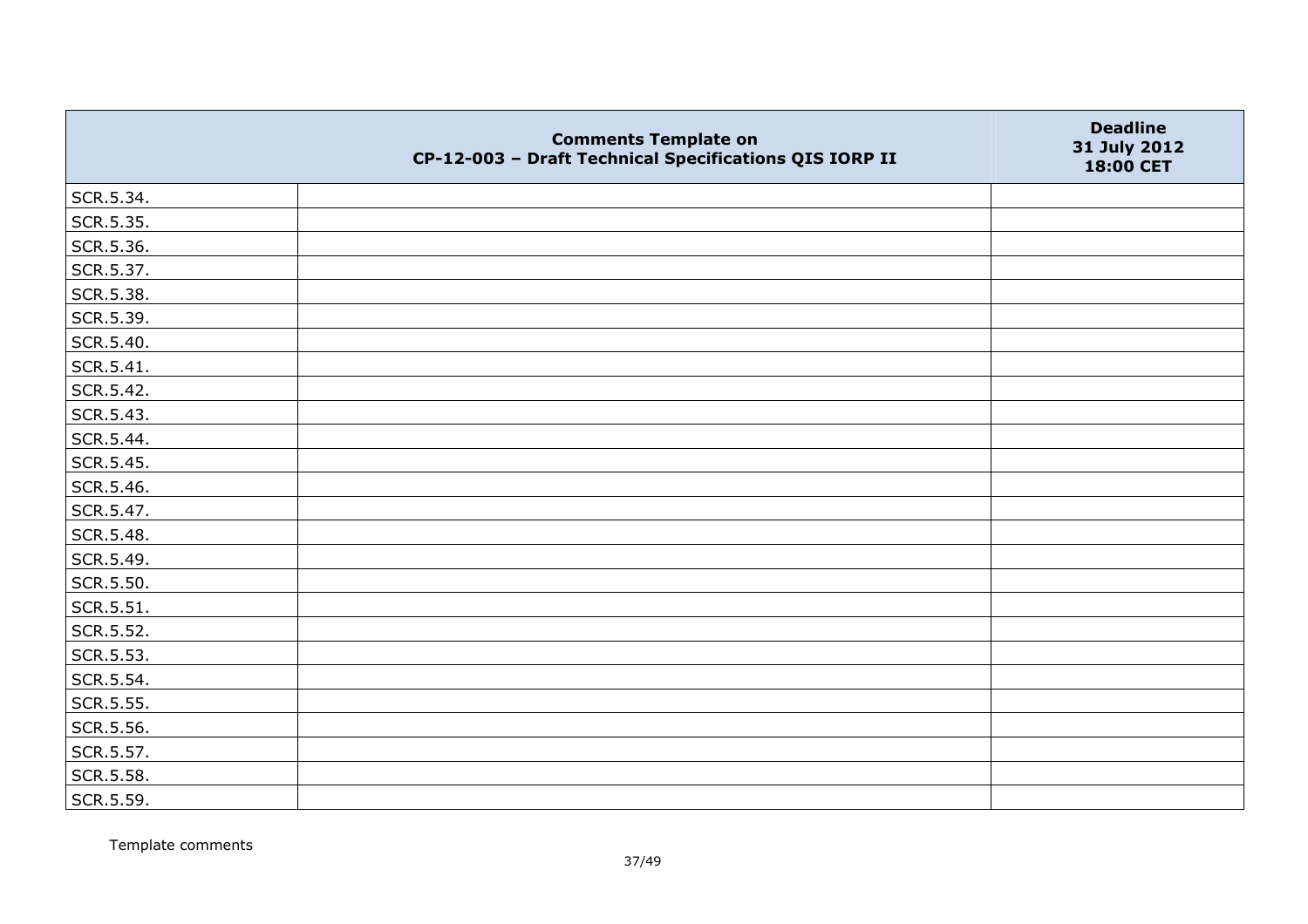|           | <b>Comments Template on</b><br>CP-12-003 - Draft Technical Specifications QIS IORP II | <b>Deadline</b><br>31 July 2012<br>18:00 CET |
|-----------|---------------------------------------------------------------------------------------|----------------------------------------------|
| SCR.5.60. |                                                                                       |                                              |
| SCR.5.61. |                                                                                       |                                              |
| SCR.5.62. |                                                                                       |                                              |
| SCR.5.63. |                                                                                       |                                              |
| SCR.5.64. |                                                                                       |                                              |
| SCR.5.65. |                                                                                       |                                              |
| SCR.5.66. |                                                                                       |                                              |
| SCR.5.67. |                                                                                       |                                              |
| SCR.5.68. |                                                                                       |                                              |
| SCR.5.69. |                                                                                       |                                              |
| SCR.5.70. |                                                                                       |                                              |
| SCR.5.71. |                                                                                       |                                              |
| SCR.5.72. |                                                                                       |                                              |
| SCR.5.73. |                                                                                       |                                              |
| SCR.5.74. |                                                                                       |                                              |
| SCR.5.75. |                                                                                       |                                              |
| SCR.5.76. |                                                                                       |                                              |
| SCR.5.77. |                                                                                       |                                              |
| SCR.5.78. |                                                                                       |                                              |
| SCR.5.79. |                                                                                       |                                              |
| SCR.5.80. |                                                                                       |                                              |
| SCR.5.81. |                                                                                       |                                              |
| SCR.5.82. |                                                                                       |                                              |
| SCR.5.83. |                                                                                       |                                              |
| SCR.5.84. |                                                                                       |                                              |
| SCR.5.85. |                                                                                       |                                              |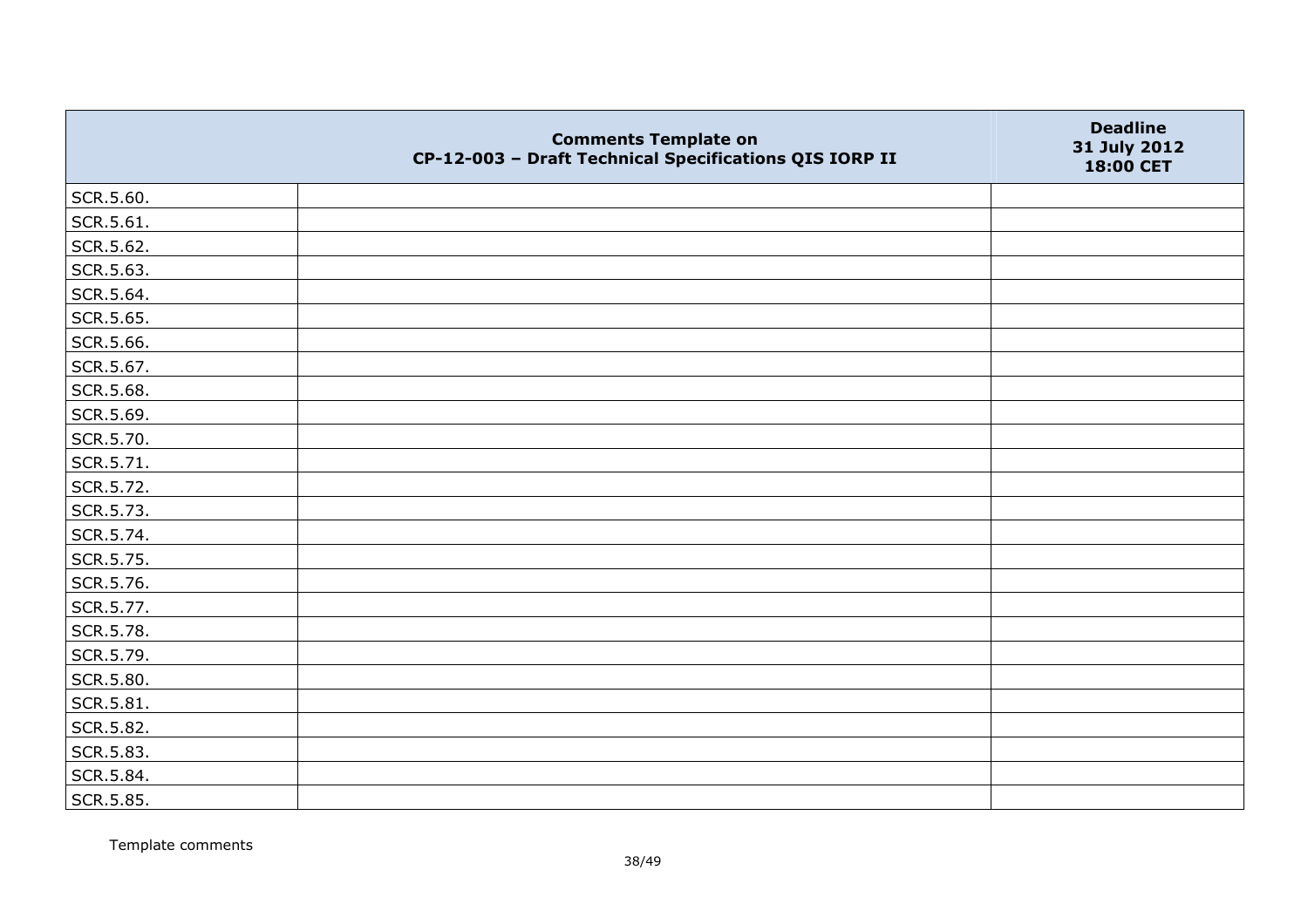|                    | <b>Comments Template on</b><br>CP-12-003 - Draft Technical Specifications QIS IORP II | <b>Deadline</b><br>31 July 2012<br>18:00 CET |
|--------------------|---------------------------------------------------------------------------------------|----------------------------------------------|
| SCR.5.86.          |                                                                                       |                                              |
| SCR.5.87.          |                                                                                       |                                              |
| SCR.5.88.          |                                                                                       |                                              |
| SCR.5.89.          |                                                                                       |                                              |
| SCR.5.90.          |                                                                                       |                                              |
| SCR.5.91.          |                                                                                       |                                              |
| SCR.5.92.          |                                                                                       |                                              |
| SCR.5.93.          |                                                                                       |                                              |
| SCR.5.94.          |                                                                                       |                                              |
| SCR.5.95.          |                                                                                       |                                              |
| SCR.5.96.          |                                                                                       |                                              |
| SCR.5.97.          |                                                                                       |                                              |
| SCR.5.98.          |                                                                                       |                                              |
| SCR.5.99.          |                                                                                       |                                              |
| SCR.5.100.         |                                                                                       |                                              |
| SCR.5.101.         |                                                                                       |                                              |
| SCR.5.102.         |                                                                                       |                                              |
| SCR.5.103.         |                                                                                       |                                              |
| SCR.5.104.         |                                                                                       |                                              |
| SCR.5.105.         |                                                                                       |                                              |
| SCR.5.106.         |                                                                                       |                                              |
| SCR.5.107.         |                                                                                       |                                              |
| SCR.5.108.         |                                                                                       |                                              |
| SCR.5.109.         |                                                                                       |                                              |
| SCR.5.110.         |                                                                                       |                                              |
| $\vert$ SCR.5.111. |                                                                                       |                                              |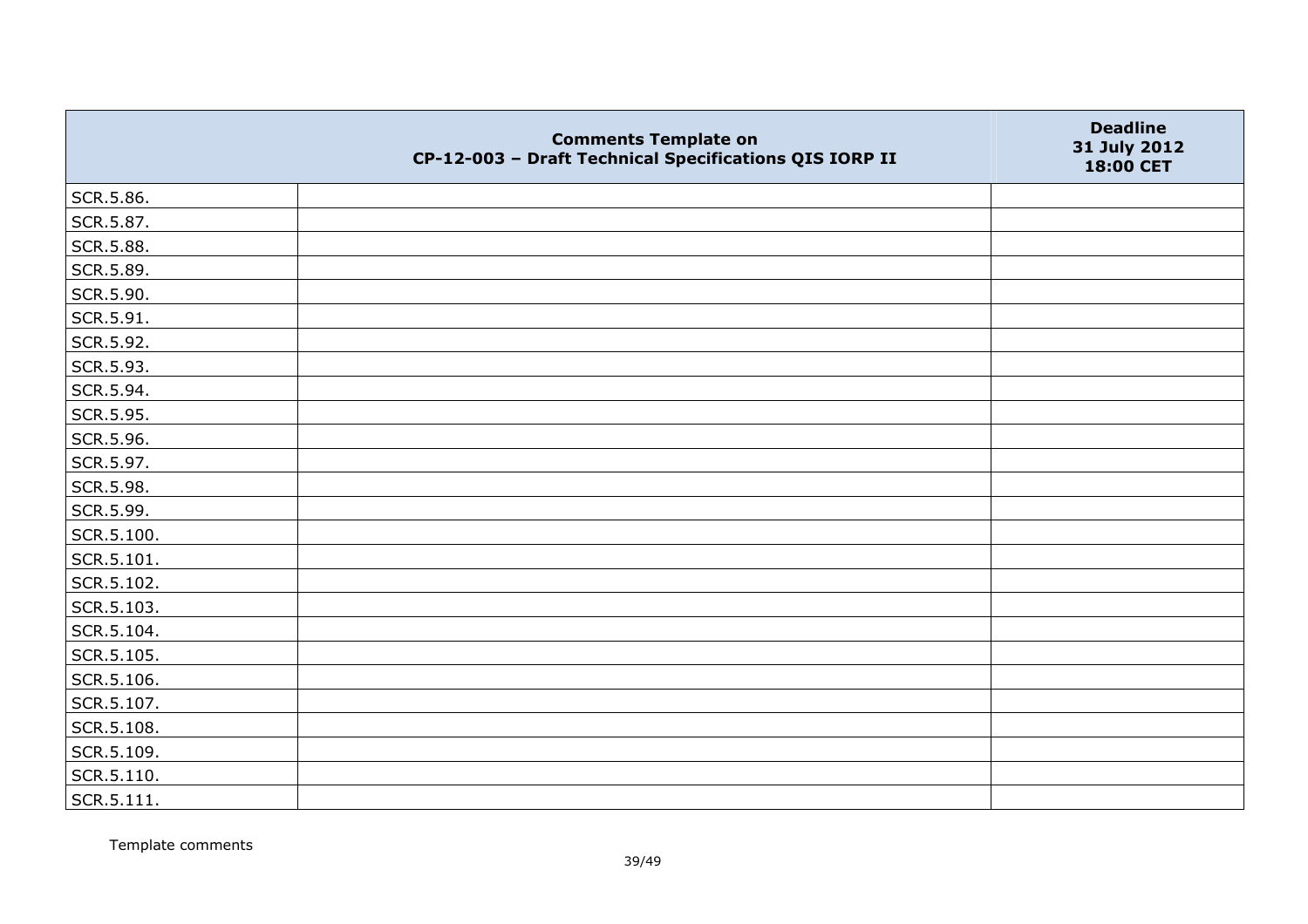|                | <b>Comments Template on</b><br>CP-12-003 - Draft Technical Specifications QIS IORP II | <b>Deadline</b><br>31 July 2012<br>18:00 CET |
|----------------|---------------------------------------------------------------------------------------|----------------------------------------------|
| SCR.5.112.     |                                                                                       |                                              |
| SCR.5.113.     |                                                                                       |                                              |
| SCR.5.114.     |                                                                                       |                                              |
| $ $ SCR.5.115. |                                                                                       |                                              |
| SCR.5.116.     |                                                                                       |                                              |
| SCR.5.117.     |                                                                                       |                                              |
| SCR.5.118.     |                                                                                       |                                              |
| SCR.5.119.     |                                                                                       |                                              |
| SCR.5.120.     |                                                                                       |                                              |
| SCR.5.121.     |                                                                                       |                                              |
| SCR.5.122.     |                                                                                       |                                              |
| SCR.5.123.     |                                                                                       |                                              |
| SCR.5.124.     |                                                                                       |                                              |
| SCR.5.125.     |                                                                                       |                                              |
| SCR.5.126.     |                                                                                       |                                              |
| SCR.5.127.     |                                                                                       |                                              |
| SCR.5.128.     |                                                                                       |                                              |
| SCR.5.129.     |                                                                                       |                                              |
| SCR.5.130.     |                                                                                       |                                              |
| SCR.5.131.     |                                                                                       |                                              |
| SCR.6.1.       |                                                                                       |                                              |
| SCR.6.2.       |                                                                                       |                                              |
| SCR.6.3.       |                                                                                       |                                              |
| SCR.6.4.       |                                                                                       |                                              |
| SCR.6.5.       |                                                                                       |                                              |
| SCR.6.6.       |                                                                                       |                                              |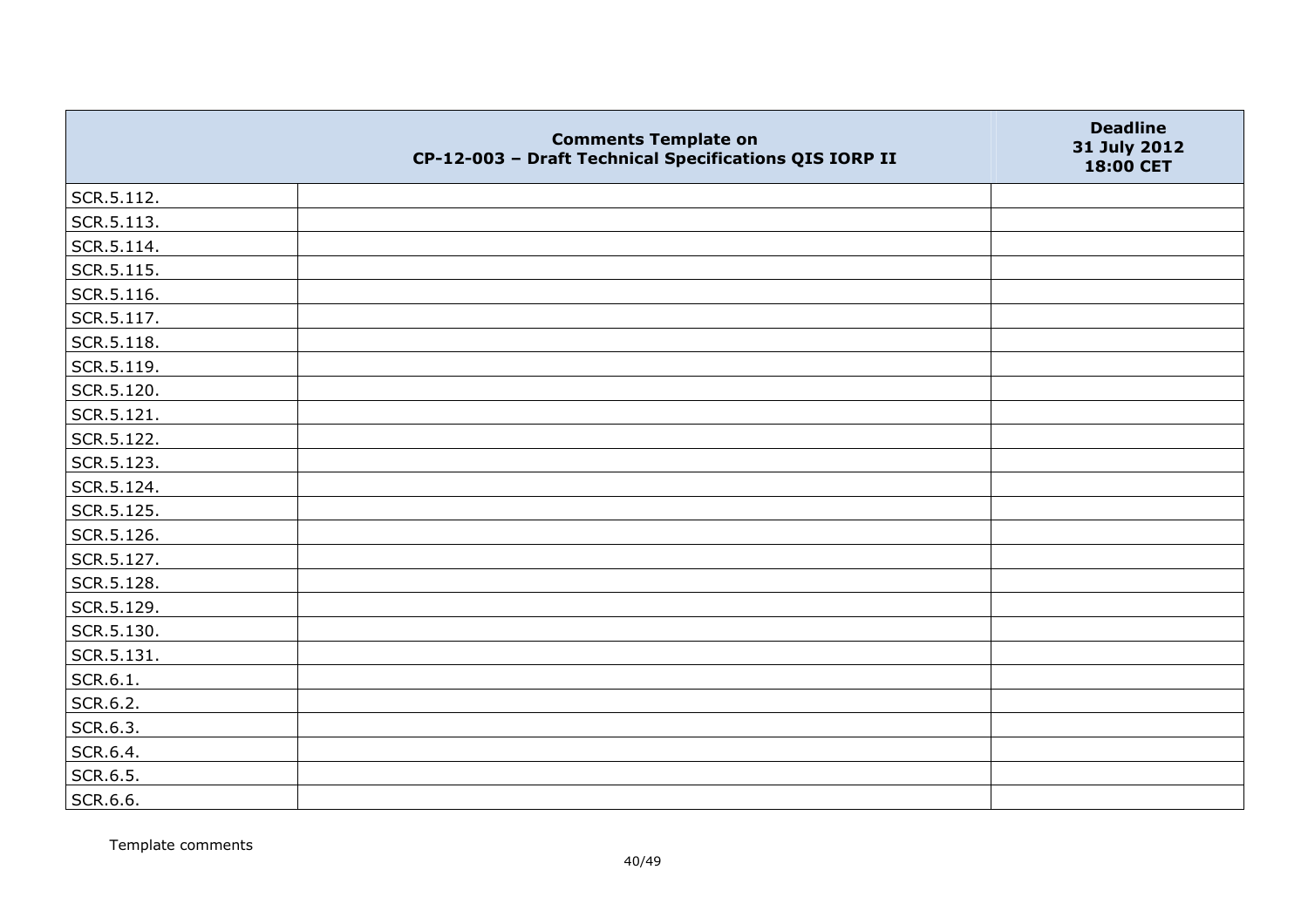|           | <b>Comments Template on</b><br>CP-12-003 - Draft Technical Specifications QIS IORP II | <b>Deadline</b><br>31 July 2012<br>18:00 CET |
|-----------|---------------------------------------------------------------------------------------|----------------------------------------------|
| SCR.6.7.  |                                                                                       |                                              |
| SCR.6.8.  |                                                                                       |                                              |
| SCR.6.9.  |                                                                                       |                                              |
| SCR.6.10. |                                                                                       |                                              |
| SCR.6.11. |                                                                                       |                                              |
| SCR.6.12. |                                                                                       |                                              |
| SCR.6.13. |                                                                                       |                                              |
| SCR.6.14. |                                                                                       |                                              |
| SCR.6.15. |                                                                                       |                                              |
| SCR.6.16. |                                                                                       |                                              |
| SCR.6.17. |                                                                                       |                                              |
| SCR.6.18. |                                                                                       |                                              |
| SCR.6.19. |                                                                                       |                                              |
| SCR.6.20. |                                                                                       |                                              |
| SCR.6.21. |                                                                                       |                                              |
| SCR.6.22. |                                                                                       |                                              |
| SCR.6.23. |                                                                                       |                                              |
| SCR.6.24. |                                                                                       |                                              |
| SCR.6.25. |                                                                                       |                                              |
| SCR.6.26. |                                                                                       |                                              |
| SCR.6.27. |                                                                                       |                                              |
| SCR.6.28. |                                                                                       |                                              |
| SCR.6.29. |                                                                                       |                                              |
| SCR.6.30. |                                                                                       |                                              |
| SCR.6.31. |                                                                                       |                                              |
| SCR.6.32. |                                                                                       |                                              |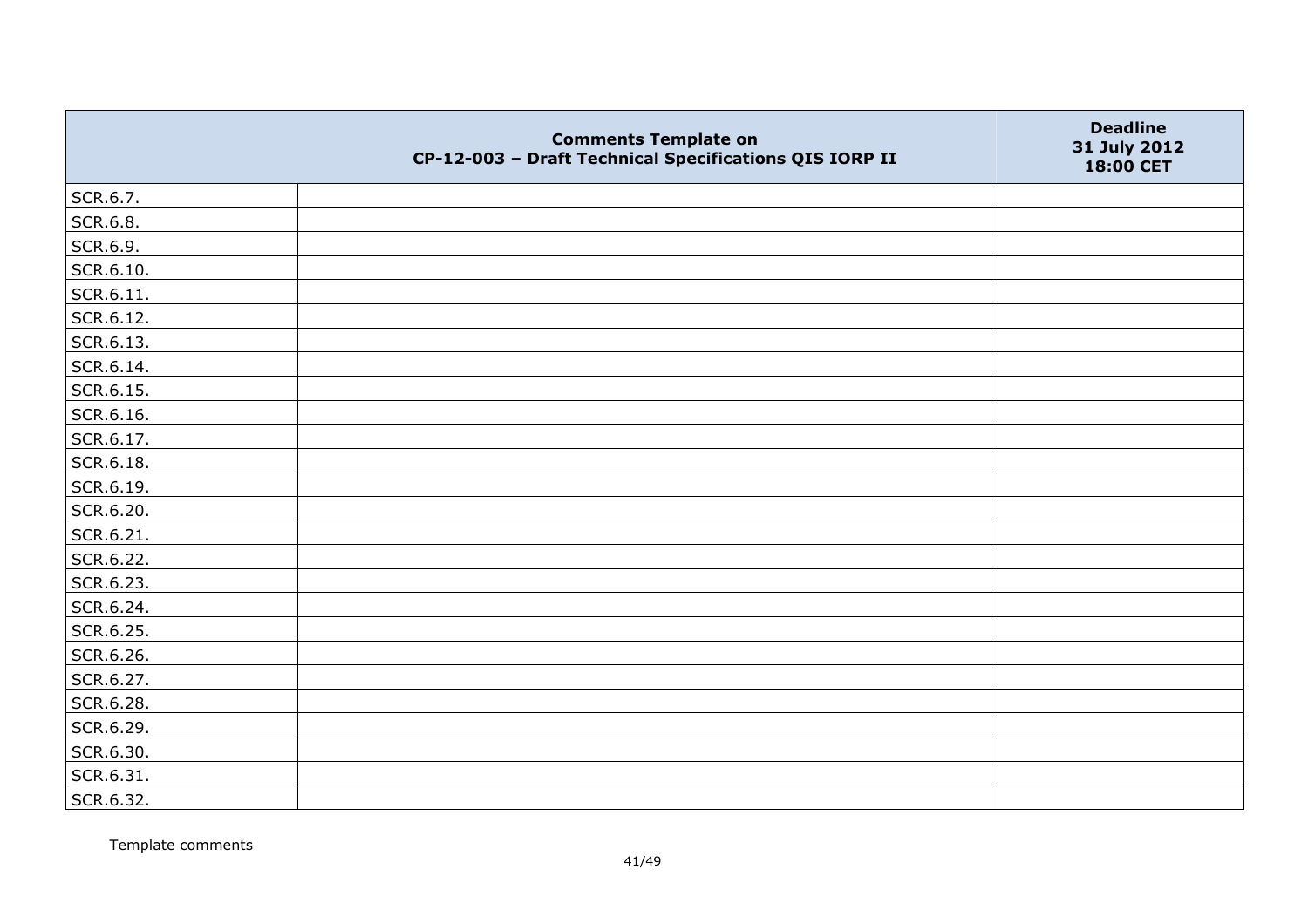|           | <b>Comments Template on</b><br>CP-12-003 - Draft Technical Specifications QIS IORP II | <b>Deadline</b><br>31 July 2012<br>18:00 CET |
|-----------|---------------------------------------------------------------------------------------|----------------------------------------------|
| SCR.7.1.  |                                                                                       |                                              |
| SCR.7.2.  |                                                                                       |                                              |
| SCR.7.3.  |                                                                                       |                                              |
| SCR.7.4.  |                                                                                       |                                              |
| SCR.7.5.  |                                                                                       |                                              |
| SCR.7.6.  |                                                                                       |                                              |
| SCR.7.7.  |                                                                                       |                                              |
| SCR.7.8.  |                                                                                       |                                              |
| SCR.7.9.  |                                                                                       |                                              |
| SCR.7.10. |                                                                                       |                                              |
| SCR.7.11. |                                                                                       |                                              |
| SCR.7.12. |                                                                                       |                                              |
| SCR.7.13. |                                                                                       |                                              |
| SCR.7.14. |                                                                                       |                                              |
| SCR.7.15. |                                                                                       |                                              |
| SCR.7.16. |                                                                                       |                                              |
| SCR.7.17. |                                                                                       |                                              |
| SCR.7.18. |                                                                                       |                                              |
| SCR.7.19. |                                                                                       |                                              |
| SCR.7.20. |                                                                                       |                                              |
| SCR.7.21. |                                                                                       |                                              |
| SCR.7.22. |                                                                                       |                                              |
| SCR.7.23. |                                                                                       |                                              |
| SCR.7.24. |                                                                                       |                                              |
| SCR.7.25. |                                                                                       |                                              |
| SCR.7.26. |                                                                                       |                                              |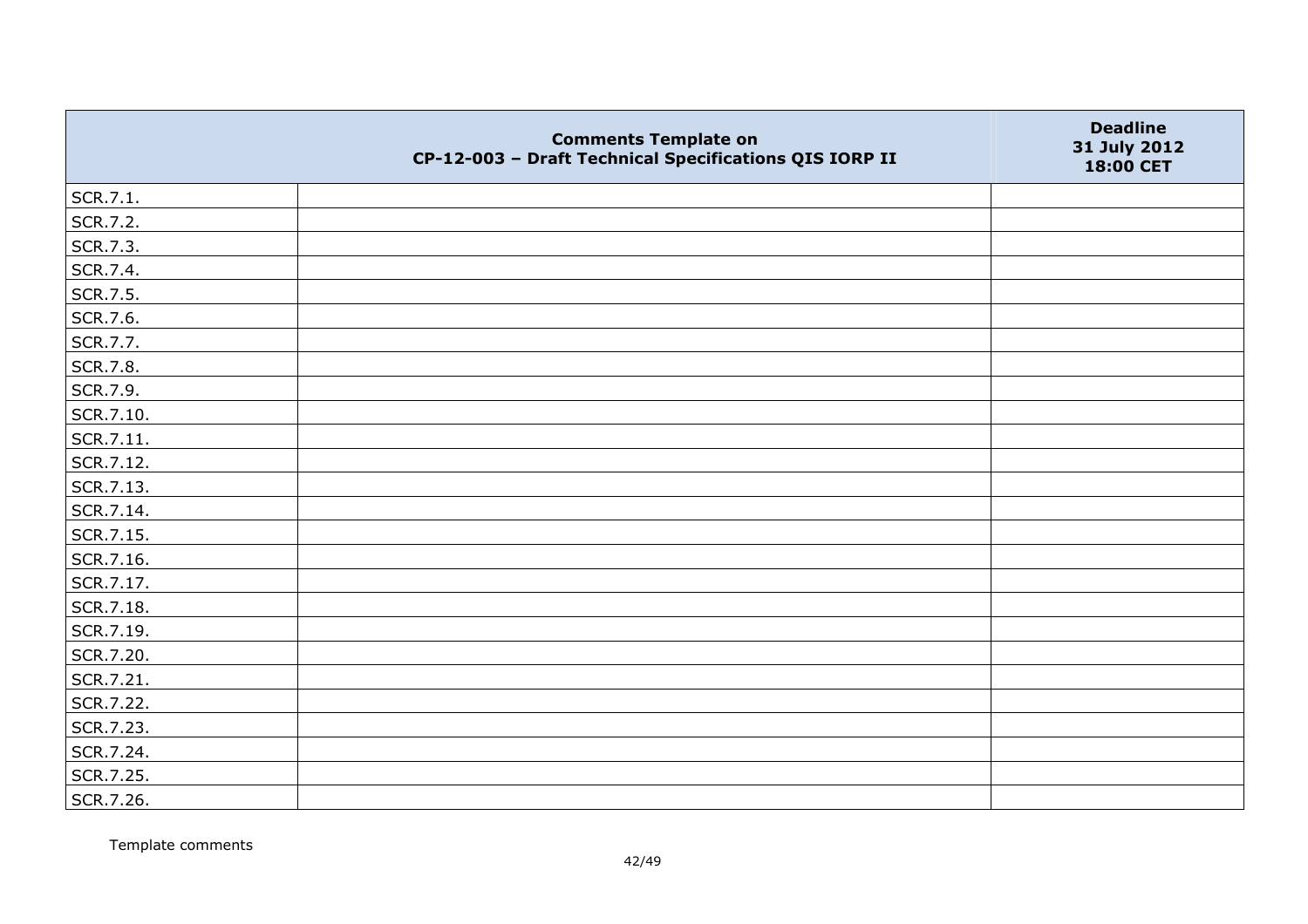|           | <b>Comments Template on</b><br>CP-12-003 - Draft Technical Specifications QIS IORP II | <b>Deadline</b><br>31 July 2012<br>18:00 CET |
|-----------|---------------------------------------------------------------------------------------|----------------------------------------------|
| SCR.7.27. |                                                                                       |                                              |
| SCR.7.28. |                                                                                       |                                              |
| SCR.7.29. |                                                                                       |                                              |
| SCR.7.30. |                                                                                       |                                              |
| SCR.7.31. |                                                                                       |                                              |
| SCR.7.32. |                                                                                       |                                              |
| SCR.7.33. |                                                                                       |                                              |
| SCR.7.34. |                                                                                       |                                              |
| SCR.7.35. |                                                                                       |                                              |
| SCR.7.36. |                                                                                       |                                              |
| SCR.7.37. |                                                                                       |                                              |
| SCR.7.38. |                                                                                       |                                              |
| SCR.7.39. |                                                                                       |                                              |
| SCR.7.40. |                                                                                       |                                              |
| SCR.7.41. |                                                                                       |                                              |
| SCR.7.42. |                                                                                       |                                              |
| SCR.7.43. |                                                                                       |                                              |
| SCR.7.44. |                                                                                       |                                              |
| SCR.7.45. |                                                                                       |                                              |
| SCR.7.46. |                                                                                       |                                              |
| SCR.7.47. |                                                                                       |                                              |
| SCR.7.48. |                                                                                       |                                              |
| SCR.7.49. |                                                                                       |                                              |
| SCR.7.50. |                                                                                       |                                              |
| SCR.7.51. |                                                                                       |                                              |
| SCR.7.52. |                                                                                       |                                              |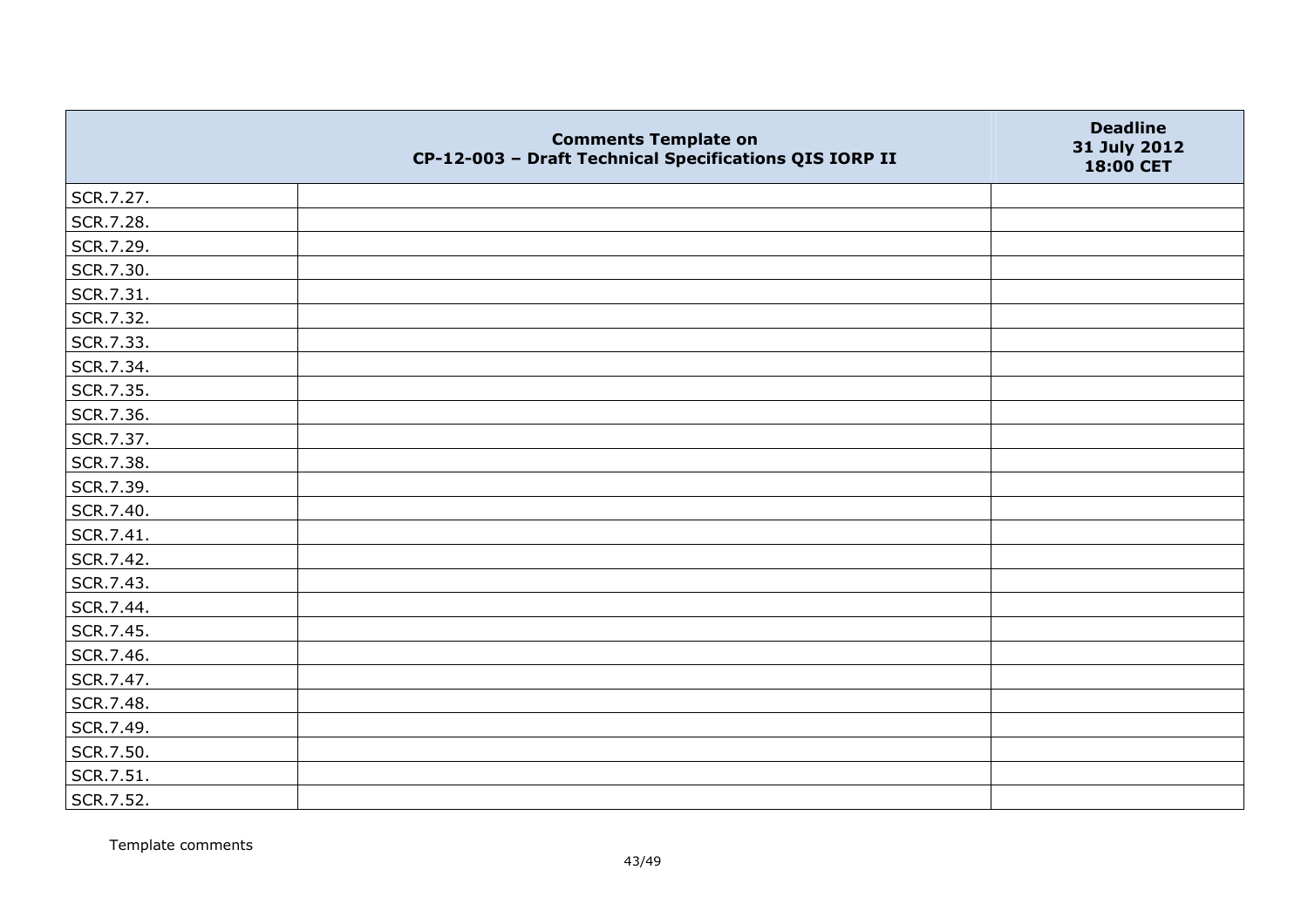|           | <b>Comments Template on</b><br>CP-12-003 - Draft Technical Specifications QIS IORP II | <b>Deadline</b><br>31 July 2012<br>18:00 CET |
|-----------|---------------------------------------------------------------------------------------|----------------------------------------------|
| SCR.7.53. |                                                                                       |                                              |
| SCR.7.54. |                                                                                       |                                              |
| SCR.7.55. |                                                                                       |                                              |
| SCR.7.56. |                                                                                       |                                              |
| SCR.7.57. |                                                                                       |                                              |
| SCR.7.58. |                                                                                       |                                              |
| SCR.7.59. |                                                                                       |                                              |
| SCR.7.60. |                                                                                       |                                              |
| SCR.7.61. |                                                                                       |                                              |
| SCR.7.62. |                                                                                       |                                              |
| SCR.7.63. |                                                                                       |                                              |
| SCR.7.64. |                                                                                       |                                              |
| SCR.7.65. |                                                                                       |                                              |
| SCR.7.66. |                                                                                       |                                              |
| SCR.7.67. |                                                                                       |                                              |
| SCR.7.68. |                                                                                       |                                              |
| SCR.7.69. |                                                                                       |                                              |
| SCR.7.70. |                                                                                       |                                              |
| SCR.7.71. |                                                                                       |                                              |
| SCR.7.72. |                                                                                       |                                              |
| SCR.7.73. |                                                                                       |                                              |
| SCR.7.74. |                                                                                       |                                              |
| SCR.7.75. |                                                                                       |                                              |
| SCR.7.76. |                                                                                       |                                              |
| SCR.7.77. |                                                                                       |                                              |
| SCR.7.78. |                                                                                       |                                              |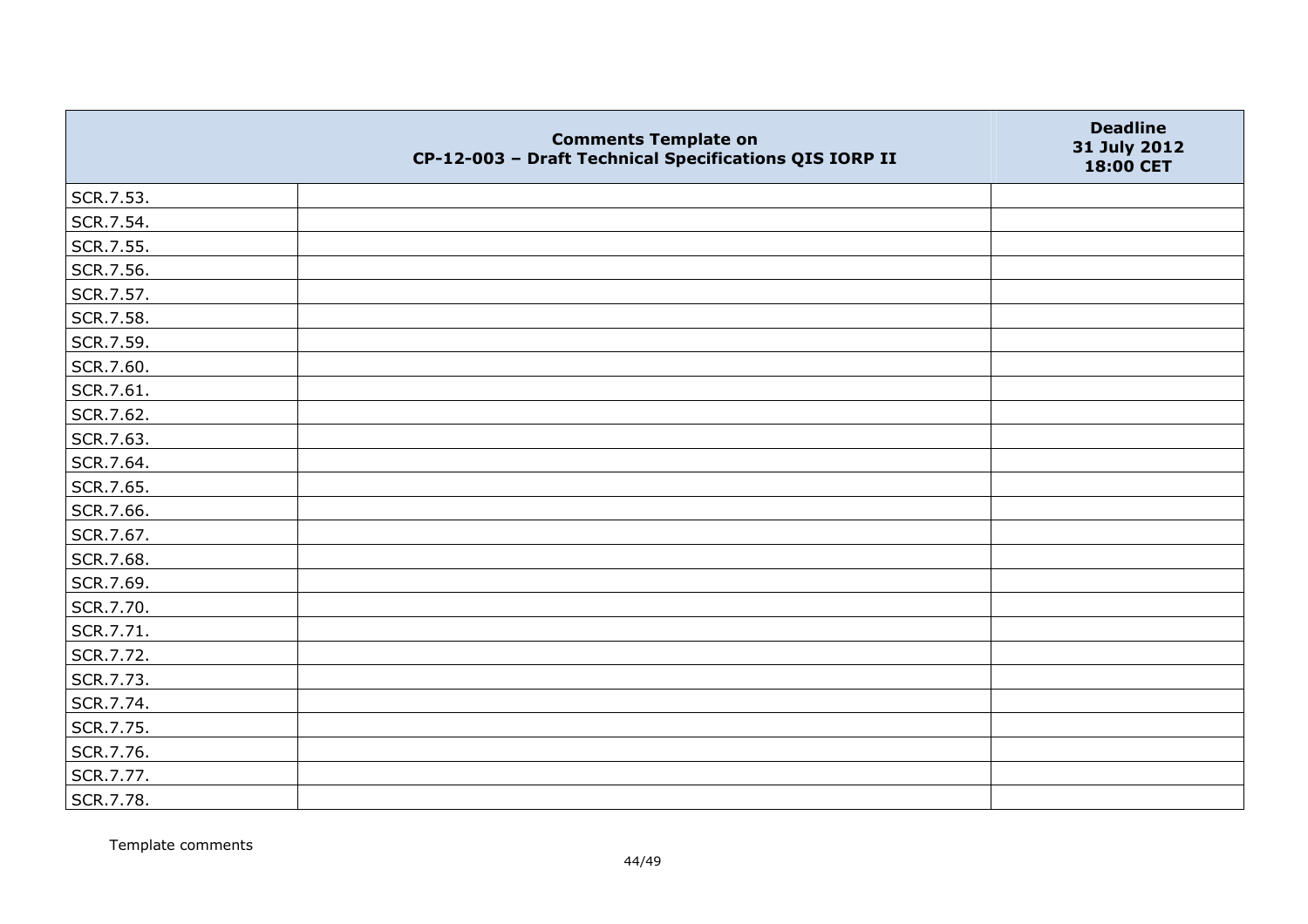|           | <b>Comments Template on</b><br>CP-12-003 - Draft Technical Specifications QIS IORP II | <b>Deadline</b><br>31 July 2012<br>18:00 CET |
|-----------|---------------------------------------------------------------------------------------|----------------------------------------------|
| SCR.7.79. |                                                                                       |                                              |
| SCR.7.80. |                                                                                       |                                              |
| SCR.7.81. |                                                                                       |                                              |
| SCR.7.82. |                                                                                       |                                              |
| SCR.7.83. |                                                                                       |                                              |
| SCR.7.84. |                                                                                       |                                              |
| SCR.7.85. |                                                                                       |                                              |
| SCR.7.86. |                                                                                       |                                              |
| SCR.7.87. |                                                                                       |                                              |
| SCR.8.1.  |                                                                                       |                                              |
| SCR.8.2.  |                                                                                       |                                              |
| SCR.8.3.  |                                                                                       |                                              |
| SCR.8.4.  |                                                                                       |                                              |
| SCR.8.5.  |                                                                                       |                                              |
| SCR.8.6.  |                                                                                       |                                              |
| SCR.8.7.  |                                                                                       |                                              |
| SCR.9.1.  |                                                                                       |                                              |
| SCR.9.2.  |                                                                                       |                                              |
| SCR.9.3.  |                                                                                       |                                              |
| SCR.9.4.  |                                                                                       |                                              |
| SCR.9.5.  |                                                                                       |                                              |
| SCR.9.6.  |                                                                                       |                                              |
| SCR.9.7.  |                                                                                       |                                              |
| SCR.9.8.  |                                                                                       |                                              |
| SCR.9.9.  |                                                                                       |                                              |
| SCR.9.10. |                                                                                       |                                              |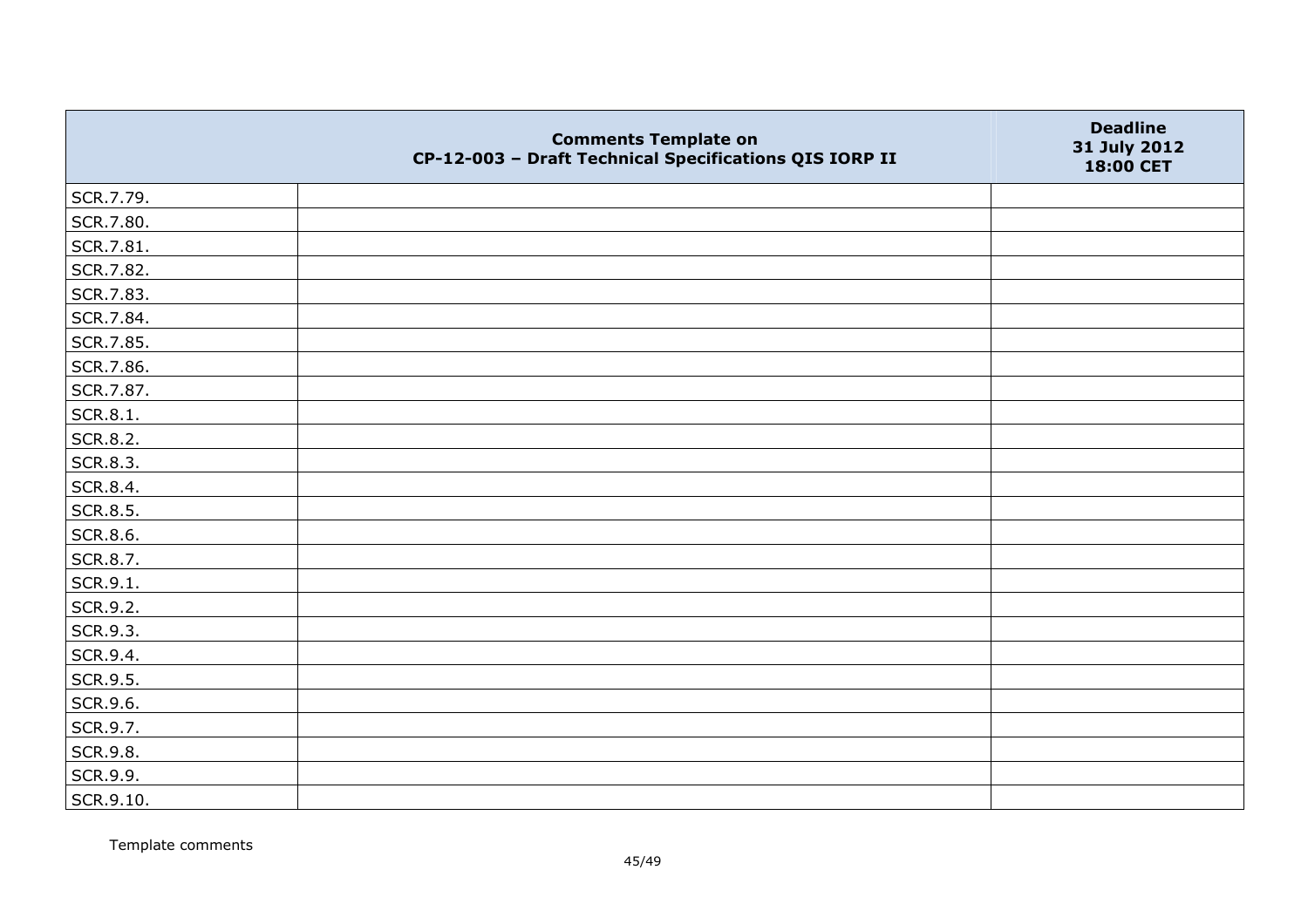|           | <b>Comments Template on</b><br>CP-12-003 - Draft Technical Specifications QIS IORP II | <b>Deadline</b><br>31 July 2012<br>18:00 CET |
|-----------|---------------------------------------------------------------------------------------|----------------------------------------------|
| SCR.9.11. |                                                                                       |                                              |
| SCR.9.12. |                                                                                       |                                              |
| SCR.9.13. |                                                                                       |                                              |
| SCR.9.14. |                                                                                       |                                              |
| SCR.9.15. |                                                                                       |                                              |
| SCR.9.16. |                                                                                       |                                              |
| SCR.9.17. |                                                                                       |                                              |
| SCR.9.18. |                                                                                       |                                              |
| SCR.9.19. |                                                                                       |                                              |
| SCR.9.20. |                                                                                       |                                              |
| SCR.9.21. |                                                                                       |                                              |
| SCR.9.22. |                                                                                       |                                              |
| SCR.9.23. |                                                                                       |                                              |
| SCR.9.24. |                                                                                       |                                              |
| SCR.9.25. |                                                                                       |                                              |
| SCR.9.26. |                                                                                       |                                              |
| SCR.9.27. |                                                                                       |                                              |
| SCR.9.28. |                                                                                       |                                              |
| SCR.9.29. |                                                                                       |                                              |
| SCR.9.30. |                                                                                       |                                              |
| SCR.9.31. |                                                                                       |                                              |
| SCR.9.32. |                                                                                       |                                              |
| SCR.9.33. |                                                                                       |                                              |
| SCR.9.34. |                                                                                       |                                              |
| SCR.10.1. |                                                                                       |                                              |
| SCR.10.2. |                                                                                       |                                              |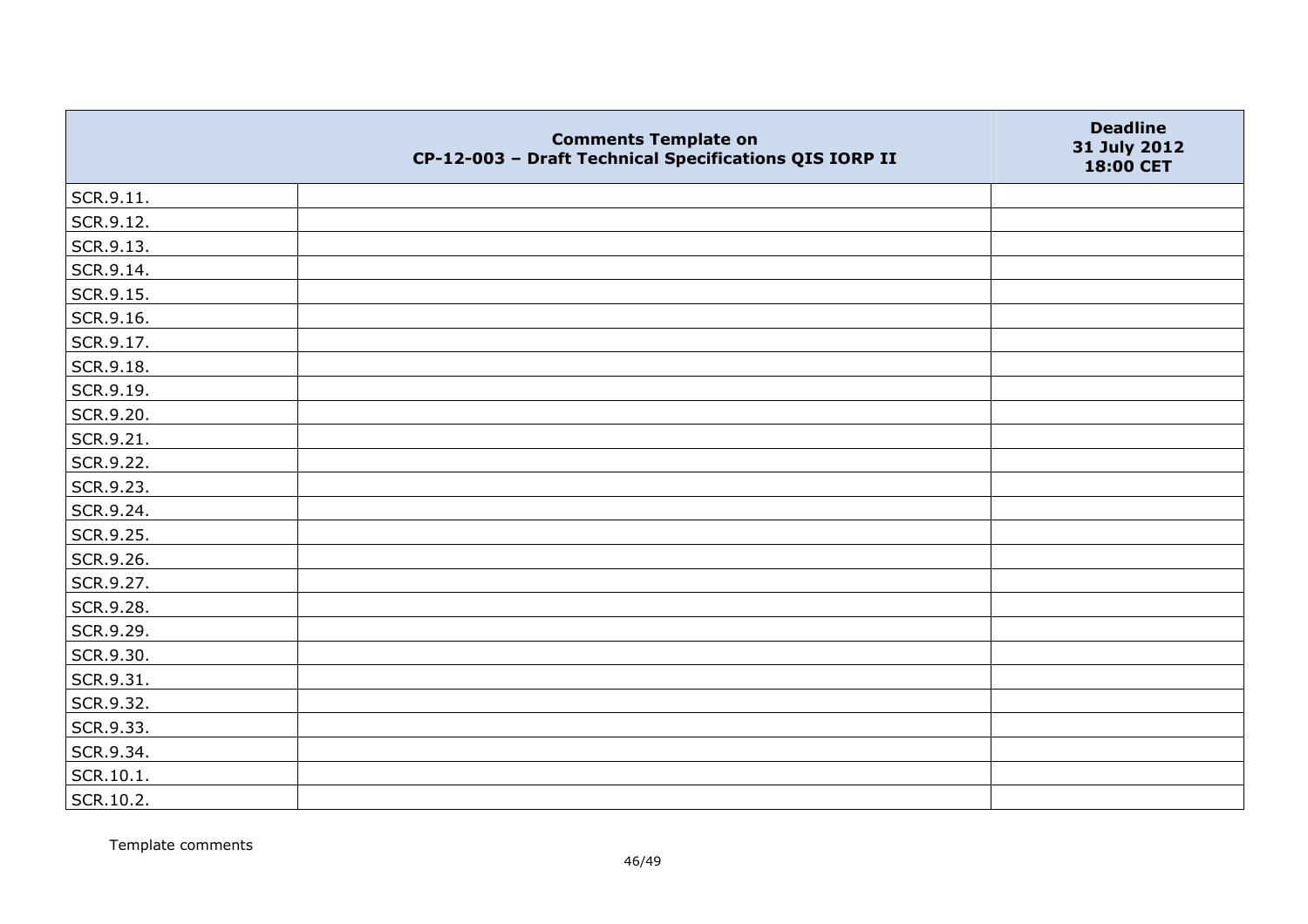|                 | <b>Comments Template on</b><br>CP-12-003 - Draft Technical Specifications QIS IORP II | <b>Deadline</b><br>31 July 2012<br>18:00 CET |
|-----------------|---------------------------------------------------------------------------------------|----------------------------------------------|
| SCR.10.3.       |                                                                                       |                                              |
| SCR.10.4.       |                                                                                       |                                              |
| SCR.10.5.       |                                                                                       |                                              |
| SCR.10.6.       |                                                                                       |                                              |
| SCR.10.7.       |                                                                                       |                                              |
| SCR.10.8.       |                                                                                       |                                              |
| SCR.10.9.       |                                                                                       |                                              |
| SCR.10.10.      |                                                                                       |                                              |
| SCR.10.11.      |                                                                                       |                                              |
| MCR.1.1.        |                                                                                       |                                              |
| MCR.2.1.        |                                                                                       |                                              |
| MCR.2.2.        |                                                                                       |                                              |
| MCR.2.3.        |                                                                                       |                                              |
| MCR.2.4.        |                                                                                       |                                              |
| MCR.2.5.        |                                                                                       |                                              |
| MCR.2.6.        |                                                                                       |                                              |
| MCR.2.7.        |                                                                                       |                                              |
| MCR.2.8.        |                                                                                       |                                              |
| MCR.2.9.        |                                                                                       |                                              |
| PRO.1.1.        |                                                                                       |                                              |
| PRO.2.1.        |                                                                                       |                                              |
| PRO.2.2.        |                                                                                       |                                              |
| PRO.2.3.        |                                                                                       |                                              |
| PRO.2.4.        |                                                                                       |                                              |
| PRO.2.5.        |                                                                                       |                                              |
| <b>PRO.2.6.</b> |                                                                                       |                                              |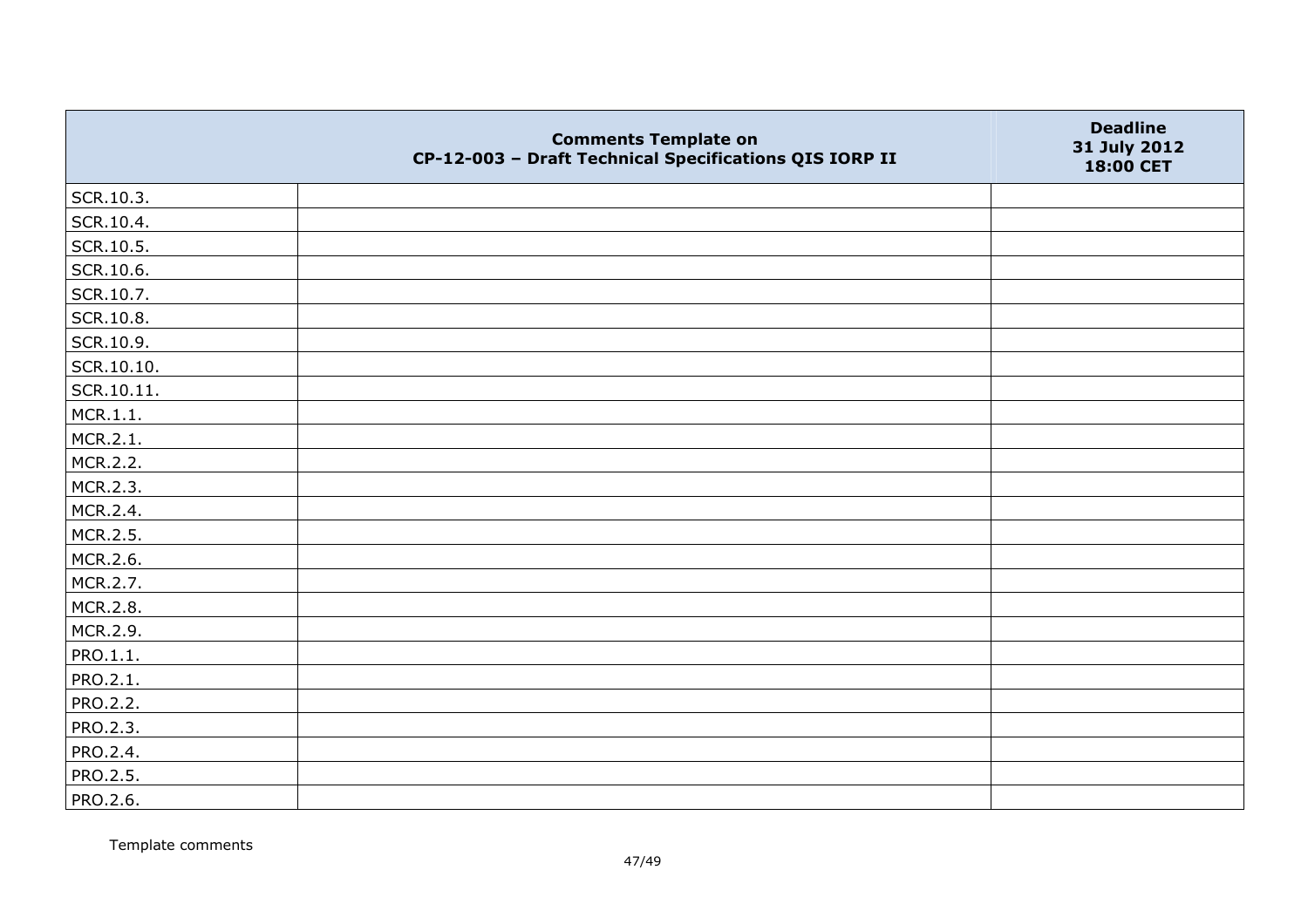|                 | <b>Comments Template on</b><br>CP-12-003 - Draft Technical Specifications QIS IORP II | <b>Deadline</b><br>31 July 2012<br>18:00 CET |
|-----------------|---------------------------------------------------------------------------------------|----------------------------------------------|
| PRO.3.1.        |                                                                                       |                                              |
| PRO.3.2.        |                                                                                       |                                              |
| PRO.3.3.        |                                                                                       |                                              |
| PRO.3.4.        |                                                                                       |                                              |
| PRO.3.5.        |                                                                                       |                                              |
| PRO.3.6.        |                                                                                       |                                              |
| PRO.3.7.        |                                                                                       |                                              |
| <b>PRO.3.8.</b> |                                                                                       |                                              |
| PRO.3.9.        |                                                                                       |                                              |
| PRO.3.10.       |                                                                                       |                                              |
| PRO.3.11.       |                                                                                       |                                              |
| PRO.3.12.       |                                                                                       |                                              |
| PRO.3.13.       |                                                                                       |                                              |
| PRO.3.14.       |                                                                                       |                                              |
| PRO.3.15.       |                                                                                       |                                              |
| PRO.3.16.       |                                                                                       |                                              |
| PRO.3.17.       |                                                                                       |                                              |
| PRO.3.18.       |                                                                                       |                                              |
| PRO.3.19.       |                                                                                       |                                              |
| PRO.3.20.       |                                                                                       |                                              |
| PRO.3.21.       |                                                                                       |                                              |
| PRO.3.22.       |                                                                                       |                                              |
| PRO.3.23.       |                                                                                       |                                              |
| PRO.3.24.       |                                                                                       |                                              |
| PRO.3.25.       |                                                                                       |                                              |
| PRO.3.26.       |                                                                                       |                                              |